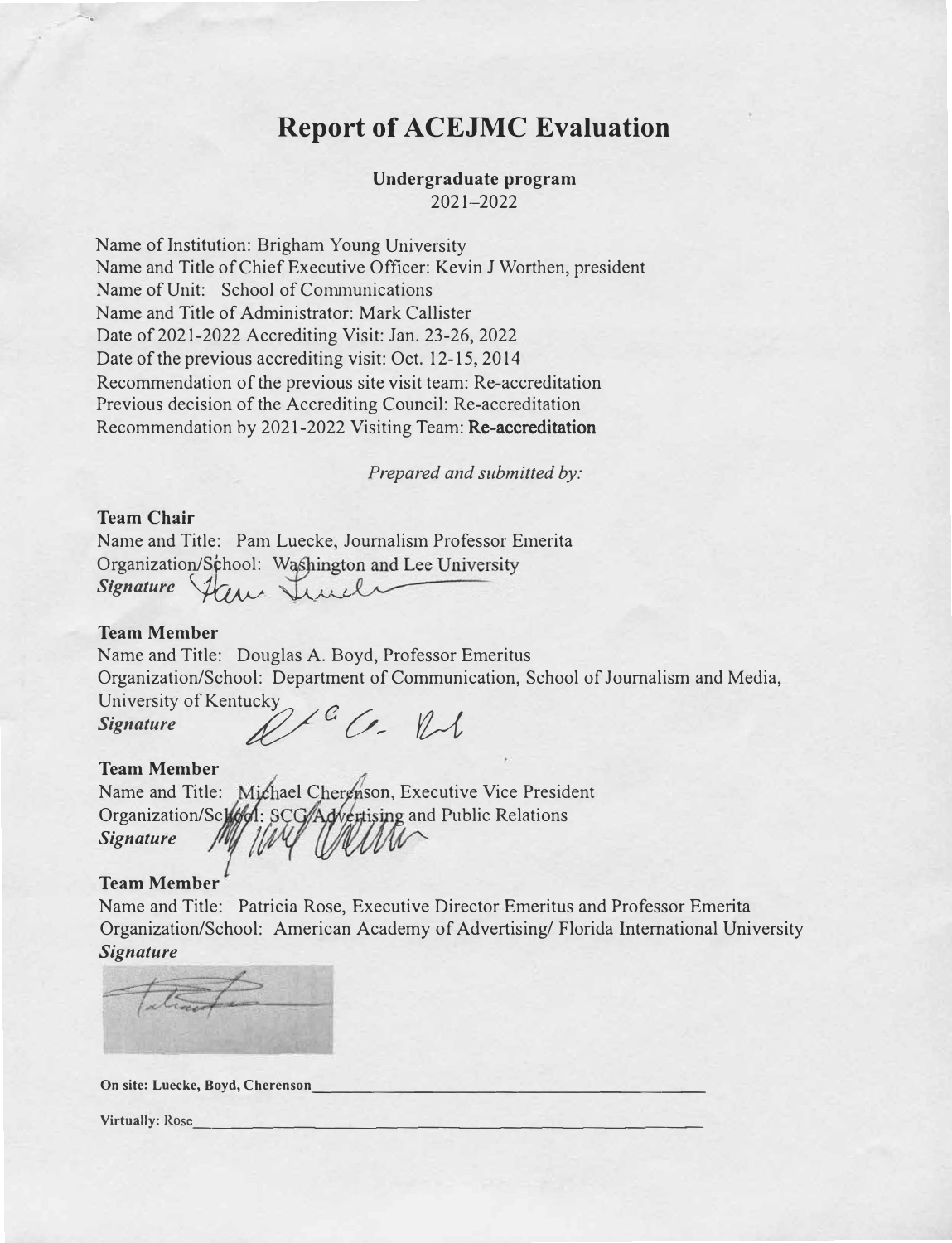#### **PART I: General information**

**Name of Institution:** Brigham Young University

**Name of Unit:** School of Communications

**Year of Visit:** 2021-2022

#### 1. Check regional association by which the institution now is accredited.

- \_\_\_ Higher Learning Commission
- \_\_\_ Middle States Commission on Higher Education
- New England Commission on Higher Education
- X Northwest Commission on Colleges and Universities
- \_\_\_ Southern Association of Colleges and School Commission on Colleges
- \_\_\_ Western Association of Schools and Colleges

*If the unit seeking accreditation is located outside the United States, provide the name(s) of the appropriate recognition or accreditation entities:* 

2. Indicate the institution's type of control; check more than one if necessary.

- X Private
- Public
- Other (specify)
- 3. Provide assurance that the institution has legal authorization to provide education beyond the secondary level in your state. It is not necessary to include entire authorizing documents. Public institutions may cite legislative acts; private institutions may cite charters or other authorizing documents. Documentation on page 12.

4. Has the journalism/mass communications unit been evaluated previously by the Accrediting Council on Education in Journalism and Mass Communications?

 $X$  Yes \_\_\_ No

#### **If yes, give the date of the last accrediting visit**: October 12-15, 2014

- 5. When was the unit or sequences within the unit first accredited by ACEJMC? 1984-1985
- 6. Provide the unit's mission statement. Statement should give date of adoption and/or last revision.

We at the BYU School of Communications are a consecrated community of disciples, scholars, and mentors who strive to walk in the meekness of Christ's spirit, as we inspire learning through love, faith, and service that prepares each child of God to share light and hope of the world.

This mission statement was developed by faculty in 2021 and officially adopted in August 2021. It replaced a mission statement adopted in 2008.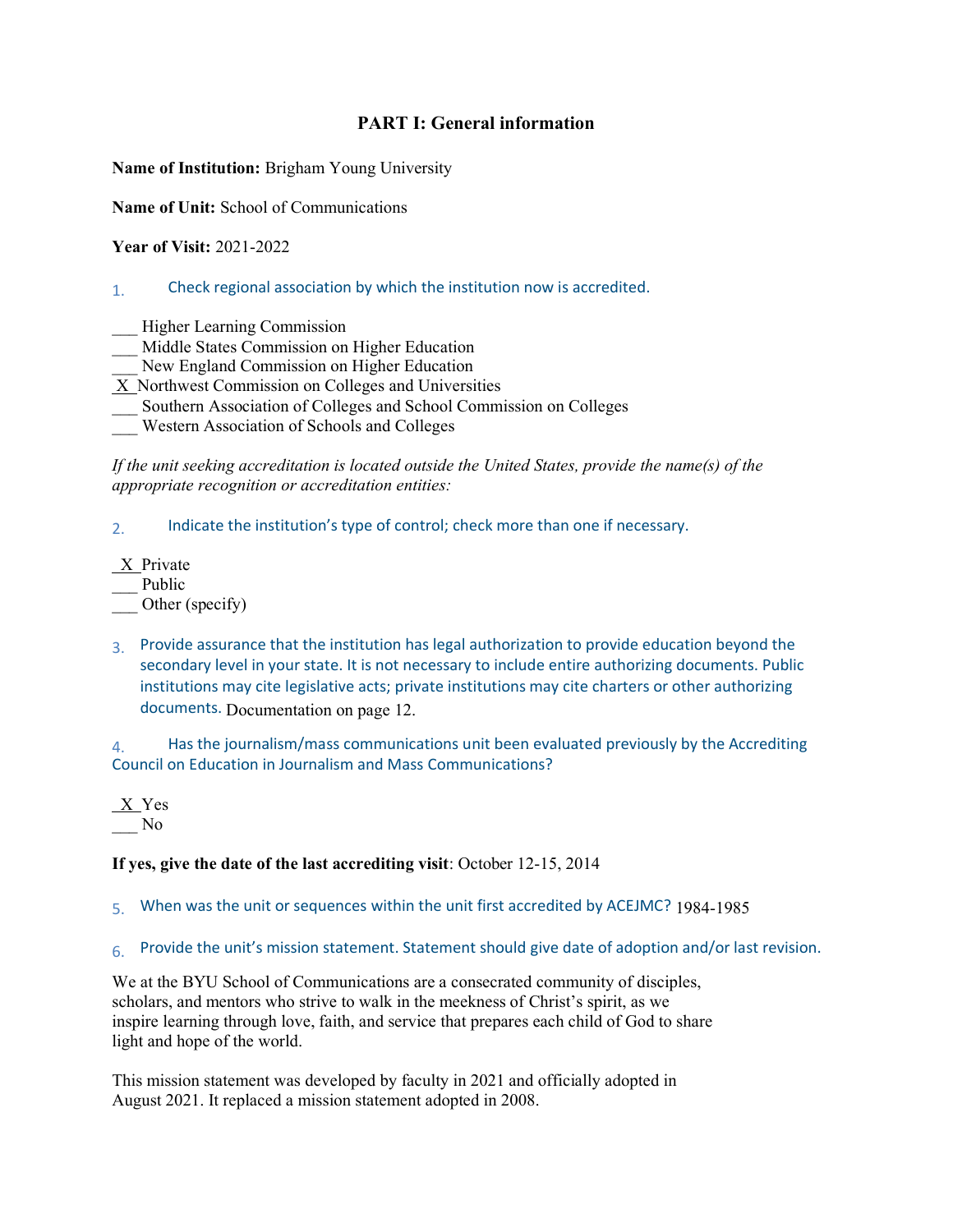#### 7. What are the type and length of terms?

2 Semesters of 12 weeks

2 Summer sessions of 7.5 weeks

8. Check the programs offered in journalism/mass communications:

 $X$  Bachelor's degree  $X$  Master's degree Ph.D. degree

9. List the specific undergraduate degrees as well as the majors or sequences being reviewed by ACEJMC. \*Indicate online degrees.

BA Communications with sequences in Advertising, Communications Studies, Journalism, and Public Relations

10. Credit hours required by the university for an undergraduate degree: 120 semester credit hours

11. Give the number of credit hours students may earn for internship experience.

4 semester credit hours; 1 semester crew hour for subsequent internship

12. List each professional journalism or mass communications sequence or specialty offered and give the name of the person in charge.

| <b>Name of Sequence or Specialty</b> | <b>Person in Charge</b> |
|--------------------------------------|-------------------------|
| Advertising                          | <b>Jeff Sheets</b>      |
| <b>Communications Studies</b>        | Jessica Zurcher         |
| Journalism                           | Kris Boyle              |
| <b>Public Relations</b>              | Pamela Brubaker         |

13. Number of full-time students enrolled in the institution: 36,024

14. Number of undergraduate majors in the accredited unit, by sequence and total (if the unit has premajor students, list them as a single total):

| Name of Sequence or Specialty | Undergraduate majors in |
|-------------------------------|-------------------------|
| Advertising                   | 223                     |
| <b>Communications Studies</b> | 116                     |
| Journalism                    | 140                     |
| <b>Public Relations</b>       | 177                     |
| Pre-majors                    | 447                     |
| Total                         | 1,103                   |

15. Number of students in each section of all skills courses (newswriting, reporting, editing, photography, advertising copy, broadcast news, public relations writing, etc.). List enrollment by section for the term during which the visit will occur and the preceding term. Submit two semesters with the self-study, and update as needed when the site team arrives on site. Attach separate pages if necessary.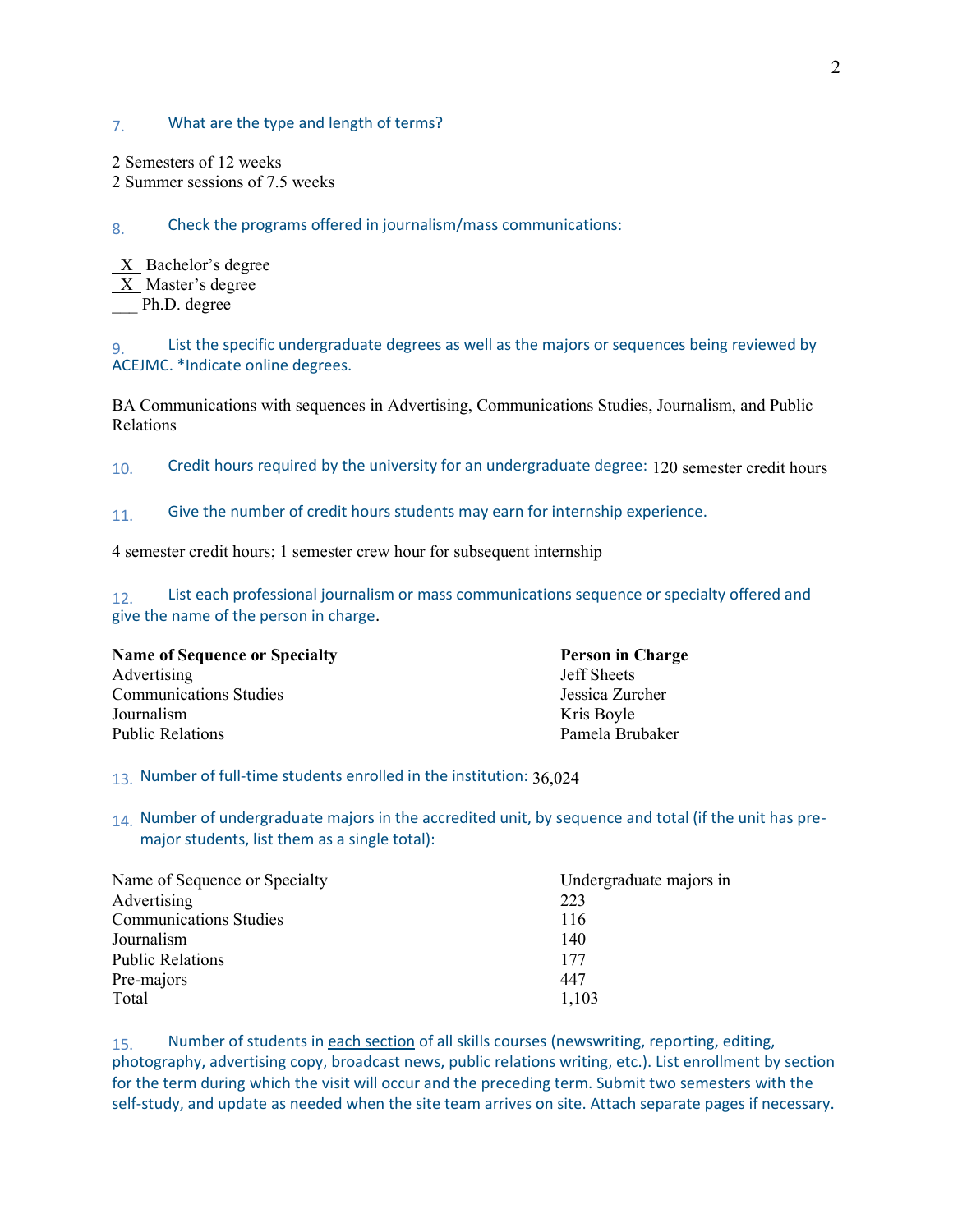Include a separate list for online skills courses, which also must meet the 20-1 ratio. (The Council has ruled that campaigns courses are exempt from the 20-1 ratio.)

| <b>Course number</b> | <b>Title</b>                              | <b>Section</b> | <b>Enrollment</b> |
|----------------------|-------------------------------------------|----------------|-------------------|
| Comms 308            | Research Methods for Journalism           | 1              | 10                |
| Comms 308            | Research Methods for Journalism           | 2              | 20                |
| Comms 312            | Digital Media Production                  | 1              | 18                |
| Comms 312            | Digital Media Production                  | $\overline{2}$ | 11                |
| Comms 313            | Media Design and Graphics                 | 1              | 20                |
| Comms 313            | Media Design and Graphics                 | $\overline{2}$ | 14                |
| Comms 313            | Media Design and Graphics                 | 3              | 19                |
| Comms 313            | Media Design and Graphics                 | 4              | 19                |
| Comms 314            | Intro to Social Media Management          | 1              | 20                |
| Comms 314            | Intro to Social Media Management          | $\overline{c}$ | 20                |
| Comms 314            | Intro to Social Media Management          | 3              | 20                |
| Comms 314            | Intro to Social Media Management          | 4              | 17                |
| Comms 315            | Intro to SEO and Analytics                | 5              | 19                |
| Comms 315            | Intro to SEO and Analytics                | 6              | 20                |
| Comms 315            | Intro to SEO and Analytics                | 7              | 20                |
| Comms 316            | Intro to Social Promotion                 | 1              | 20                |
| Comms 316            | Intro to Social Promotion                 | $\overline{2}$ | 17                |
| Comms 316            | Intro to Social Promotion                 | 5              | 17                |
| Comms 318            | Public Relations Research and Measurement | 1              | 20                |
| Comms 318            | Public Relations Research and Measurement | 3              | 17                |
| Comms 318            | Public Relations Research and Measurement | 4              | 8                 |
| Comms 319            | Research in Communication                 | 1              | 20                |
| Comms 319            | Research in Communication                 | 2              | 20                |
| Comms 320            | <b>Public Relations Writing</b>           | 1              | 13                |

Winter 2021 Semester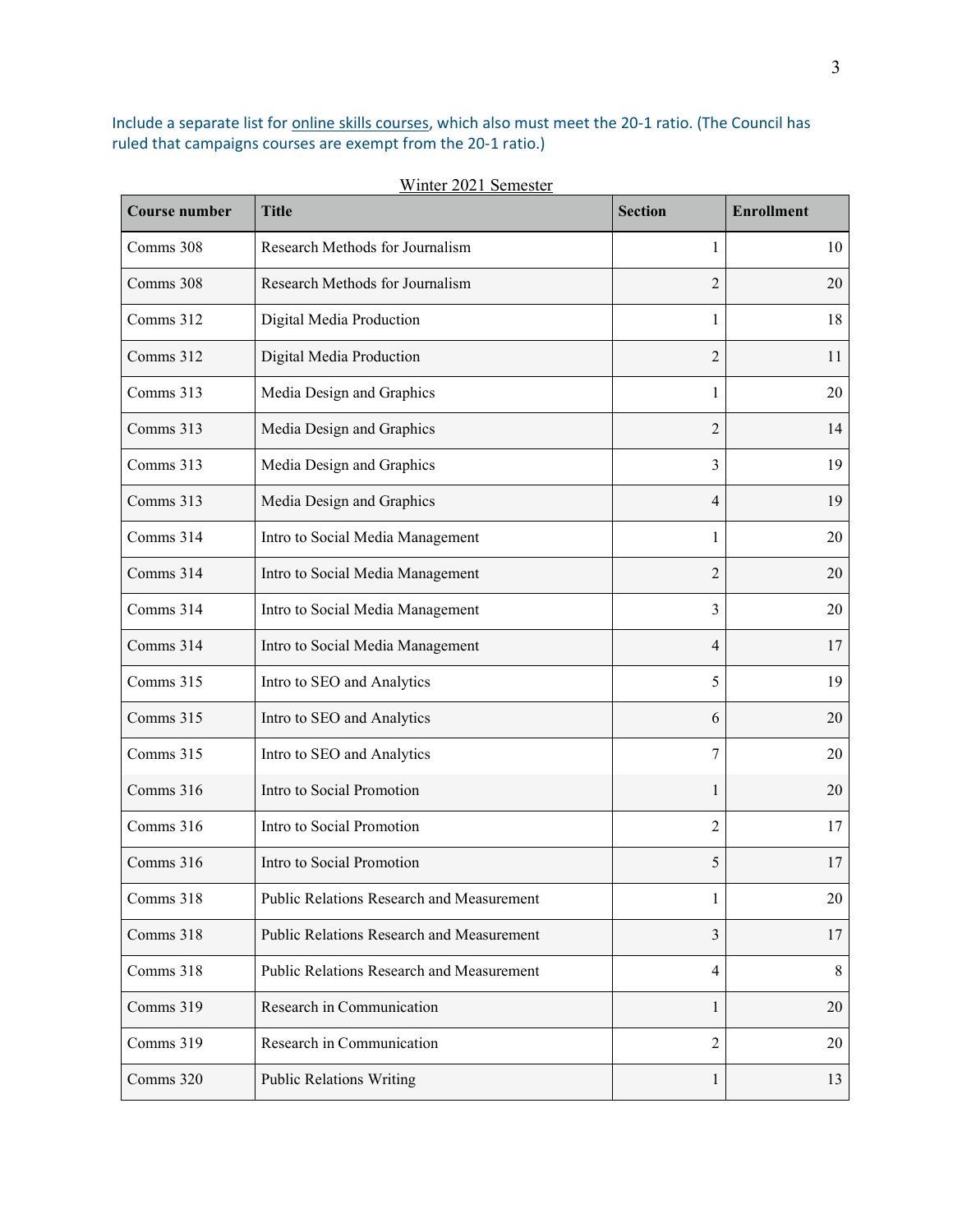| <b>Course number</b> | Title                                         | <b>Section</b>          | <b>Enrollment</b> |
|----------------------|-----------------------------------------------|-------------------------|-------------------|
| Comms 320            | <b>Public Relations Writing</b>               | $\overline{2}$          | 20                |
| Comms 321            | News Reporting                                | 1                       | 15                |
| Comms 325            | <b>Broadcast Media Reporting</b>              | 1                       | $\mathbf{1}$      |
| Comms 325            | <b>Broadcast Media Reporting</b>              | $\overline{2}$          | $\overline{2}$    |
| Comms 325            | <b>Broadcast Media Reporting</b>              | 3                       | $\overline{2}$    |
| Comms 325            | <b>Broadcast Media Reporting</b>              | 4                       | $\overline{2}$    |
| Comms 384            | <b>Editing for News Media</b>                 | 1                       | 10                |
| Comms 385            | <b>Television News Producing</b>              | $\mathbf{1}$            | $\tau$            |
| Comms 385            | <b>Television News Producing</b>              | 2                       | 7                 |
| Comms 386            | <b>Sports Communications</b>                  | 1                       | 10                |
| Comms 420            | <b>Advanced Print Reporting</b>               | 1                       | 4                 |
| Comms 425            | Strategic Digital Storytelling and Publishing | $\mathbf{1}$            | 14                |
| Comms 425            | Strategic Digital Storytelling and Publishing | $\overline{2}$          | $\,8\,$           |
| Comms 425            | Strategic Digital Storytelling and Publishing | 3                       | 20                |
| Comms 484            | Publication Graphics and Production           | $\mathbf{1}$            | 8                 |
| Comms 486            | <b>Advanced Broadcast Reporting</b>           | 1                       | $\overline{2}$    |
| Comms 486            | <b>Advanced Broadcast Reporting</b>           | $\overline{2}$          | $\mathbf{1}$      |
| Comms 486            | <b>Advanced Broadcast Reporting</b>           | $\overline{\mathbf{3}}$ | 1                 |
| Comms 486            | <b>Advanced Broadcast Reporting</b>           | 4                       | 10                |
| Comms 488            | <b>Advanced Broadcast Producing</b>           | $\mathbf{1}$            | 4                 |
| Comms 488            | <b>Advanced Broadcast Producing</b>           | $\overline{c}$          | 3                 |

# Spring 2021 Term

| Course number | Title                           | <b>Section</b> | <b>Enrollment</b> |
|---------------|---------------------------------|----------------|-------------------|
| Comms 308     | Research Methods for Journalism |                | 6                 |
| Comms 312     | Digital Media Production        |                | 15                |
| Comms 313     | Media Design and Graphics       |                |                   |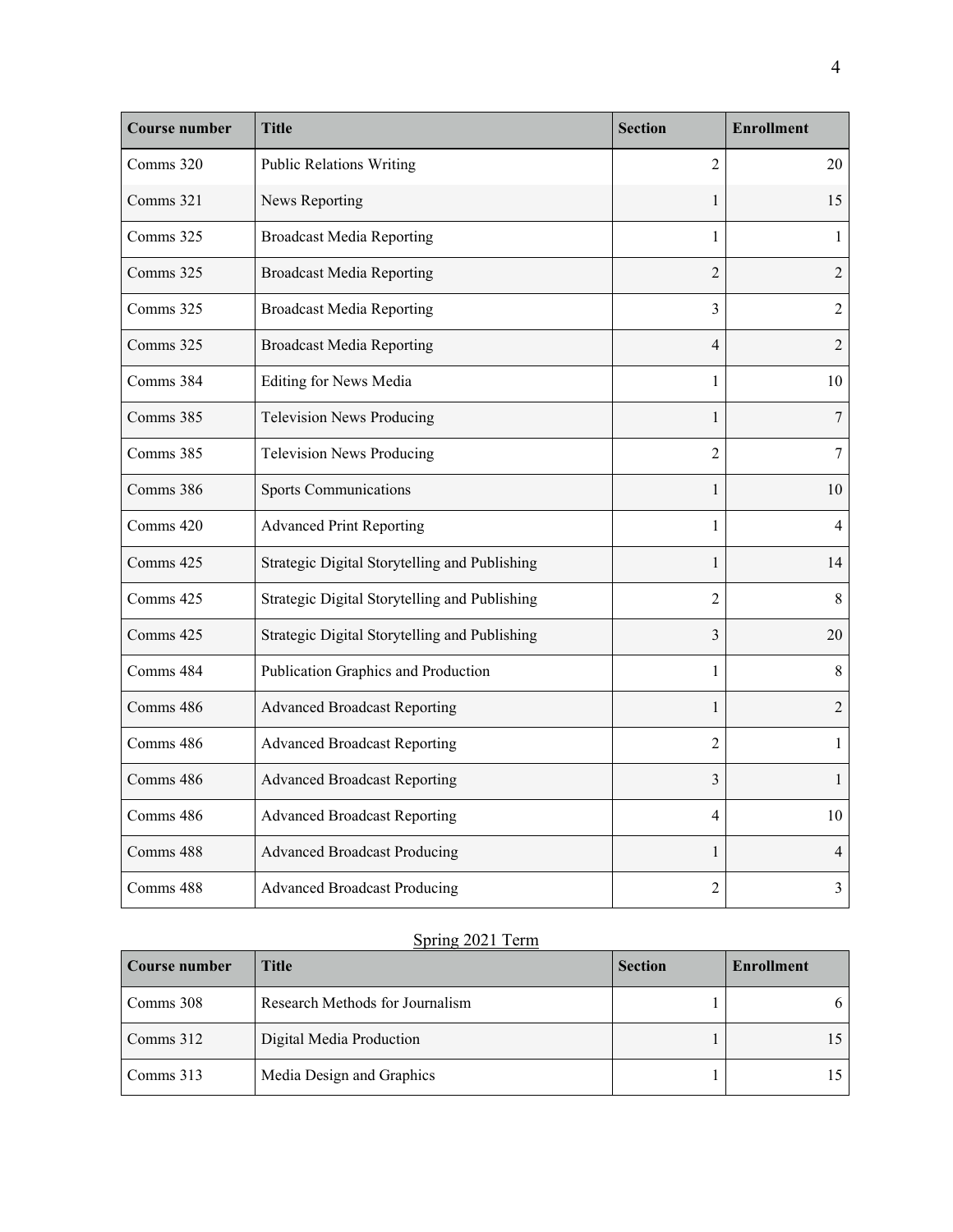| Course number | Title                                         | <b>Section</b> | <b>Enrollment</b> |
|---------------|-----------------------------------------------|----------------|-------------------|
| Comms 314     | Intro to Social Media Management              |                |                   |
| Comms $314$   | Intro to Social Media Management              |                |                   |
| Comms $315$   | Intro to SEO and Analytics                    |                | 10                |
| Comms 319     | Research in Communication                     |                | 20                |
| Comms 425     | Strategic Digital Storytelling and Publishing |                |                   |

# Fall 2021 Semester

| <b>Course number</b> | <b>Title</b>                                     | <b>Section</b> | <b>Enrollment</b> |
|----------------------|--------------------------------------------------|----------------|-------------------|
| Comms 308            | Research Methods for Journalism                  | 1              | 20                |
| Comms 308            | Research Methods for Journalism                  | $\overline{2}$ | 6                 |
| Comms 312            | Digital Media Production                         | 1              | 20                |
| Comms 312            | Digital Media Production                         | $\overline{2}$ | 20                |
| Comms 313            | Media Design and Graphics                        | 1              | 20                |
| Comms 313            | Media Design and Graphics                        | $\overline{2}$ | 20                |
| Comms 313            | Media Design and Graphics                        | 3              | $\overline{7}$    |
| Comms 313            | Media Design and Graphics                        | $\overline{4}$ | 6                 |
| Comms 314            | Intro to Social Media Management                 | 1              | 20                |
| Comms 314            | Intro to Social Media Management                 | $\overline{2}$ | 20                |
| Comms 315            | Intro to SEO and Analytics                       | 5              | 20                |
| Comms 315            | Intro to SEO and Analytics                       | 6              | 18                |
| Comms 316            | Intro to Social Promotion                        | 1              | 20                |
| Comms 318            | <b>Public Relations Research and Measurement</b> | 1              | 20                |
| Comms 318            | Public Relations Research and Measurement        | 3              | 16                |
| Comms 318            | Public Relations Research and Measurement        | $\overline{4}$ | 20                |
| Comms 319            | Research in Communication                        | 1              | 19                |
| Comms 319            | Research in Communication                        | $\overline{c}$ | 10                |
| Comms 320            | <b>Public Relations Writing</b>                  | 1              | 19                |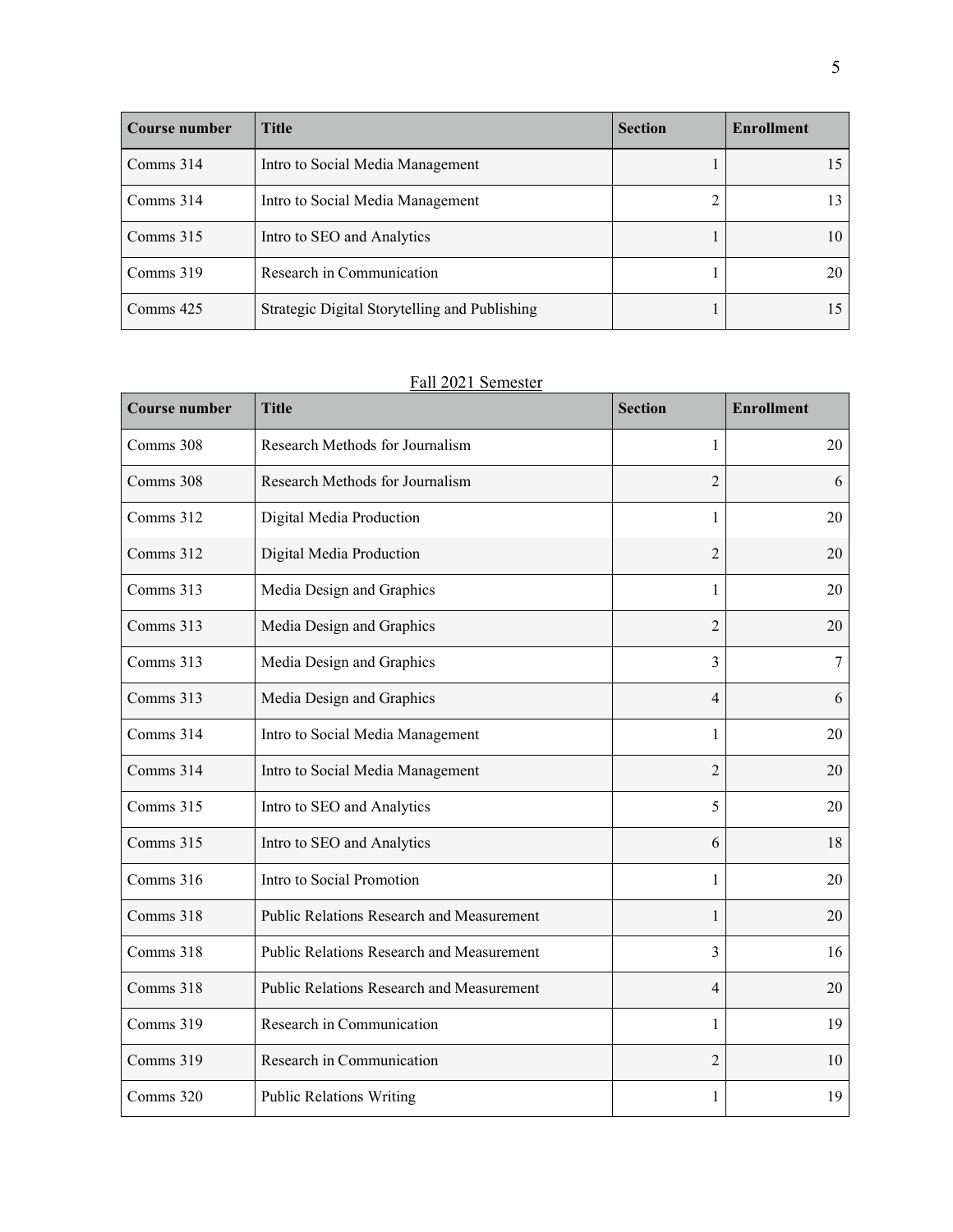| <b>Course number</b> | <b>Title</b>                        | <b>Section</b> | <b>Enrollment</b> |
|----------------------|-------------------------------------|----------------|-------------------|
| Comms 320            | <b>Public Relations Writing</b>     | $\overline{2}$ | 19                |
| Comms 320            | <b>Public Relations Writing</b>     | 3              | 8                 |
| Comms 321            | News Reporting                      | 1              | 6                 |
| Comms 321            | News Reporting                      | 2              | 7                 |
| Comms 321            | News Reporting                      | 3              | 5                 |
| Comms 321            | News Reporting                      | 4              | 6                 |
| Comms 321            | News Reporting                      | 5              | $\overline{4}$    |
| Comms 325            | <b>Broadcast Media Reporting</b>    | 1              | 4                 |
| Comms 325            | <b>Broadcast Media Reporting</b>    | $\overline{2}$ | $\overline{3}$    |
| Comms 325            | <b>Broadcast Media Reporting</b>    | 3              | $\overline{4}$    |
| Comms 325            | <b>Broadcast Media Reporting</b>    | $\overline{4}$ | $\overline{4}$    |
| Comms 384            | <b>Editing for News Media</b>       | 1              | 3                 |
| Comms 384            | <b>Editing for News Media</b>       | $\overline{2}$ | 3                 |
| Comms 386            | <b>Sports Communications</b>        | 1              | 6                 |
| Comms 420            | <b>Advanced Print Reporting</b>     | 1              | 7                 |
| Comms 484            | Publication Graphics and Production | 1              | 10                |
| Comms 486            | <b>Advanced Broadcast Reporting</b> | 1              | $\overline{2}$    |
| Comms 486            | <b>Advanced Broadcast Reporting</b> | $\overline{2}$ | $\mathbf{1}$      |
| Comms 486            | <b>Advanced Broadcast Reporting</b> | 3              | 3                 |
| Comms 486            | <b>Advanced Broadcast Reporting</b> | $\overline{4}$ | 3                 |
| Comms 486            | <b>Advanced Broadcast Reporting</b> | 5              | 3                 |
| Comms 486            | <b>Advanced Broadcast Reporting</b> | 6              | $\overline{2}$    |
| Comms 488            | <b>Advanced Broadcast Producing</b> | 1              | $\mathfrak{Z}$    |
| Comms 488            | <b>Advanced Broadcast Producing</b> | $\overline{2}$ | $\overline{2}$    |

# Winter 2022 Semester

| <b>Course number</b> | <b>Title</b>                    | Section | <b>Enrollment</b> |
|----------------------|---------------------------------|---------|-------------------|
| Comms 308            | Research Methods for Journalism |         | nΩ<br>∠∪          |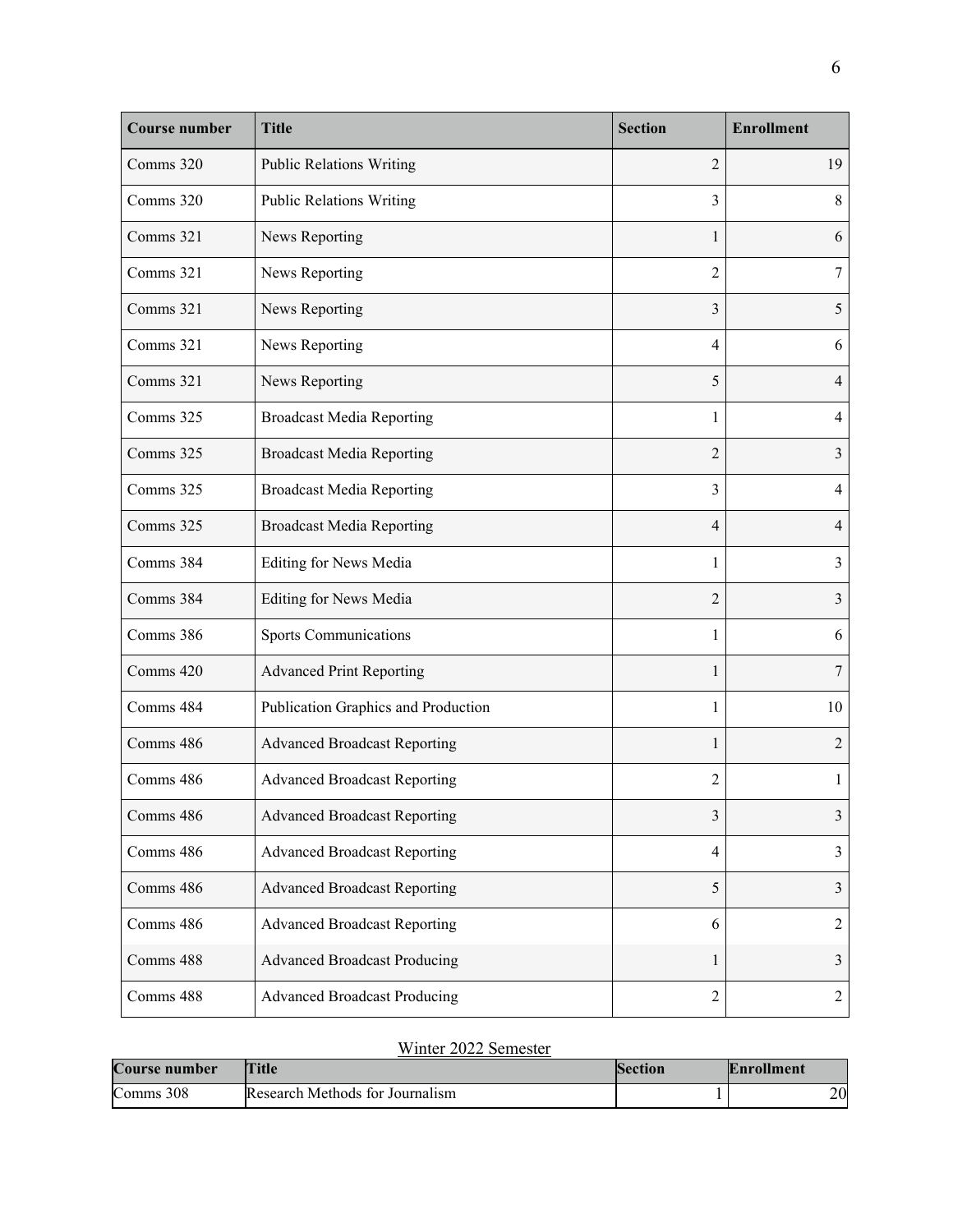| Comms 308   | <b>Research Methods for Journalism</b>           |                | 18             |
|-------------|--------------------------------------------------|----------------|----------------|
| Comms 312   | Digital Media Production                         |                | 17             |
| Comms 312   | Digital Media Production                         |                | 18             |
| Comms 312   | Digital Media Production                         |                | 18             |
| Comms 312   | Digital Media Production                         |                | 12             |
| Comms 313   | Media Design and Graphics                        | 3              | 8              |
| Comms 313   | Media Design and Graphics                        | 4              | $\overline{5}$ |
| Comms $313$ | Media Design and Graphics                        |                | 14             |
| Comms 313   | Media Design and Graphics                        | 6              |                |
| Comms $318$ | <b>Public Relations Research and Measurement</b> |                | 19             |
| Comms 318   | <b>Public Relations Research and Measurement</b> | $\overline{2}$ | 19             |
| Comms 318   | <b>Public Relations Research and Measurement</b> | 3              | 17             |
| Comms 319   | Research in Communication                        |                | 20             |
| Comms 319   | Research in Communication                        | $\overline{2}$ | 6              |
| Comms 320   | <b>Public Relations Writing</b>                  | 1              | 20             |
| Comms 320   | <b>Public Relations Writing</b>                  | $\overline{2}$ | 20             |
| Comms 320   | <b>Public Relations Writing</b>                  | 3              | 18             |
| Comms 325   | <b>Broadcast Media Reporting</b>                 | 1              | 6              |
| Comms 325   | <b>Broadcast Media Reporting</b>                 | $\overline{2}$ | 6              |
| Comms 325   | <b>Broadcast Media Reporting</b>                 | 3              | 10             |
| Comms 325   | <b>Broadcast Media Reporting</b>                 | 4              | 6              |
| Comms 325   | <b>Broadcast Media Reporting</b>                 |                | 5              |
| Comms 384   | <b>Editing for News Media</b>                    |                | 9              |
| Comms 384   | <b>Editing for News Media</b>                    | $\overline{c}$ | 11             |
| Comms 386   | <b>Sports Communications</b>                     |                | 14             |
| Comms 420   | <b>Advanced Print Reporting</b>                  |                | 5              |
| Comms 484   | Publication Graphics and Production              |                | 9              |
| Comms 486   | <b>Advanced Broadcast Reporting</b>              | 6              | 4              |
| Comms 486   | <b>Advanced Broadcast Reporting</b>              | 7              | 5              |

16. Total expenditures planned by the unit for the 2021–2022 academic year:

BYU's budgets are January through December. The base school budget for 2021 is \$3,584,523. This figure excludes the budgets for each of the school's labs as well as capital equipment expenditures.

#### Give percentage increase or decrease in three years:

The 2021 budget is a 1.53% increase from 2020. During 2020 and 2021, budgets for supplies, software, physical facilities, and travel were frozen due to the pandemic.

The 2020 budget was increased 7.87% from 2019. However, this was the result of a one-time adjustment resulting from new university budget allocations to replace the unit's ability to fundraise.

Amount expected to be spent this year on full-time faculty salaries: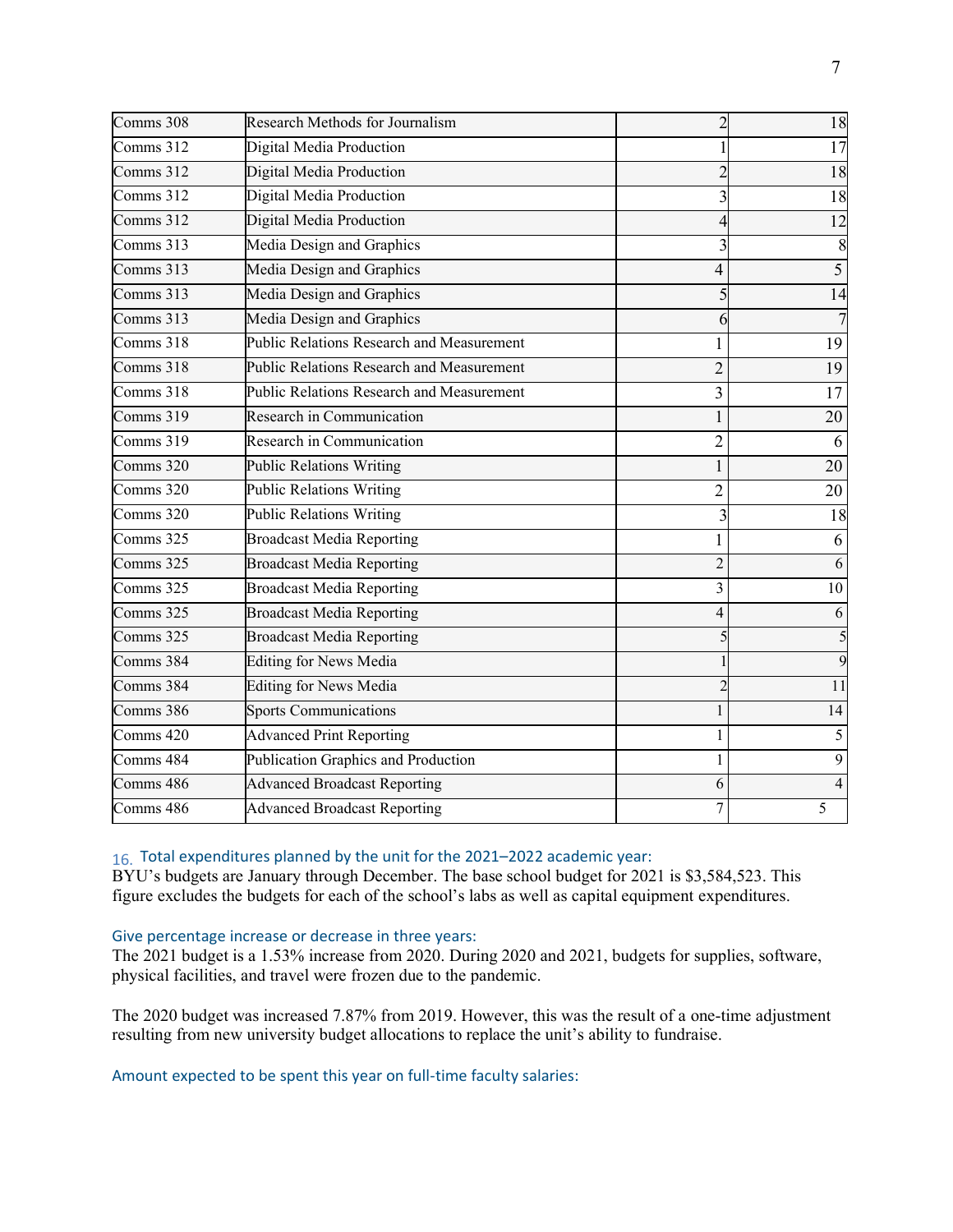\$2,346,427. This amount does not include salaries for the director and the dean (who are paid from the university budget), nor does it reflect the new faculty FTE acquired in 2021.

#### 17. List name and rank of all full-time faculty in the accredited unit in fall 2021. (Full-time faculty refers to those defined as such by the university.) Identify those not teaching because of leaves, sabbaticals, etc.

| <b>Faculty</b>       | Rank                                | <b>Emphasis/Sequence</b>      |
|----------------------|-------------------------------------|-------------------------------|
| Ed Adams             | Professor & Dean                    | Core/electives                |
| Kris Boyle           | <b>Associate Professor</b>          | Journalism                    |
| Pamela Brubaker      | <b>Associate Professor</b>          | <b>Public Relations</b>       |
| Clark Callahan       | Professor                           | <b>Communications Studies</b> |
| Mark Callister       | Professor & Director                | Advertising                   |
| Joel Campbell        | <b>Associate Teaching Professor</b> | Journalism                    |
| Ed Carter            | Professor                           | Journalism                    |
| Scott Church         | <b>Associate Professor</b>          | <b>Communications Studies</b> |
| Dale Cressman        | <b>Associate Professor</b>          | Core/electives                |
| Chris Cutri          | <b>Associate Professor</b>          | Advertising                   |
| Jason Freeman        | <b>Assistant Professor</b>          | Advertising                   |
| Kevin John           | <b>Associate Professor</b>          | <b>Communications Studies</b> |
| Devin Knighton       | <b>Assistant Teaching Professor</b> | <b>Public Relations</b>       |
| Ken Plowman          | <b>Associate Professor</b>          | <b>Public Relations</b>       |
| Quint Randle         | <b>Associate Professor</b>          | Advertising                   |
| Othello Richards     | <b>Assistant Professor</b>          | <b>Communications Studies</b> |
| Tom Robinson         | Professor                           | Advertising                   |
| Miles Romney         | <b>Assistant Professor</b>          | Journalism                    |
| Jeff Sheets          | <b>Associate Teaching Professor</b> | Advertising                   |
| <b>Brian Smith</b>   | Associate Professor                 | <b>Public Relations</b>       |
| <b>Steve Thomsen</b> | Professor                           | <b>Public Relations</b>       |
| Robert Walz          | <b>Associate Teaching Professor</b> | <b>Public Relations</b>       |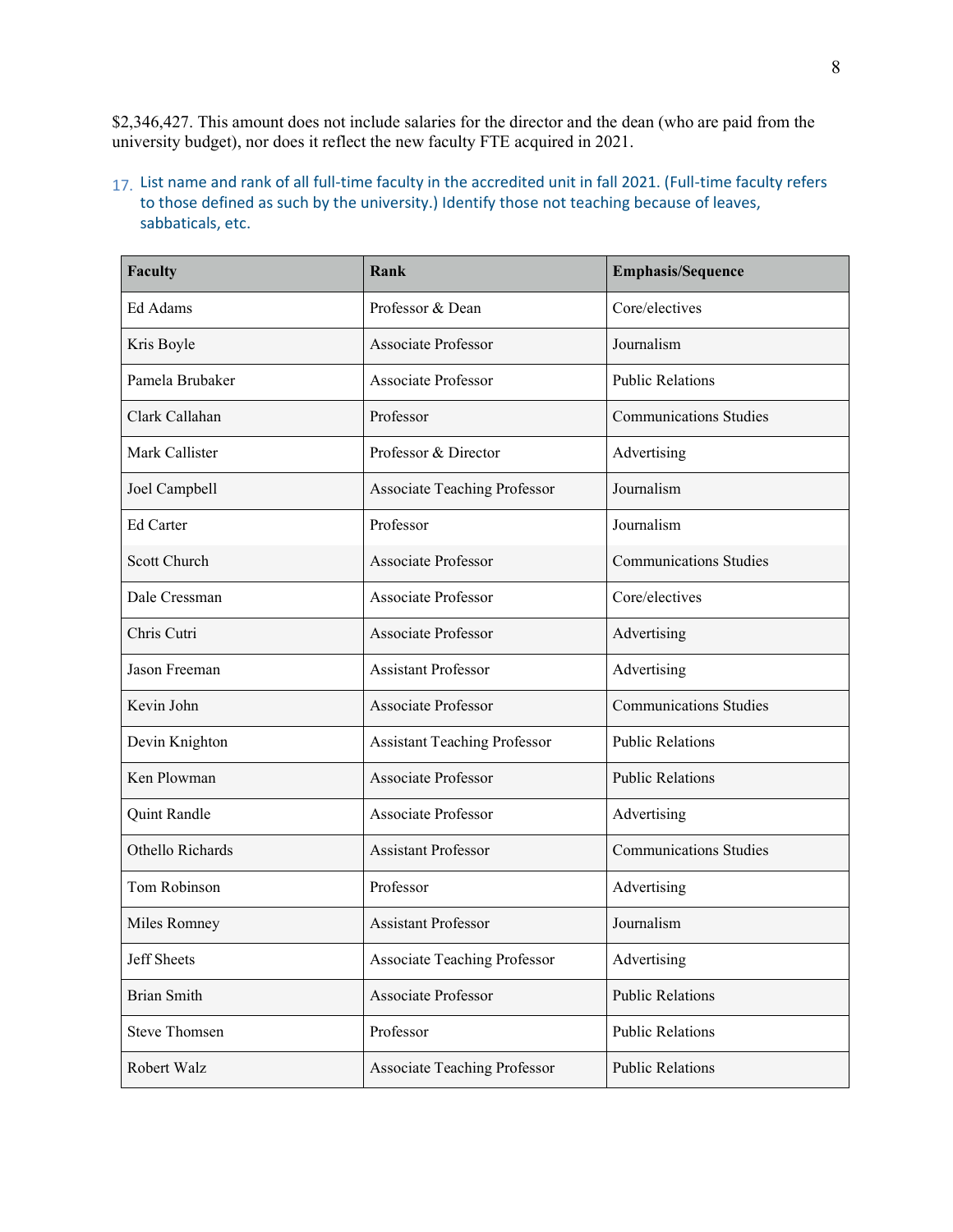| Faculty         | Rank                       | <b>Emphasis/Sequence</b>      |
|-----------------|----------------------------|-------------------------------|
| Chris Wilson    | Associate Professor        | <b>Public Relations</b>       |
| Jessica Zurcher | <b>Assistant Professor</b> | <b>Communications Studies</b> |

18. List names of part-time/adjunct faculty teaching at least one course in fall 2021. Also list names of part-time faculty teaching spring 2021. (If your school has its accreditation visit in spring 2022, also provide the spring 2022 adjunct list when the team arrives for the visit.)

| Fall Semester 2021 (Sept-Dec)  |                     |
|--------------------------------|---------------------|
| Jeffrey Allred                 | Jacob Parry         |
| Jason Brown                    | Meagan Pendleton    |
| Caroline Clark                 | James Rich          |
| <b>Tracie Cudworth</b>         | Amee Rock           |
| Marcus Hardy                   | Ryan Smith          |
| Eliza Tanner-Hawkins           | Emily Spackman      |
| <b>Todd Hollingshead</b>       | Abbie Speed         |
| Alexis Hooley                  | <b>Megs Vincent</b> |
| Randall Jeppeson               | Kevin Wilson        |
| David Johnson                  | Greg Wrubell        |
| Winter Semester 2022 (Jan-Apr) |                     |
| Jeffrey Allred                 | Greg Wrubell        |
| Jason Brown                    |                     |
| Alycia Burnett                 |                     |
| Vivian De Melo Campos          |                     |
| Caroline Clark                 |                     |
| <b>Tracie Cudworth</b>         |                     |
| Jamie Curtis                   |                     |
| Danielle Hallows               |                     |
| Marcus Hardy                   |                     |
| Eliza Tanner-Hawkins           |                     |
| <b>Todd Hollingshead</b>       |                     |
| Alexis Hooley                  |                     |
| Randall Jeppeson               |                     |
| Ahmad Kareh                    |                     |
| Chad Little                    |                     |
| <b>Andrew Miller</b>           |                     |
| Camilla Owens                  |                     |
| <b>Bill Payton</b>             |                     |
| Meagan Pendleton               |                     |
| <b>Hailey Peterson</b>         |                     |
| Caleb Porter                   |                     |
| Amee Rock                      |                     |
| <b>Adam Sanders</b>            |                     |
| <b>Aaron Sorenson</b>          |                     |
| Abbie SpeedTyler Stahle        |                     |
| Kevin Wilson                   |                     |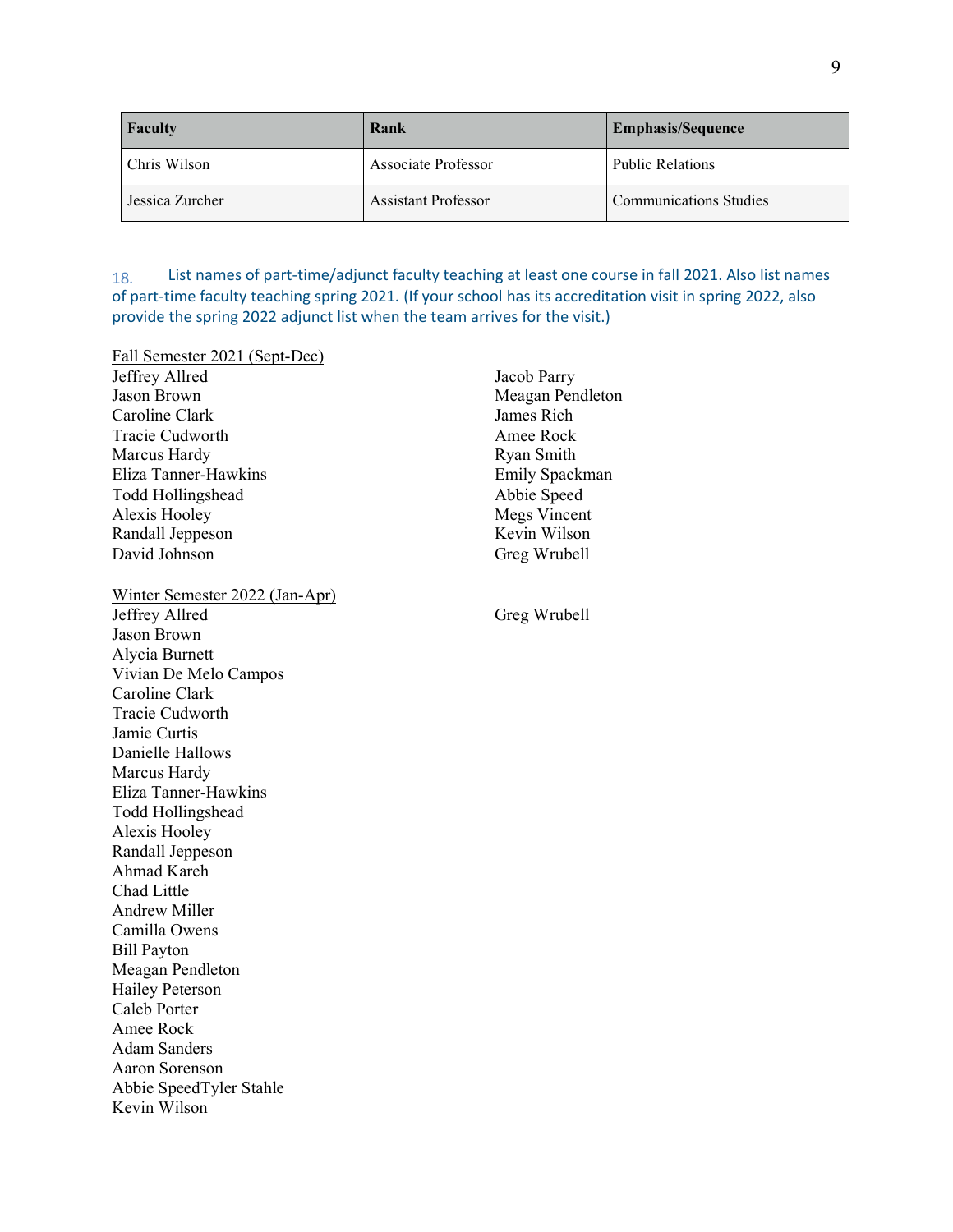#### 19. Schools on the semester system:

For each of the last two academic years, please give the number and percentage of graduates who earned 72 or more semester hours outside of journalism and mass communications.

72 or more semester hours outside of journalism and mass communications

|                            | Total     | Number        |         |
|----------------------------|-----------|---------------|---------|
| Year<br>2020-2021          | Graduates | in Compliance | Percent |
| academic year              | 261       | 261           | 100%    |
| 2019-2020<br>academic year | 301       | 301           | 100%    |

20. Schools on the quarter system:

For each of the last two academic years, please give the number and percentage of graduates who earned 104 or more quarter hours outside of journalism and mass communications.

N/A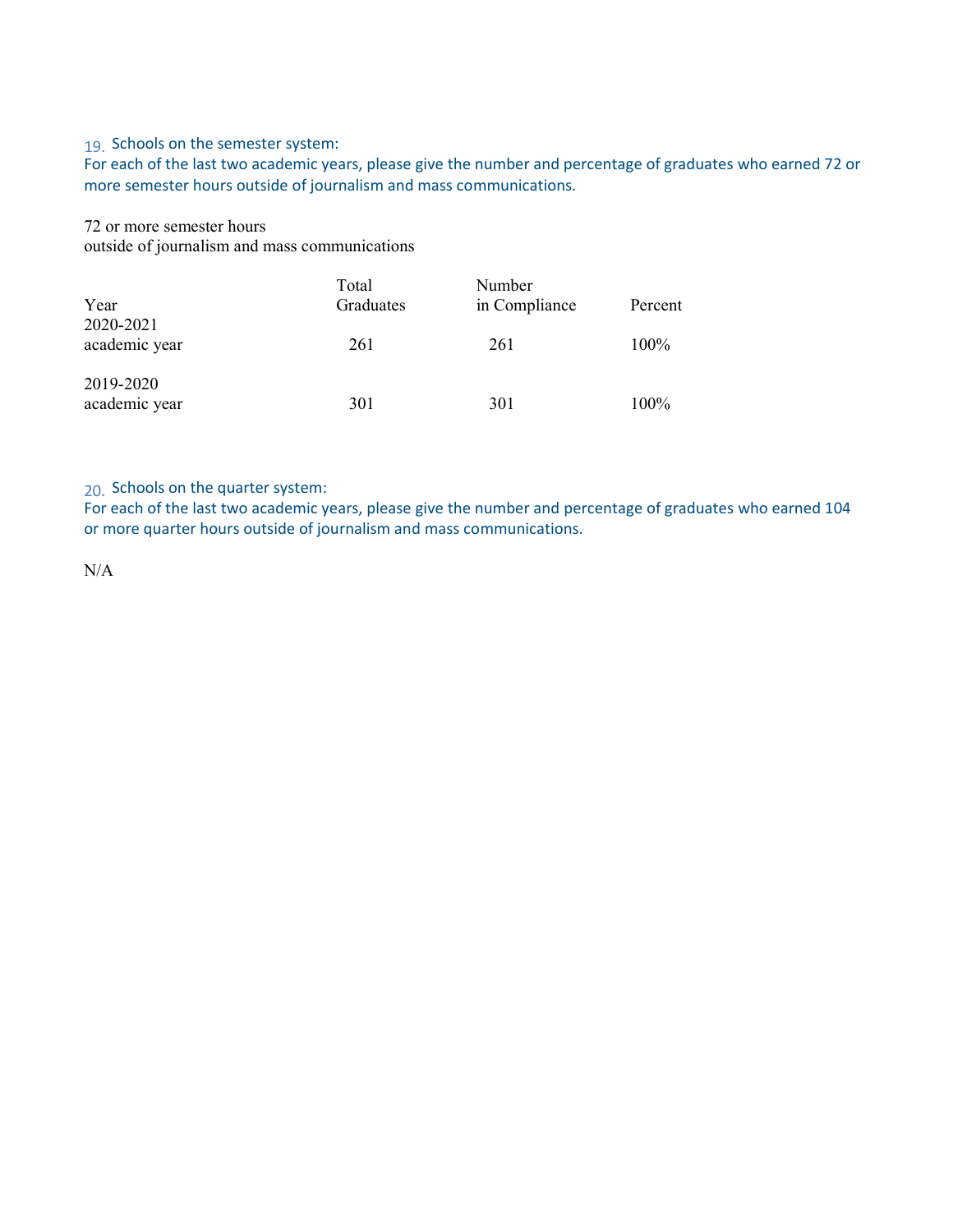

# **CERTIFIED** COPY OF ARTICLES OF INCORPORATION

THE UTAH DIVISION OF CORPORATIONS AND COMMERCIAL CODE HEREBY CERTIFIES THAT THE ATTACHED is a true, correct," and complete copy of the Articles of Incorporation and Amendments of

**BRIGHAM YOUNG UNIVERSITY** 

and the endorsements thereon, as the same is taken from and compared with the original filed in the office of the Division on May 17, 1949, and now remaining on file and of record therein.

AS APPEARS OF RECORD IN THE OFFICES OF THE DIVISION.

File Number: CO 026397



| Dated this | -ru-  |   |
|------------|-------|---|
| n          | March |   |
|            |       | Ш |

Korla T. Woods Director Division of Corporations and Commercial Code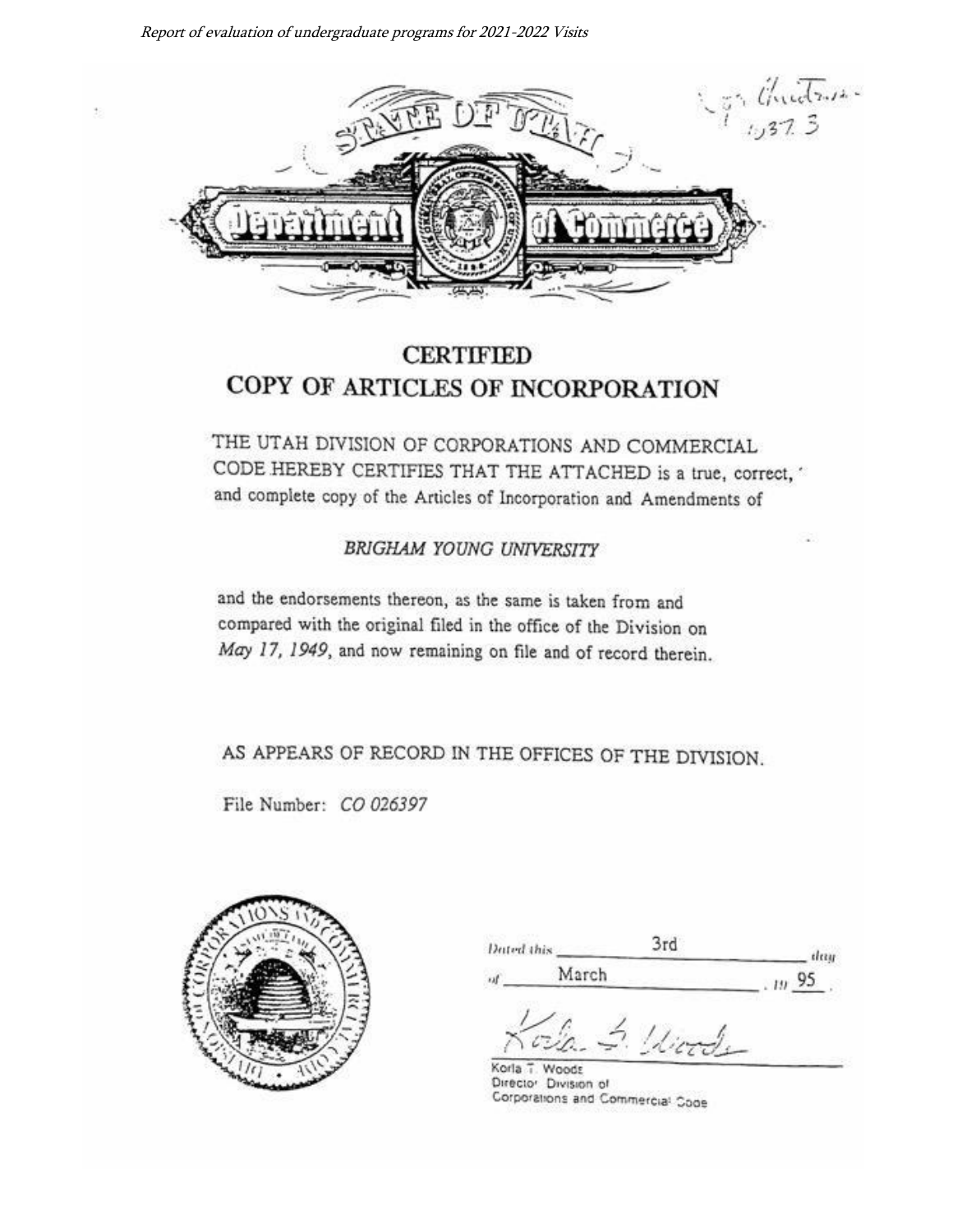#### **PART II — Standard 1: Mission, Governance and Administration**

#### **Unit performance with regard to indicators:**

#### **a). The unit has a written mission statement and a written strategic or long-range plan that provides vision and direction for its future, identifies needs and resources for its mission and goals and is supported by university administration outside the unit. The unit annually updates its data on the ACEJMC searchable database website [\(https://lookup.acejmc.org\)](https://lookup.acejmc.org/).**

Brigham Young University is a private university supported by the Church of Jesus Christ of Latter-day Saints. That makes it unusual among ACEJMC accredited institutions. Only 15 of the 117 accredited institutions are private and of those, only a handful are religiously affiliated or supported by a religion. The School notes that this distinction is significant when it comes to institutional governance and that ACEJMC, in its Preamble to accrediting standards, "recognizes that each institution has its unique situation, cultural, social or religious context, mission and resources, and this uniqueness is an asset to be safeguarded."

BYU has more than 30,000 undergraduate students at its flagship campus in Provo, Utah, and 2,766 graduate students. The attractive, walkable campus sits against the stunning backdrop of the Wasatch Mountains. The university has three other campuses (Hawaii, Idaho and Salt Lake City) and BYU Pathways Worldwide for online learning. Although communications courses are taught at some of the remote campuses, they are not part of the School under review.

The School of Communications was created following the last site-team visit, when it was still a "department;" it is now one of six academic units within the College of Fine Arts and Communications. The School offers four emphases: Advertising (223), Public Relations (177), Journalism (140), and Communication Studies (116). Another 447 students are considered pre-majors. The School also offers a master's in communications, which is not part of this review.

The mission of the School of Communications was adopted in August 2021, replacing a mission statement that had been in place since 2008. The previous statement referred to the disciplines taught by the unit, but the faculty opted for a mission-focused statement to enhance the department's unity. It reads as follows:

*We at the BYU School of Communications are a consecrated community of disciples, scholars, and mentors who strive to walk in the meekness of Christ's spirit, as we inspire learning through love, faith, and service that prepares each child of God to share light and hope with the world.*

Faculty expressed support for the new statement, with some saying it has already helped break down silos. The dean of the College expressed some concern that the mission doesn't say anything about communications.

The School's strategic plan is updated annually and submitted to the dean. It lists seven goals, each with several objectives: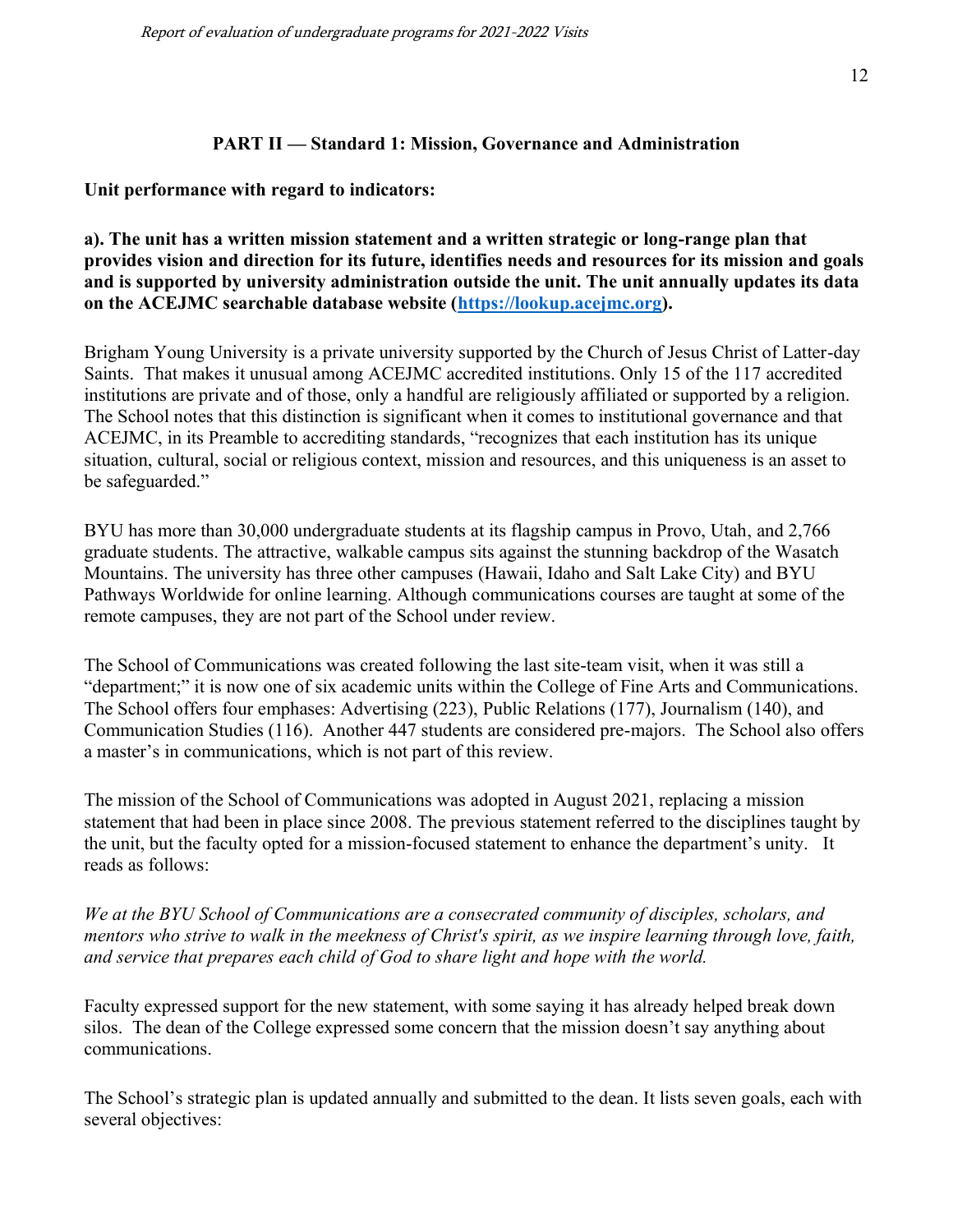- 1) Diversity in full-time faculty
- 2) Facility upgrades
- 3) Lab-curriculum integrations
- 4) ACEJMC re-accreditation preparation
- 5) Advance graduate program
- 6) Emerging from the pandemic
- 7) Experiential learning and mentoring funding

The full plan can be seen here:<https://comms.byu.edu/accountability/>

The School's data is up-to-date on the ACEJMC website and on its own "accountability" page on the School's website.

## **b). The unit has policies and procedures for substantive faculty governance that ensure faculty oversight of educational policy and curriculum.**

According to the self-study, the School "works hard to create a vibrant and dynamic culture of faculty governance." It has seven standing committees, now called councils, and nearly every faculty member serves on at least one. Recommendations are advanced to the director and, if applicable, to the full faculty, which meets at least once a month.

The School has a 29-page policy manual that outlines policies and procedures. Several faculty members also serve on college and university committees.

## **c). The unit's administration provides effective leadership within the unit and effectively represents it in dealings with university administration outside the unit and constituencies external to the university**.

The School's director, Mark Callister, has been on the BYU faculty for 16 years, but director only since June. He succeeded Ed Carter, another faculty veteran, who served two three-year terms as director and remains on the faculty. There are three associate directors: for undergraduate studies, for student learning and for graduate studies. The director reports to the dean of the College of Fine Arts and Communications.

Prof. Carter's leadership during the past six years was viewed as consistent and steady. Dr. Callister is seen by colleagues and administration as a deliberative thinker and empathetic leader who is off to a good start. He supports the faculty – and seems to have their support in return.

## **d). The institution and/or the unit defines and uses a process for selecting and evaluating its administrators.**

Directors are typically selected from the faculty and serve a three-year term, which may be renewed once.

The process for selecting a new director involves "the dean and associate deans conducting a series of interviews with the school faculty about the needs and goals of the school" and asking for suggestions.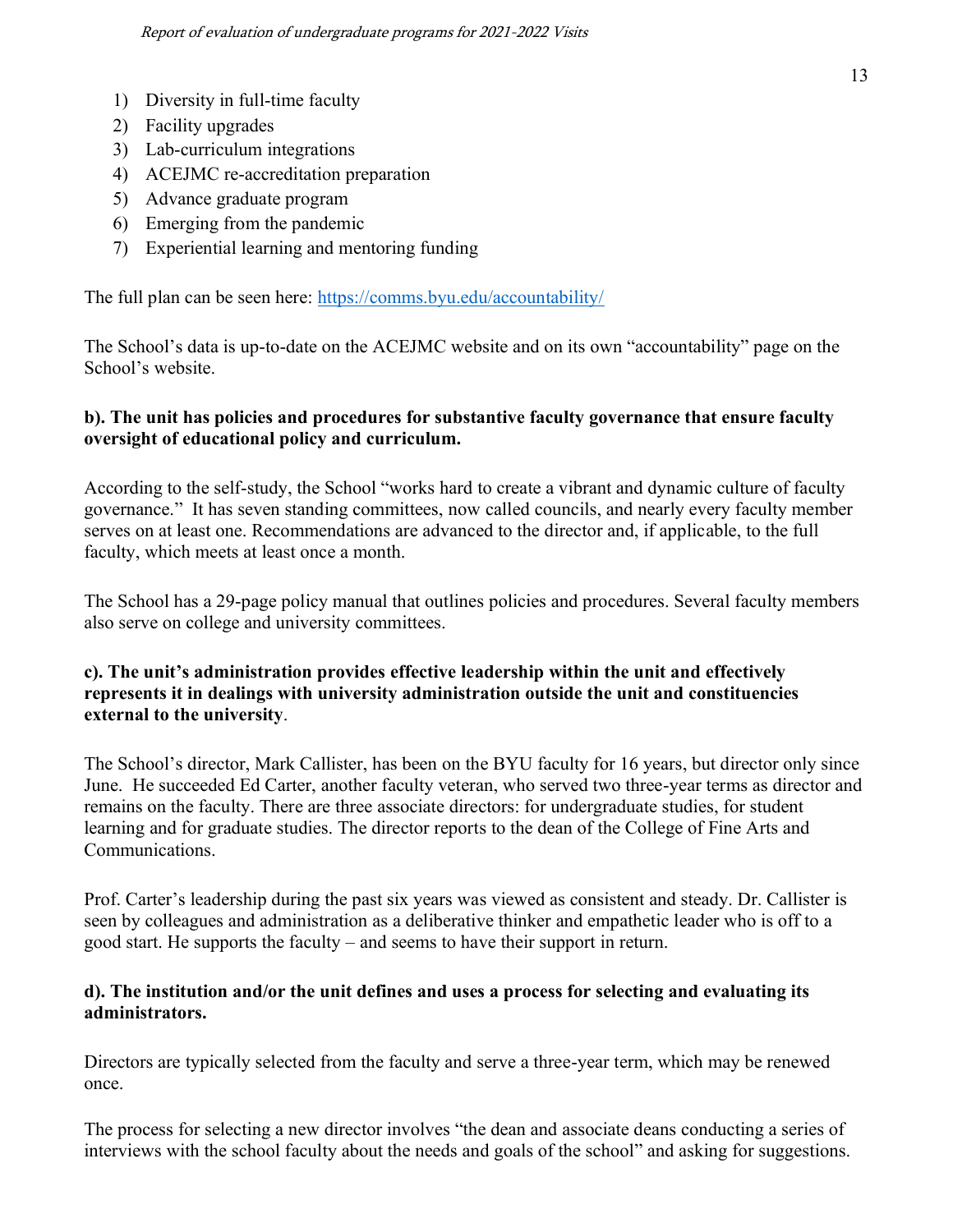The dean then makes an appointment.

The dean's office reviews the director, usually every three years, by asking faculty members to complete a questionnaire. The last review of Ed Carter was completed in January 2020 and was, overall, positive. The quantitative results are posted [online](https://comms.byu.edu/wp-content/uploads/2020/02/school_leadership_survey_jan2020_revfeb2020.pdf) and the full review was shared with the site team.

Director Callister is expected to be reviewed before the end of his three-year term.

#### **e). Faculty, staff and students have avenues to express concerns and have them addressed.**

The School's Faculty and Staff Handbook outlines procedures to follow for student-faculty disputes.

Faculty or staff who have concerns about the administration can meet with the dean or with the faculty relations office, which is within the office of the Academic Vice President.

Faculty may also turn to the Faculty Advisory Council, which serves as an advisory body to the university administration. One member of the School serves on that body.

All members of the BYU community are subject to the university's [Honor Code,](https://policy.byu.edu/view/church-educational-system-honor-code) which addresses a range of behavior. Suspected violations of the code may be reported to the Honor Code Office, which will then investigate.

Students may turn to an associate director or the advising office to address concerns. If the issue remains unresolved, they may ask to meet with the director or submit a formal complaint or appeal. There are other university offices they may avail, such as the Title IX Office.

University policies require that such issues be resolved within 30 days with a written response.

The team was made aware of a few past complaints involving the students and faculty in the department but was told they had been resolved. The director said there were no pending complaints.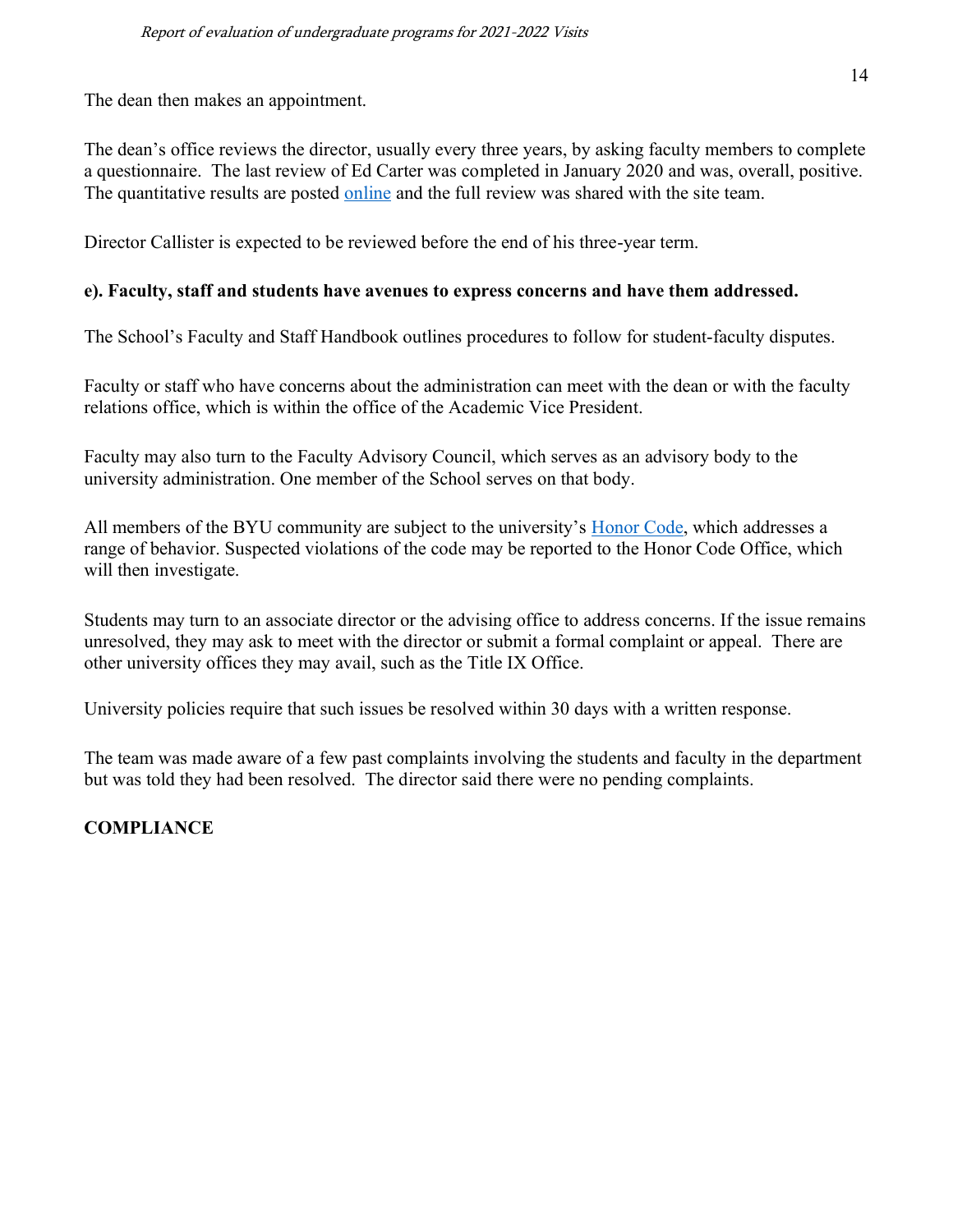#### **PART II — Standard 2: Curriculum and Instruction**

**Unit performance with regard to indicators:**

**Discussions of indicators b, c and e must describe and evaluate the individual academic sequences in the unit.**

**a). The unit requires that students take a minimum of 72 semester credit hours (or 104 quarter credit hours) required for a baccalaureate degree outside of journalism and mass communications and meet the liberal arts and sciences-general education requirements of the institution. ACEJMC expects at least 95 percent of the graduating classes in the two academic years preceding an accreditation visit to meet this requirement.**

All four emphases (advertising, journalism, public relations, and communication studies) ensure that all students take a minimum of 72 semester credit hours outside of the School. Students may not apply for graduation without the approval of an academic advisor. Academic advisors and School administrators carefully monitor compliance with this requirement. This requirement has been met continuously since the last accreditation visit.

## **b). The unit provides a balance between theoretical and conceptual courses, professional skills courses, and courses that integrate theory and skills to achieve the range of student competencies listed by the Council.**

The School offers one degree at the undergraduate level, the bachelor of arts in communications. Although emphasis requirements vary between 43 and 46 credit hours, all emphases require students to take 40 course hours within the school. In addition, all students take a writing course which is outside of the School (3 credit hours), Public Relations students are required to take a statistics course outside of the School, and Advertising students in the Management track take a marketing course in the Business School. Notably, all students are required to take a dedicated research course except those on the Advertising Creative track. Likewise, all students are required to take an internship except those in the Communication Studies emphasis.

All four emphases have a common core of COMMS 300 (Media Law), COMMS 304 (Media Ethics: Ethical Decision-Making in a Diverse Society). and WRTG 150 (Writing and Rhetoric).

For the most part, conceptual instruction takes place in the core and electives classes and some classes in each emphasis while skills courses are taught mainly in the specialties.

## Advertising

In addition to the core, all students are required to take Introduction to Advertising, Account Planning Management, Special Topics in Advertising, Strategic Advertising Campaigns and Advertising Internship. This gives all advertising students 28 credit hours of common classwork.

Students also take two elective courses within the School which, for the most part, teach theoretical and conceptual aspects of mass communications.

Advertising students have the choice of taking a management or creative track, which require these courses: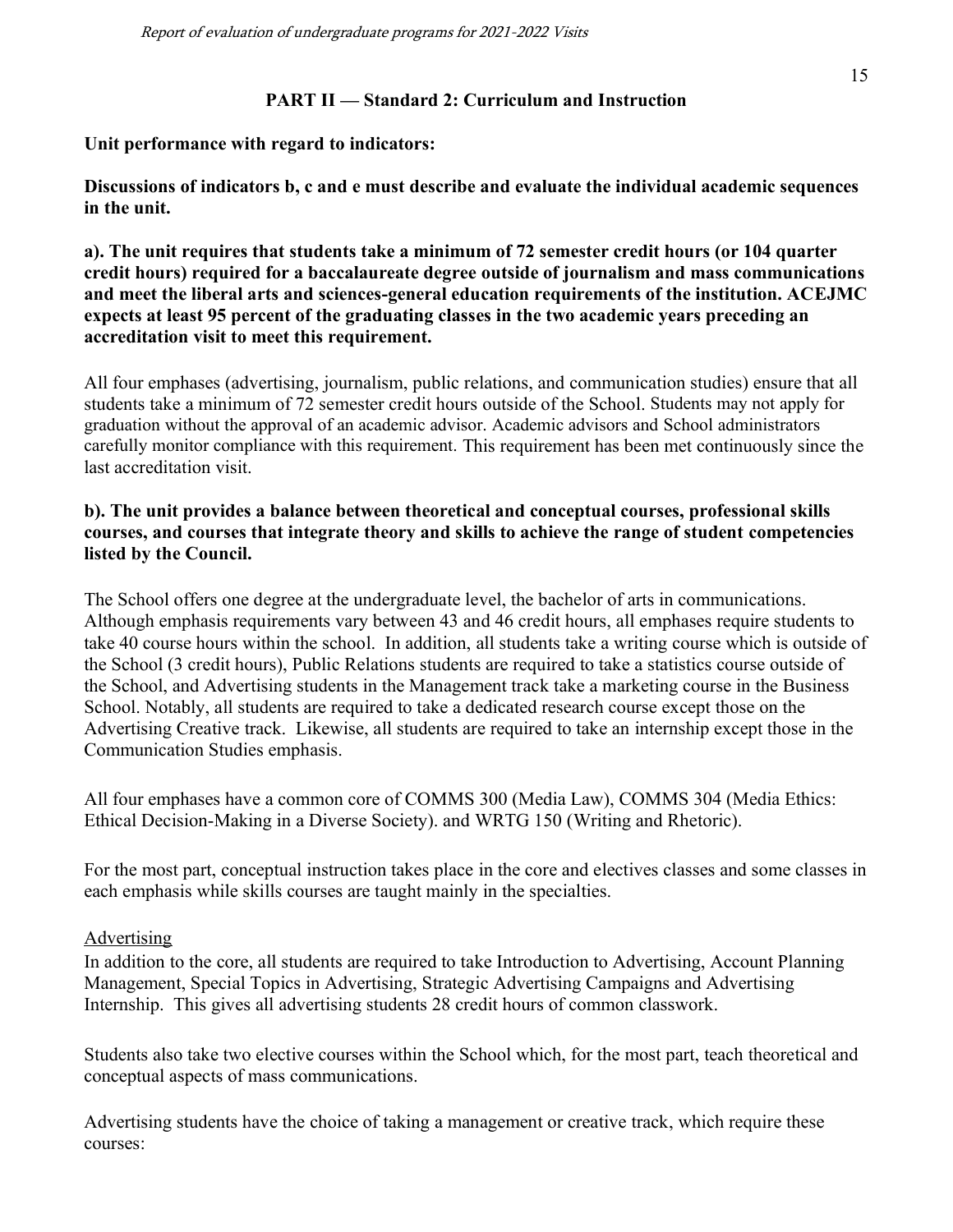- Management track: Advertising Account Management, Marketing Management, Marketing Media Planning/Strategy, and Advertising Research Methods.
- Creative track: Creative Advertising Concepts Portfolio 1, Creative Advertising Concepts Portfolio 2, and Advanced Advertising Concepting - Portfolio3.

# Journalism

The Journalism emphasis has undergone several changes during the past six years but its courses have consistently offered a mix of skills and concepts. In addition to the core courses, students must take an additional 18 credits, including:

- Introduction to Multimedia Storytelling
- Research Methods for Journalism
- And another 15 credits from a selection of skills courses.

Students may use these electives to specialize in Sports Media, Broadcast Journalism, Design/Visual or and News Reporting.

# Public Relations

Public relations majors are exposed to a balanced and rich curriculum including theoretical and skillsbased training. Beyond the stated core courses, public relations majors must complete a variety of prerequisite courses, including Writing and Rhetoric, Mass Communication & Society and introduction to Public Relations, Media Law and Responsibility, Media Ethics, PR Research and Measurement, Social and Digital Media, Public Relations Writing, Visual Communication, Public Relations Strategy, Public Relations Campaigns, Principles of Statistics, as well as an academic Internship. Electives within the major are ample and varied, including courses covering diversity, global, pop culture and public relations history. Students seem to be engaged, satisfied and prepared by the curriculum.

# Communication Studies

Among the four School emphases, Communication Studies has the fewest admitted students at the time of our visit: 116. The School of Communications emphasizes the study of mass communication. Most courses offered in Communication Studies tend to focus on mediated communication rather than on traditional communication studies offerings that would include some mass media but would emphasize interpersonal communication, small-group communication, family communication, communication among different genders and ethnic groups, etc.

This emphasis was eliminated in 2013 but restarted with a revised curriculum that is also designated as a "limited-enrollment program," allowing the faculty to institute a limited and competitive enrollment process.

In addition to the three core courses, students are required to take Mass Media and Responsibility and Media Ethics: Ethical Decision-Making in a Diverse Society, Fundamentals of Communication Action, Research in Communication, Media Effects, and Advanced Communication Studies.

Additionally, Communication Studies students must select and complete a one-hour course, either Academic Internship or Mentored Research Practicum.

Finally, students complete this emphasis by taking five courses, a total of 15 hours, from 12 COMMS offerings that are primarily media oriented. The two exceptions are: Communication Management Principles and Theory, and Issues in Global Communication.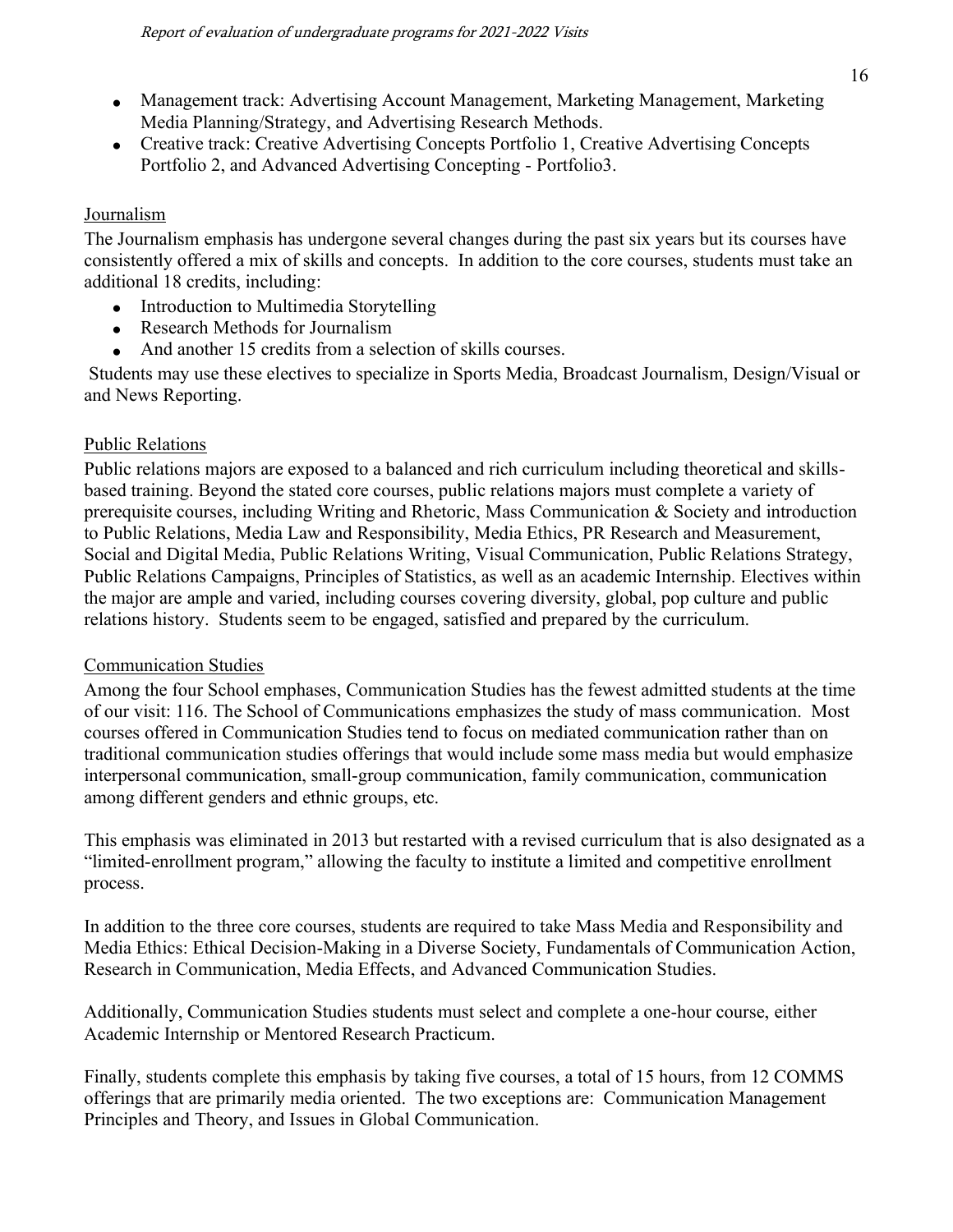While Communication Studies is less skills-oriented than the other three School degree emphases, it remains an attractive degree option for those seeking a broader view of the communication field, especially regarding theory and research.

#### **c). Instruction, whether on-site or online, is demanding and current, and is responsive to professional expectations of digital, technological and multimedia competencies. Achievements in teaching and learning are recognized and valued.**

The curriculum is demanding and current. Students are well versed in the overall digital world. A significant number of classes in all emphases are directly associated with state-of-the-art labs. A review of syllabi, curriculum vitae, and classroom visits indicate that classes are taught by faculty and professional-level adjuncts and that students actively participate. Faculty stress the need for strategic thinking in many of their assignments.

Since the last accreditation visit, the advertising emphasis has been recognized with over 200 awards including ADDYs, Clios, ANDYs, and Emmys. Journalism students have won Gracie Awards, placed in the Hearst competition, won a "student Emmy" and multiple newspaper awards. Public Relations students won five Golden Spike Awards in 2020 and Google named BYU students "TopMarketers" in international competition.

#### Advertising

Students have primary use of the Ad Lab for creative, research and media classes. Adobe Suite is installed in this lab along with SPSS. Faculty are urged to attend professional conferences and stay abreast of the latest professional practice in order to recommend additional databases and technology to use in classes. The students have also been able to use the latest in social media research technology in the Y Digital Lab: BuzzSumo, Crimson Hexagon, IBM Watson, Hyp3r, etc.

#### Journalism

In 2020, the university awarded the School an \$88,000 grant for Journalism Research and Innovation, which led to combining the print and broadcast labs to reflect the changing expectations of professional journalism environments. Three journalism faculty were assigned to other emphases. Students in several classes provide content during the labs, which are overseen by lab managers with professional experience.

Students use the *Universe* news lab to produce and distribute content on a number of platforms. The newsroom is equipped with current software such as Chart Beat, BuzzSumo and Google Analytics. Drones can be used when appropriate and in 2017 students broadcast a live weather segment shot with a drone, believed to be the first time this has been done in Utah. They also use the AP ENPS industrystandard content management systems. All are taught to produce additional multimedia and social content for their stories. Although the weekly print *Universe* has been discontinued, students produce a daily television program which is live-streamed, curate a daily newsletter, and publish a monthly print magazine.

#### Communications Studies

This emphasis offers students the opportunity to work in the BioComms Lab to promote forwardthinking research. The Comms Studies faculty is exploring how to integrate additional classes into the lab. Faculty stay current on a variety of target disciplines through research, industry contacts, and industry publications, to determine and teach to professional expectations.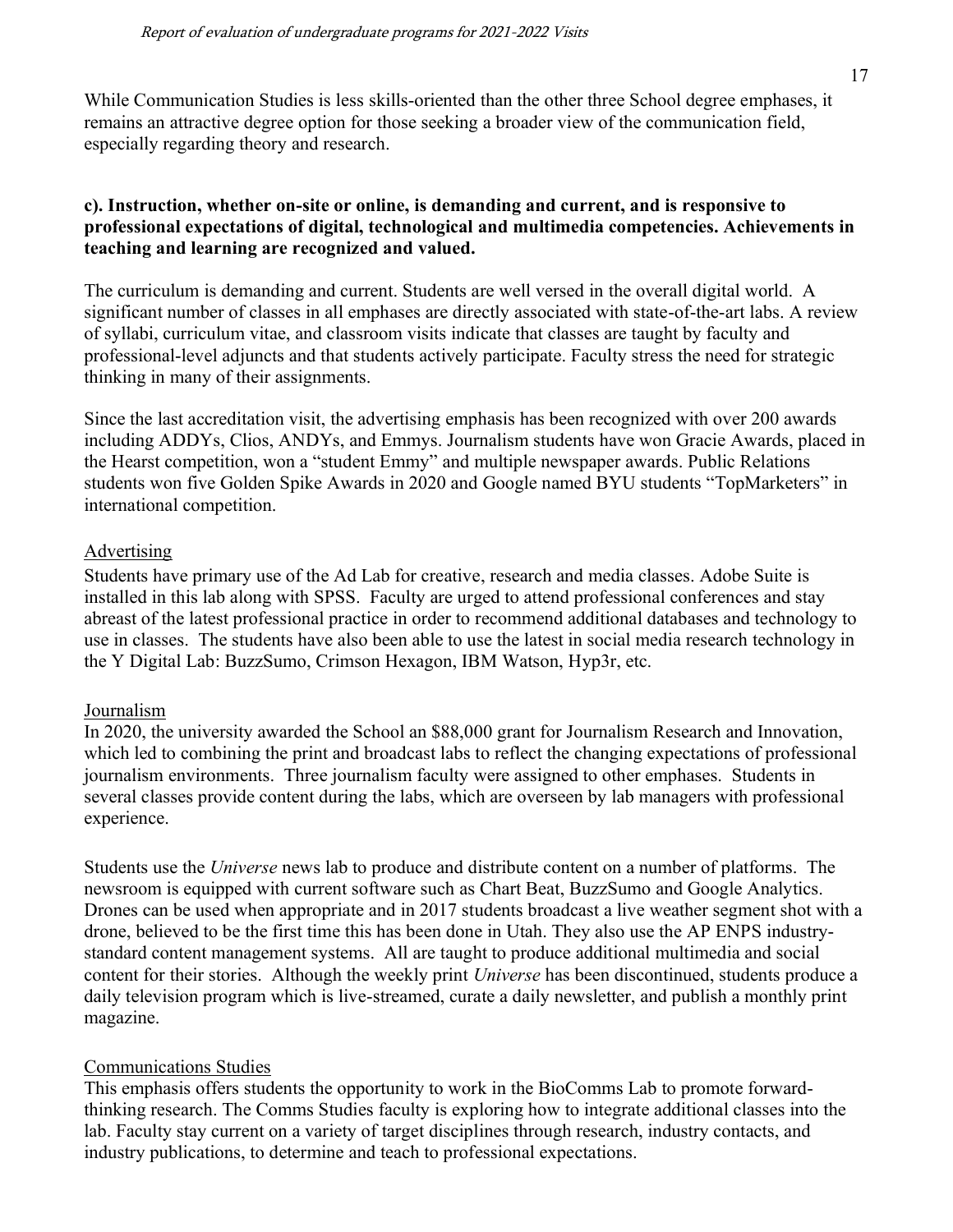Among the School's four emphases options, Communication Studies offers the largest number of online courses; students in this emphasis may take over half of their required courses online.

#### Public Relations

The PR Intelligence Lab was established in Fall 2021, utilizing the former YDigital lab and Carroll Digital and Social Media Studio in preparing students in four areas: SEO/content marketing, paid search and social, social listening and web analytics. Adobe Suite is used on client projects.

Y Digital helped students use industry-standard social listening software, including Crimson Hexagon, Buzzsumo, Hyp3r, SpyFu and Screaming Frog. The expansion of Y Digital provides a lab experience for all public relations students each semester.

The PR Intelligence Lab will focus on data intelligence, drawing heavily on digital and social media. More sources of data will be used in the expanded lab, including news media, issues and trends, and social science data.

## **d). Student-faculty classroom ratios facilitate effective teaching and learning in all courses; the ratio in skills and laboratory sections, whether on-site or online, should not exceed 20-1. (Campaigns classes are exempt from the 20-1 ratio.)**

The self-study indicates that all skill classes, including research, are taught at the 20-1 ratio.

#### **e). The unit advocates and encourages opportunities for internship and other professional experiences outside the classroom and supervises and evaluates them when it awards academic credit.**

Internships are required for advertising, journalism, and public relations students. This is a four-credit course. The School has developed an in-depth contract with potential employers which specifies that the internship must be a real learning experience. Before students take the internship, they must attend a class explaining the course. Once students are registered and the internship is underway, weekly emails and assignments are submitted through Learning Suite (BYU's Learning Management System) and graded by the section's faculty advisor. Students are required to set SMART (specific, measurable, achievable, relevant, timely) goals to be accomplished that are relevant to their experience, or that need to be discussed with their supervisors. A report on the goal accomplishments is submitted by students in the form of a reflection paper at the end of the internship, and their respective advisors grade the papers. In addition, students provide a self-assessment that allows them to evaluate their experience. Finally, supervisors, mentors or co-workers evaluate their performance

Due to the research nature of the Communications Studies emphasis, an internship is not required.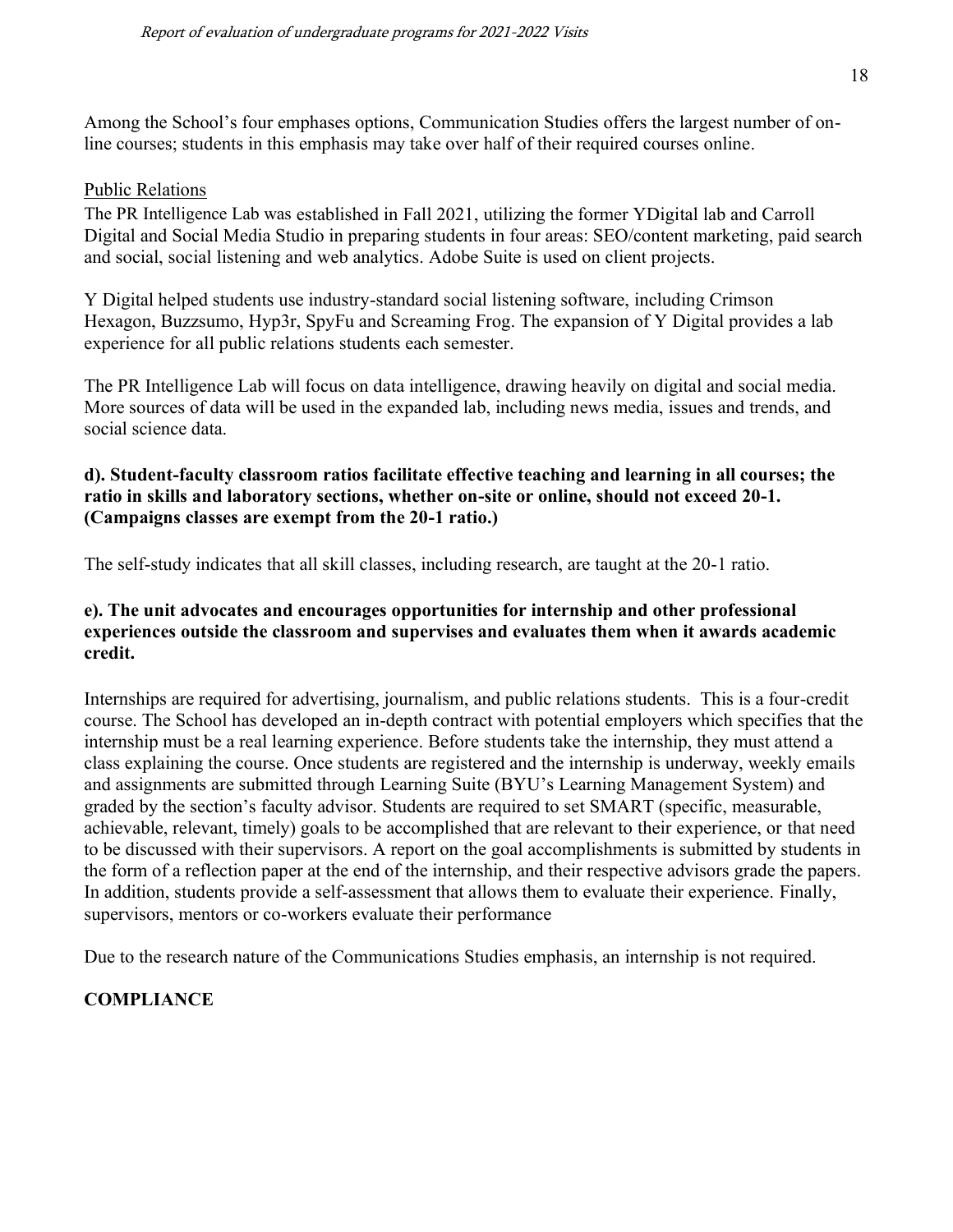#### **PART II — Standard 3: Diversity and Inclusiveness**

**Unit performance with regard to indicators:**

**a). The unit has a written diversity plan for achieving an inclusive curriculum, a diverse faculty and student population, and a supportive climate for working and learning and for assessing progress toward achievement of the plan. The diversity plan should focus on domestic minority groups and, where applicable, international groups. The written plan must include the unit's definition of diversity and identify the under-represented groups.**

The School of Communications has a detailed diversity plan which was updated in 2020 and contains six overall goals, each with several sub-goals, timelines and indicators of success.

The plan defines diversity as "*the inclusion of admitted BYU students who come from underrepresented groups, such as Blacks, Latinos, indigenous peoples, Pacific Islanders, Asians, multi-ethnic persons, those representing sexual diversity, and persons with disabilities. For the faculty, that definition would also include recruiting female professors and staff who are faithful members of the Church of Jesus Christ of Latter-day Saints."*

A School Diversity Committee was formed in 2018, headed by Dr. Dale Cressman. The following year, Cressman was named an Associate Director whose responsibilities include diversity equity and inclusion efforts. In 2020, the College of Fine Arts and Communication created a new Diversity and Inclusion Committee.

In June 2020, following the killings of George Floyd and Breonna Taylor, the university president also created a university-level Committee on Race, Equity and Belonging. The committee published a lengthy [report](https://brightspotcdn.byu.edu/12/58/d61b3164487da5946d13471e7567/byu-race-equity-belonging-report-feb21.pdf) in February 2021 with 26 recommendations. In the summer of 2021, the university formed a new Office of Belonging, which is to be led by a vice-president-level official who will be a member of the President's Council. A School faculty member, an African-American male, is a member of the search committee.

#### **b). The unit's curriculum fosters understanding of issues and perspectives that are inclusive in terms of domestic concerns about gender, race, ethnicity and sexual orientation. The unit's curriculum includes instruction in issues and perspectives relating to mass communications across diverse cultures in a global society.**

The School has taken many steps to ensure that its courses address diverse perspectives and prepare students to work in a global society. In 2020, it added a required course on "Media Ethics: Ethical Decision-Making in a Diverse Society" to the core for all of its majors. Before that, ethics and law had been taught in one course.

But a review of course syllabi shows uneven evidence of content related to diversity. Many syllabi include the School's statement of diversity and some describe specific readings, activities or assignments intended to address issues in a multicultural society. But other syllabi do not. This is a missed opportunity.

In 2019, the School diversity committee asked students of color to conduct a content analysis of the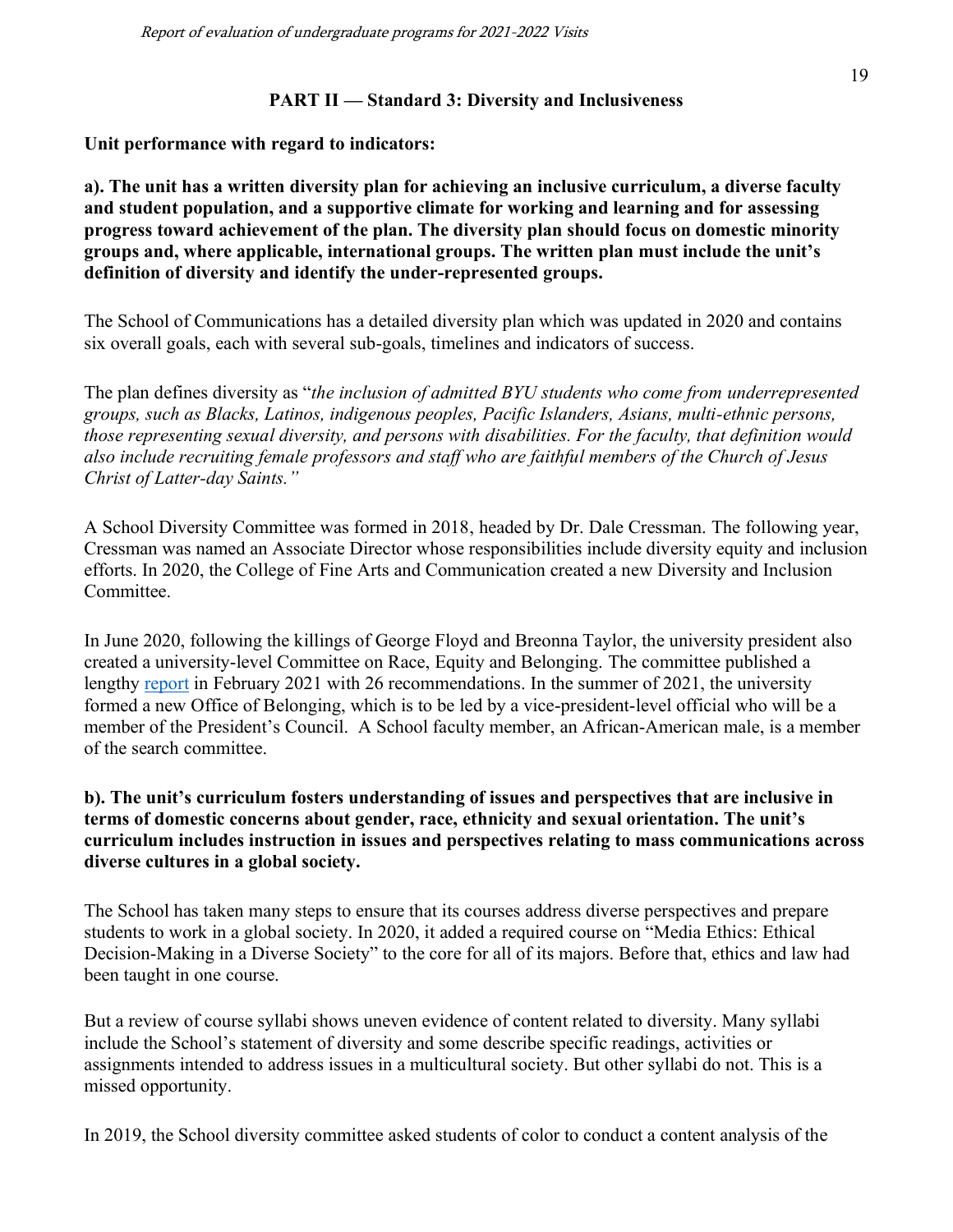School's syllabi. The site team was not provided a copy of their report, but according to the self-study, the students reported "little evidence in syllabi that faculty were infusing their courses with diversity."

In 2020, the School hired Dr. Lillian Dunlap as a consultant, as it had done during the previous accreditation cycle, to conduct an audit of its diversity and make recommendations. In her report, she encouraged the School to "create a plan to help individual faculty members infuse their syllabi with the principles of diversity, equity," using entry points she recommends. In the spring of 2021, Dr. Dunlap led a Zoom workshop on this topic for faculty.

The Diversity Committee also hosted training for faculty to help them become more aware of LGBTQ issues. This included a confidential conversation with several LGBTQ students.

Regardless of the syllabi's stated content, the School and university offer many learning opportunities that expose students to diverse people and ideas. It was "Disability Awareness Week" while the site team was on campus, for example, and Shankar Vedantam, former social science correspondent for NPR, was the speaker at the weekly Forum, an event all members of the university community are encouraged to attend.

Students and faculty were excited about an emerging co-curricular project to work with the local Afghan refugee community. And they described other class and lab assignments that connected them to marginalized communities and gave voice to the voiceless. PR and Advertising students have produced campaigns that relate to diversity and inclusivity. In conversations with the site-team members, students displayed an understanding of both domestic and global diversity and a comfort in discussing related issues.

For several years, the School has had an innovative partnership with Morgan State University, a historically black university in Baltimore, Md. The program arranges swaps of faculty from the School and Morgan State's Global School of Journalism and Communications. Students from the two Schools also participate in occasional joint reporting projects.

The School often sponsors or co-sponsors campus speakers who bring a diverse perspective. The selfstudy lists four dozen examples in the last seven years, two-thirds of them women.

Nearly three-quarters of BYU's students speak a foreign language and there are many opportunities for students to study abroad. Most BYU students are members of the Church of Jesus Christ of Latter-day Saints and complete a two-year or 18-month mission service while they are students, often in a foreign country. This too enriches their understanding of a global society.

## **c). The unit demonstrates effective efforts to recruit women and domestic minority faculty and professional staff and, where feasible, recruits international faculty and professional staff.**

In its last accreditation site-visit, the School (then, a department) was found in compliance on Standard 3, but the team said "the lack of full-time diverse faculty members, particularly women, remains a very serious weakness. The site team was persuaded that the unit will make good on its hope in the next search process to have two of the three hires as meeting its diversity goals."

Since the last visit, the School has indeed hired a woman and a minority male, who is one of only six African-American faculty at the university.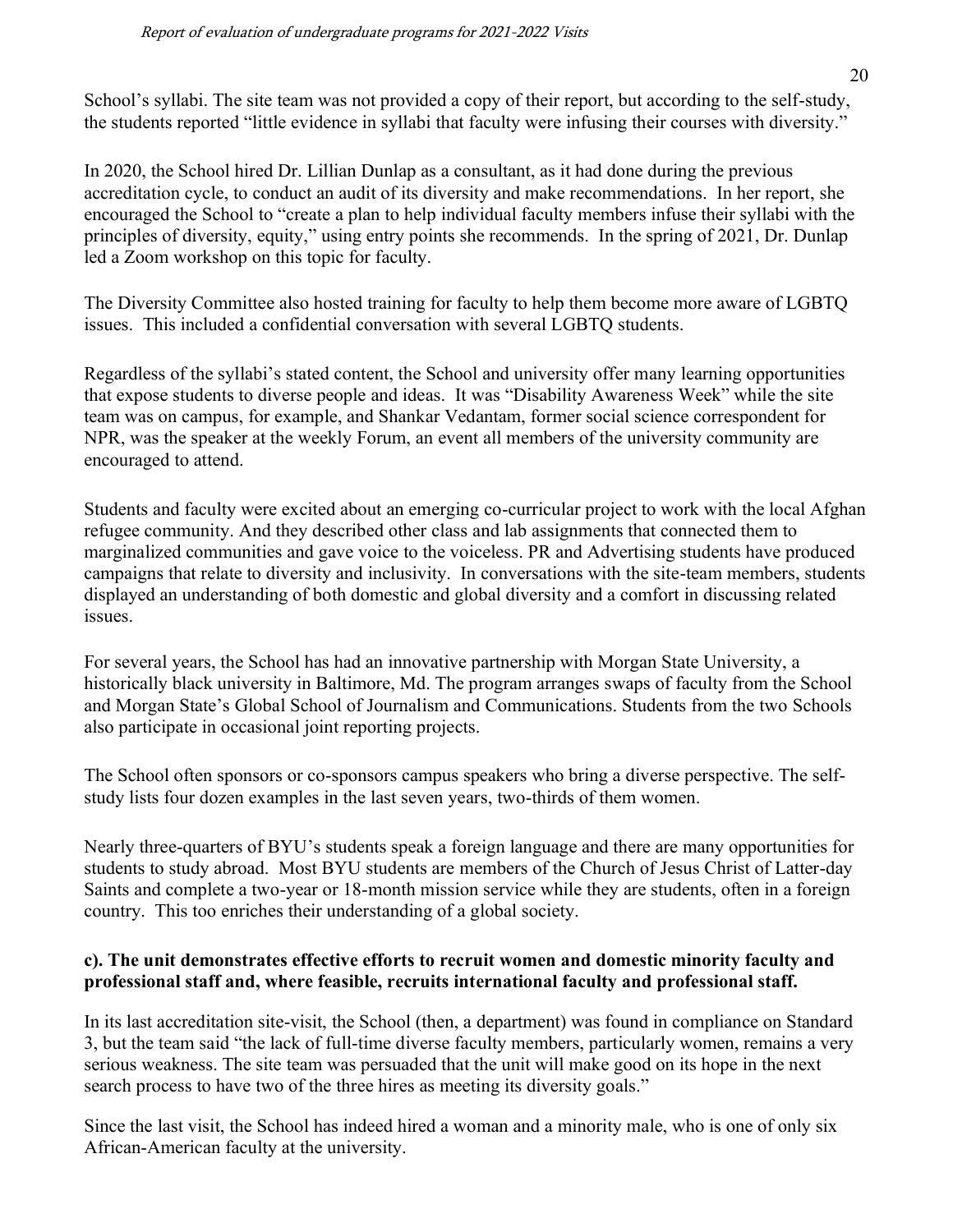21

Yet those additions have resulted in little progress in the diversity of the School's 23 full-time faculty. Because of a departure, the number of women has stayed constant at two (8.6%) and the number of minorities has grown from one to two. (At the time of its previous visit, the number of full-time faculty was 21.) Since the last site visit, the School of Communications has had five job openings and was given one additional line. Four of the six people hired were white men.

BYU practices "legally-protected religious preference hiring." Full-time faculty members must be members in good standing of the Church of Jesus Christ of Latter-day Saints. Although outsiders may find this requirement unusual, it is within the rights of BYU as a private institution, and ACEJMC states in its handbook that it values institutional uniqueness. "ACEJMC will apply its standards and indicators in compliance with applicable law and regulations and, where appropriate, with religious or cultural prescriptions and practices." At least one other ACEJMC program – Abilene Christian University – has similar requirements; its faculty members must be members of the Church of Christ.

The School states that a key barrier to minority representation among the full-time faculty is the demographic composition of the Church of Jesus Christ of Latter-day Saints. The Pew Research Center's Religious Landscape Study estimates that only 1% of LDS members in the United States are Black, 1% are Asian, 8% are Latino and 5% are other minorities. The church has experienced rapid membership and diversity growth outside of the United States, especially in Africa, Latin America and Asia. Since 1998, more than half of the church's members have lived outside of the United States and Canada. It now has 16.5 million members, including more than 2 million in Mexico and Brazil.

Church membership by itself is not an obstacle to female faculty; more than 50 percent of LDS members in the United States are women. But the church's historical teachings about the role of women have been an impediment. Fewer female church members attain a terminal degree required to become a fulltime professor. The School states in its self-study that "until more recent years, women with children were strongly counseled not to work outside the home. Though that's no longer the case, many women still choose to forgo an advanced degree or interrupt their careers in order to raise their family."

The School does have four teaching professors who are not required to have a terminal degree, all of whom are white men. Two of those positions were filled in the past six years.

The self-study lists three women who were hired as visiting professors in recent years. In addition, Prof. Myriam Ruiz Silva and her husband, Ivan Martinic, editor of *El Mercurio* in Santiago, Chile, made extended visits to the campus in 2016 and 2018. They participated in classes, worked with the student newspaper and engaged in other interactions with the faculty and staff.

Still, both female students – who make up 70 percent of the School's student body – and female faculty lack the mentors mentioned in the School's mission statement.

Mindful of these challenges, the School has been proactive in hiring part-time professors who are female or minorities and who do not need to hold terminal degrees or be interviewed by church elders: 18 of its 41 part-time faculty (44%) are female and five (12%) are minorities. Several key staff positions are also held by women, including the manager of the news lab, who was promoted recently to oversee both the print and broadcast newsrooms in 2021.

The diversity plan states that the top priority in the School's strategic planning document is "to increase the number of women and people of color on our full-time and part-time faculty, and administrative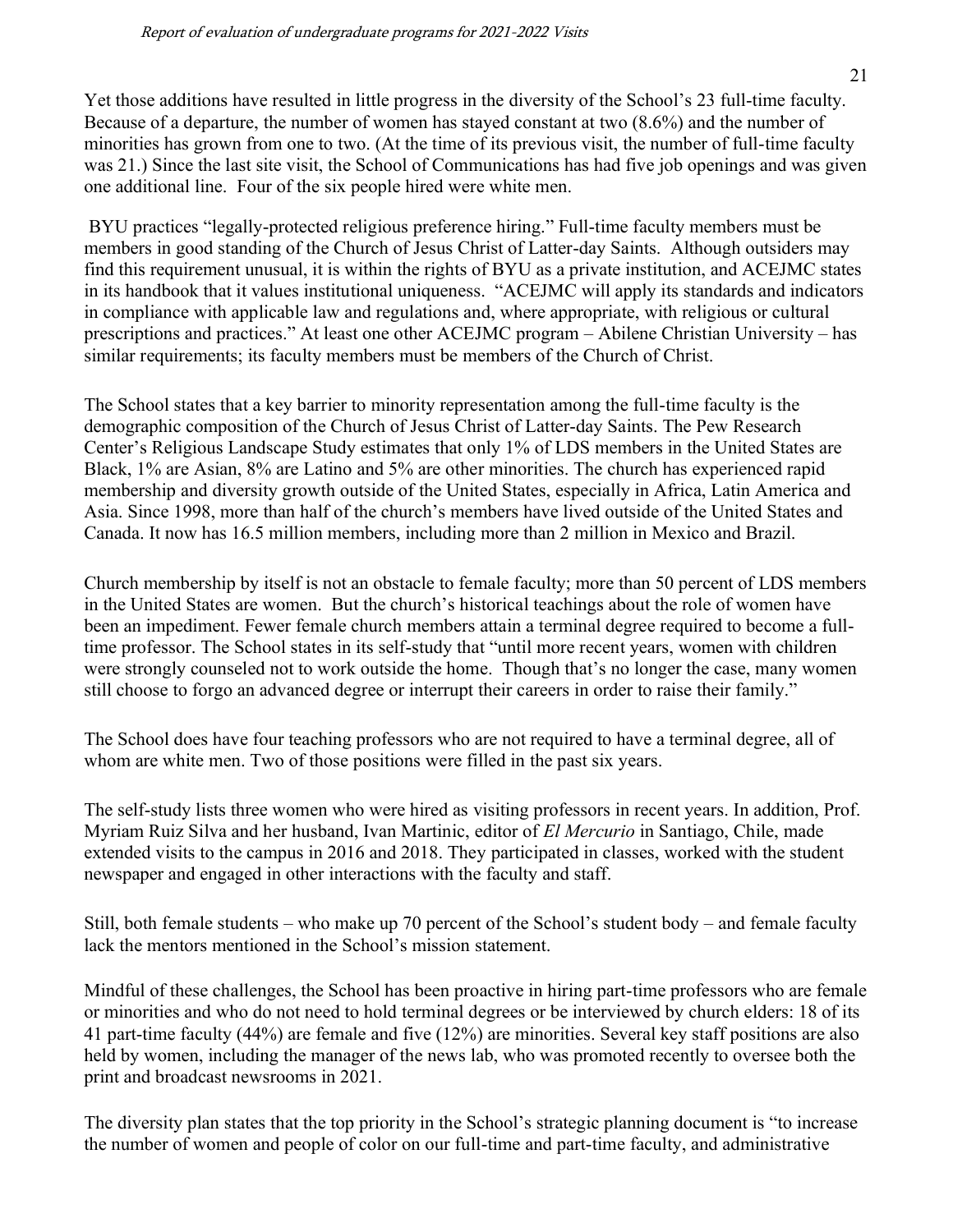staff." This includes "growing our own" potential faculty members by supporting LDS students with advanced studies and hiring visiting professors, when possible, to help cultivate a pool of future fulltime faculty who would advance the School's diversity goals. The woman and minority male hired since the last site visit were results of the "Growing our Own" program and the Director reports several women and minorities in the pipeline for hiring, should openings occur.

#### **d). The unit demonstrates effective efforts to help recruit and retain a student population reflecting the diversity of the population eligible to enroll in institutions of higher education in the region or population it serves, with special attention to recruiting under-represented groups.**

BYU enrolls students from all 50 states and 4.5% of all students are international. About one-third of BYU students are from Utah. Sixty-eight percent of the School's students are female vs. 51% in the university.

Both the university's and the School's student body have grown in diversity in the past seven years. Today, 21% of the School's students represent minorities, vs. 25% for the university. At the time of the last visit, 15% of the program's students were domestic minorities compared with 13.3% in the university. The February 2021 university committee report states that admission procedures are still not "realizing adequate diversity," and notes that the admission of diverse students at BYU dropped from 21% in 2018 to 17% in 2020.

The same report said that the overall six-year graduation rate for nearly all BIPOC students identifying as a single race at BYU is significantly lower than the rate for multiracial and White students (Native American: 41%; Black: 58%; Hispanic/Latino: 66%; Pacific Islander: 68%; Asian: 77%; two or more races: 78%; White: 79%).

The School helps in student recruiting by taking part in the university's annual Summer of Academic Refinement, a five-day program that encourages students from underrepresented communities to consider pursuing a college education. Because students must apply for admission to the School, it "gives positive consideration to the goal of increasing diversity" when considering applications. Between 2018 and 2020, the School allocated between 26% and 31% of the financial aid under its control to minorities, including some scholarship money specifically directed to SOAR participants.

# **e) The unit has a climate that is free of harassment and all forms of discrimination, in keeping with the acceptable cultural practices of the population it serves, accommodates the needs of those with disabilities, and values the contributions of all forms of diversity.**

**Accreditation site visit teams will apply this standard in compliance with applicable federal and state laws and regulations, as well as the laws of the countries in which non-U.S. institutions are located.**

The School "actively promotes" a respectful environment free of harassment and discrimination, according to the self-study. Like many universities and other institutions, it has focused new attention on issues of race, diversity, equity and inclusion in recent years and confronted some uncomfortable situations. The self-study candidly describes a blackface incident involving one of its students as well as the swift response by the School and its students. Similarly, the School removed a historical display in its building when it was pointed out that it could be interpreted as racist.

The February 2021 university committee report found that students of color at Brigham Young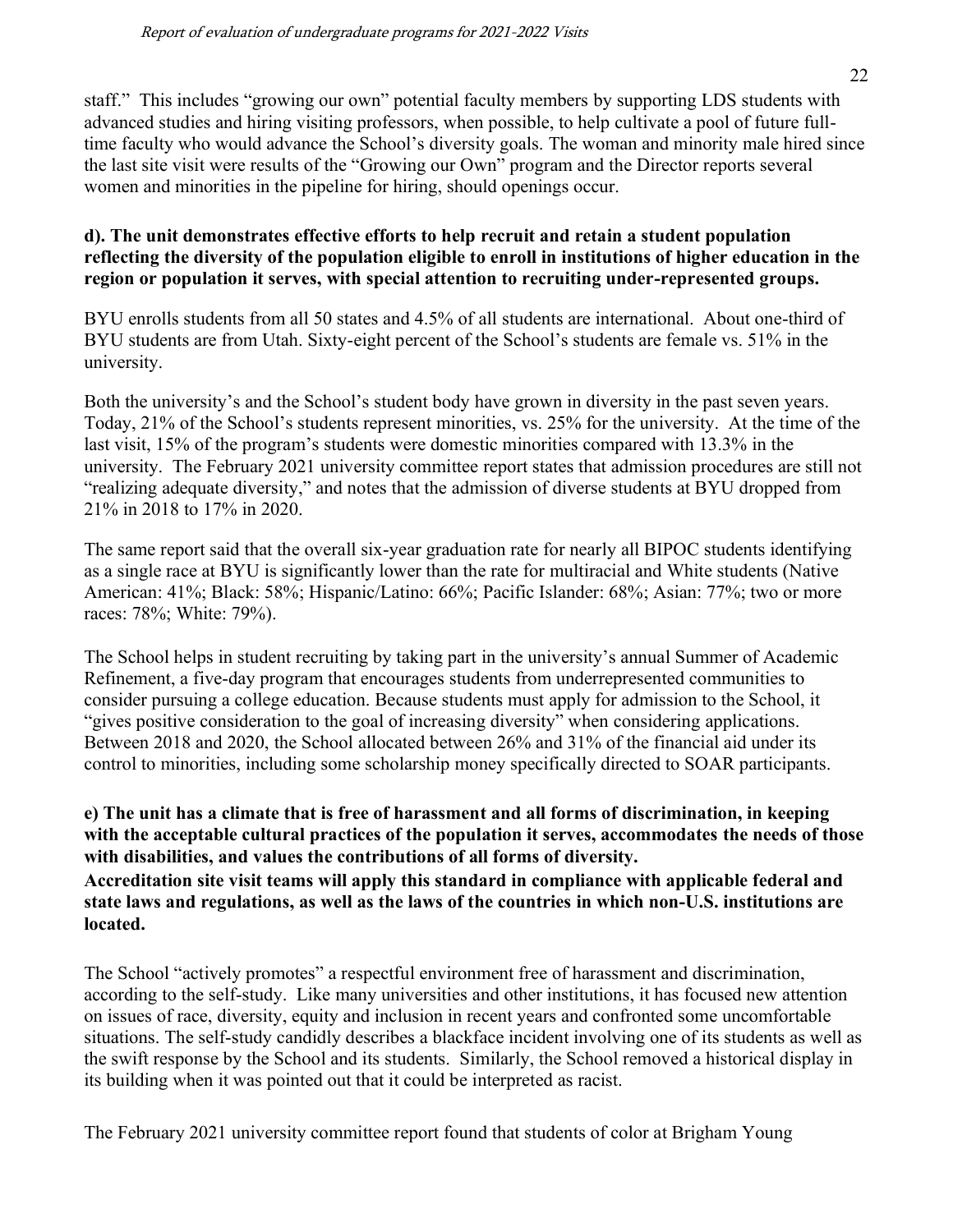University often feel "isolated and unsafe as a result of their experiences with racism at BYU" — where the campus is predominantly white — and concluded that there's a critical need for leaders to make changes.

Although LGBTQ students are welcome at BYU, they too can be uncomfortable there in light of the church's doctrine that same-sex romantic relationships are not compatible with the church's teachings. (Heterosexual couples may show signs of affection but pre-marital sex is not acceptable.) Several School faculty members make clear to LGBTQ students that they are welcome to talk with them, and a university Office of Student Success and Inclusion provides more formal opportunities to talk with an advisor.

The university Sexual Harassment Policy states that "all forms of sexual harassment, including sexual assault, dating violence, domestic violence, and stalking are contrary to the teachings of The Church of Jesus Christ of Latter-day Saints and the [Church Educational System Honor Code.](https://policy.byu.edu/view/index.php?p=26) Brigham Young University prohibits sexual harassment by its personnel and students and in all its education programs or activities." The policy directs complainants to the Title IX Office.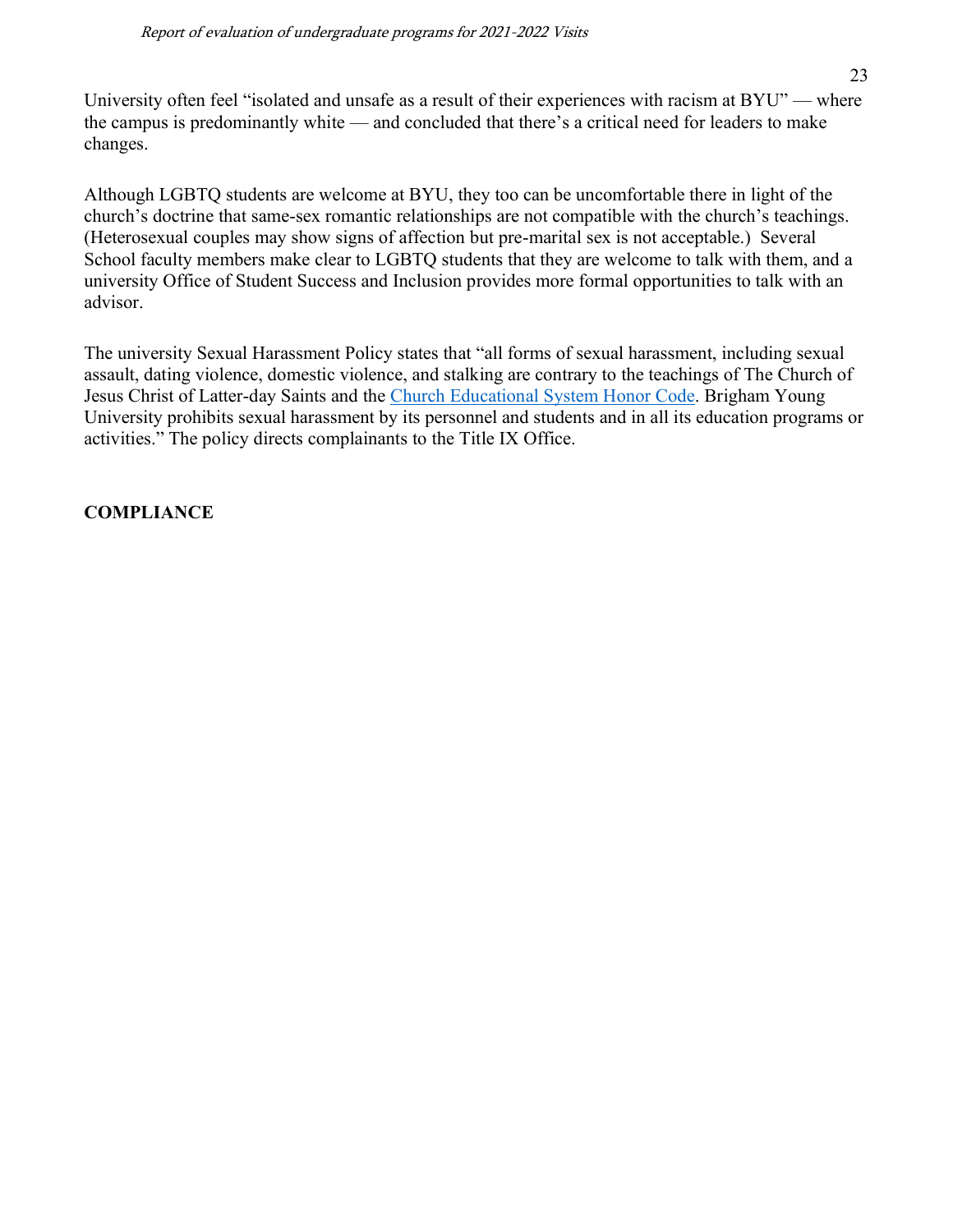#### Table 6, "Faculty Populations, Full-time and Part-time"

Show numbers of female, male, minority, white and international faculty members and the percentages they represent of the unit's total faculty. Report international faculty the same way the university reports them.

#### Academic Year 2021-2022 Full-time

| Group                          | Female | % total faculty | Male | % total faculty |
|--------------------------------|--------|-----------------|------|-----------------|
| Black/African American         | 0      | 0               |      | 4.2             |
| White                          | 2      | 8.3             | 20   | 83              |
| American Indian/Alaskan native | 0      | 0               | 0    | 0               |
| Asian                          | 0      | 0               | 0    | 0               |
| Hispanic/Latino                | 0      | 0               |      | 4.2             |
| Pacific Islander               | 0      | 0               | ŋ    | 0               |
| Two or more races              | 0      | 0               | 0    | 0               |
| Other race                     | 0      | 0               | 0    | 0               |
| International (any race)       | o      | O               | 0    | 0               |

#### Academic year 2020-2021 Part-time/adjunct/administrative

| Group                          | Female   | % total faculty | Male     | % total faculty |
|--------------------------------|----------|-----------------|----------|-----------------|
| Black/African American         | 0        | 0               |          | 2.4             |
| White                          | 18       | 43              | 23       | 56              |
| American Indian/Alaskan native | 0        | 0               | 1        | 2.4             |
| Asian                          | 0        | 0               | 0        | 0               |
| Hispanic/Latino                |          | 2.4             | 0        | 0               |
| Pacific Islander               | 0        | 0               |          | 2.4             |
| Two or more races              | $\Omega$ | $\Omega$        | $\Omega$ | 0               |
| Other race                     | 0        | 0               | 1        | 2.4             |
| International (any race)       | 0        | 0               | 0        | 0               |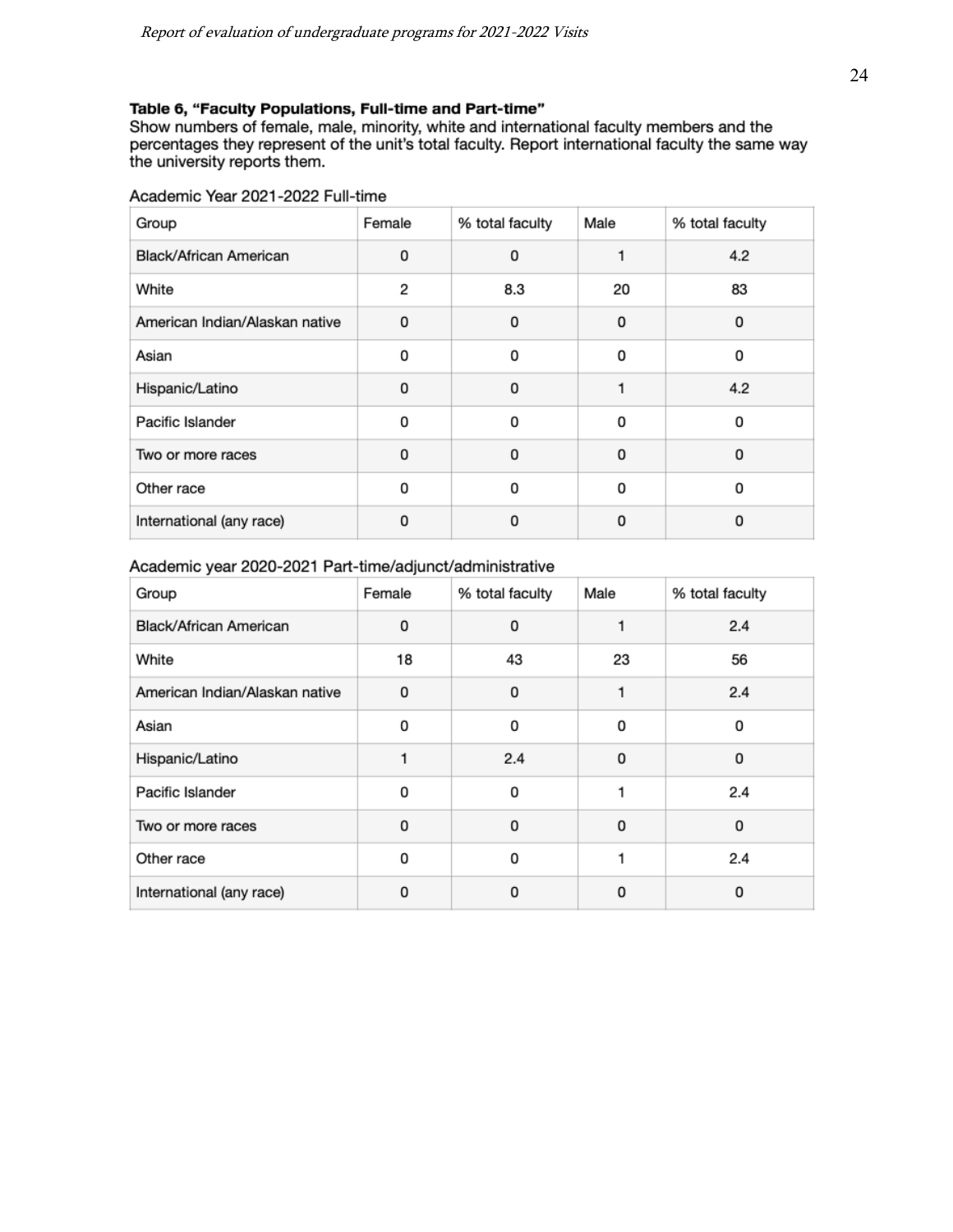## **PART II — Standard 4: Full-Time and Part-Time Faculty**

#### **Unit performance with regard to indicators:**

#### **a). The unit has written criteria for selecting and evaluating the performance of all full-time and part-time faculty and instructional staff.**

BYU is a private university affiliated with the Church of Jesus Christ of Latter-day Saints. The University administration expects those with assigned instructional duties to adhere to Church theology and practices. All full-time School of Communications faculty are Church members. This necessarily results in a limited pool of applicants for advertised faculty positions. The School has attempted to diversify faculty by hiring part-time faculty members to fill skill-oriented teaching positions.

The School has written criteria for selecting new faculty members and evaluating those who are hired. Before a faculty applicant can be invited for an on-campus interview he/she is vetted by the Office of Faculty Relations, which performs a background check including contact with the candidate's ecclesiastical leader(s). Additionally, potential hires' names are reviewed by the Office of the Commissioner of Church Education. After campus interviews, candidates are interviewed by a top Church leader known as a General Authority at Church headquarters in Salt Lake City. Final hiring approval is made by the BYU Board of Trustees.

#### **b). Full-time faculty have primary responsibility for teaching, research/creative activity and service.**

The School makes considerable use of part-time faculty, but the percentage of courses taught by fulltime faculty is more than half:

2020-2021 academic year: 58.4% 2019-2020 academic year: 59.2% 2018-2019 academic year: 59.5%

#### **c). Credentials of the unit's faculty represent a balance of professional and scholarly experience and expertise kept current through faculty development opportunities, relationships with professional and scholarly associations, and appropriate supplementation of part-time and visiting faculty.**

The 23 full-time faculty in the School reflect a balance between those with academic/research interests and those with practical, skills-based experience. At BYU the term "tenure" is not used. What amounts to tenure is called "Continuing Faculty Status (CFS)." All full-time faculty have CFS status or are on track to be evaluated for CFS status. There are specific written requirements for faculty to receive CFS at all professorial levels.

BYU also has a "teaching professors" track for those with considerable teaching and professional experience; some may not possess a terminal degree. Those on this track have no research expectations and have high teaching loads, but they are also on a CFS track.

The School employs:

6 Professors 12 Associate Professors 5 Assistant Professors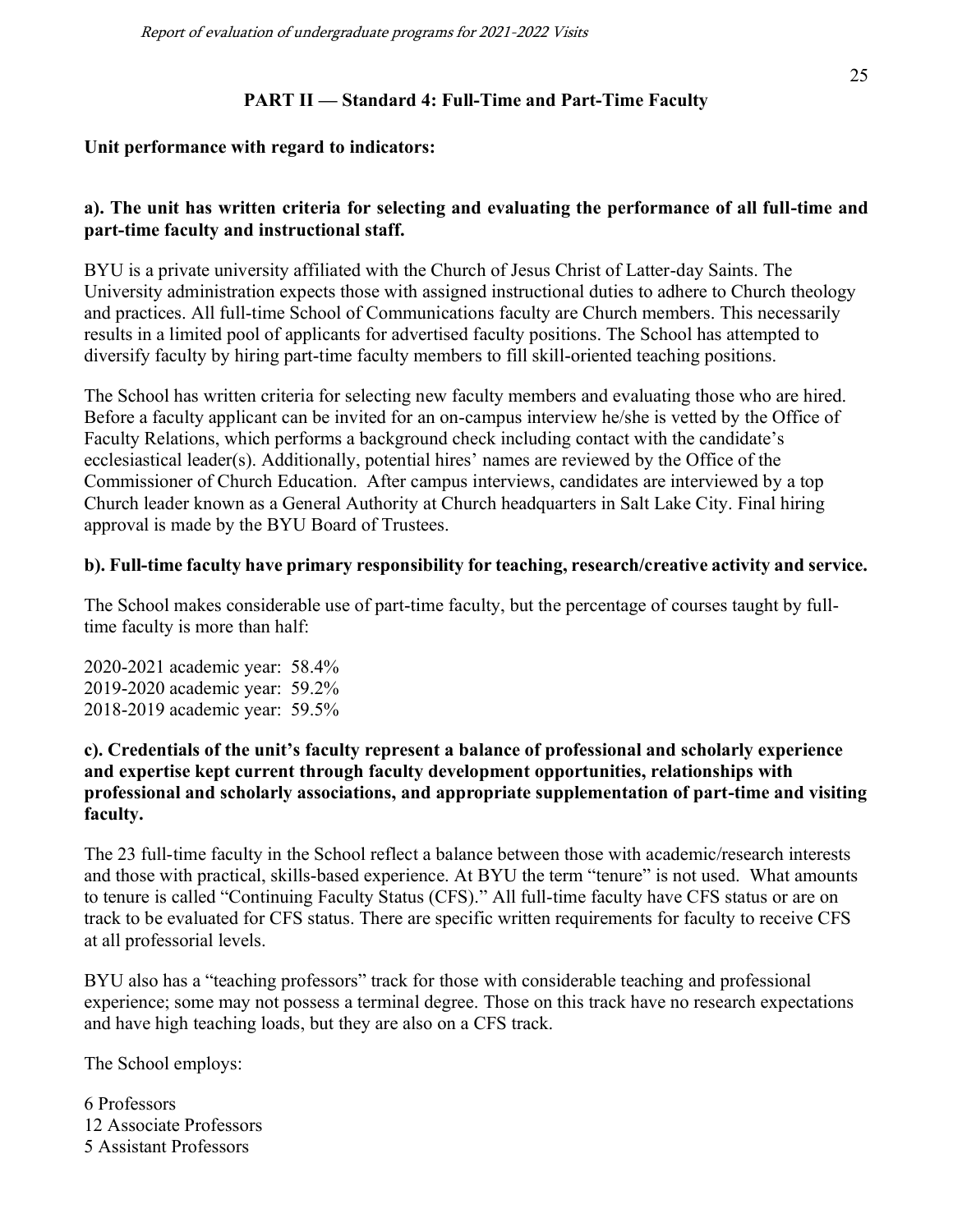# **d). The unit regularly evaluates instruction, whether onsite or online, using multiple measures that include student input.**

BYU takes teaching excellence very seriously. The School states that teaching is the most important activity of faculty. Evaluation of teaching includes peer review and student evaluations. Every BYU class is evaluated each semester by students via an on-line evaluation instrument.

# **e). The faculty has respect on campus for its university citizenship and the quality of education that the unit provides.**

BYU's School of Communication actively encourages intellectual pursuits, embraces all points of view, and fosters critical analysis.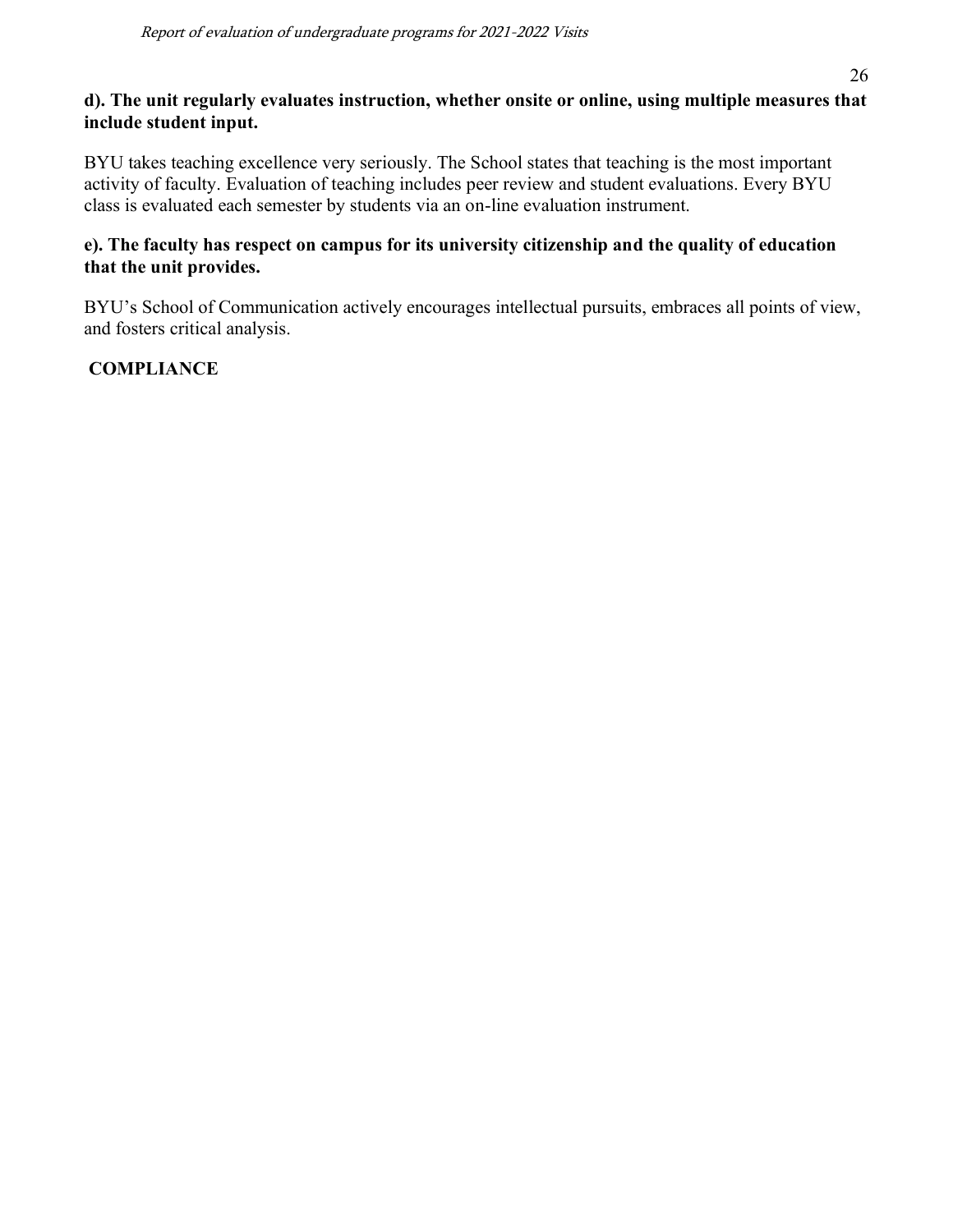# **PART II — Standard 5: Scholarship: Research, Creative and Professional Activity**

#### **a). The unit requires, supports and rewards faculty research, creative activity and/or professional activity.**

BYU is a teaching-oriented university with teaching loads higher than those found at research-oriented universities. However, the School expects faculty on the professorial track to be involved in grantwriting, conference-paper submission, and academic and scholarly publishing in scholarly journals, books, and other appropriate outlets. Faculty on the professional track have higher teaching loads and no research expectations, but they are expected to offer their professional services to the campus and community. They are also active in the School's professional labs.

#### **b). The unit specifies expectations for research, creative activity and/or professional activity in criteria for hiring, promotion and tenure.**

The School expects professorial-track faculty to produce one or two scholarly submissions each year. There are grants available for faculty to facilitate research, and faculty may apply for travel funds to present research at academic and professional scholarly meetings.

There are five separate named and endowed funding opportunities for faculty to facilitate research and creative endeavors.

## **c). Evaluation criteria for promotion, tenure and merit recognition account for and acknowledge activities appropriate to faculty members' professional as well as scholarly specializations.**

Noted elsewhere are the School's two-track appointments, professional and professorial. Criteria exist in each track rank for advancement as well as attaining what amounts to tenure at BYU: Continuing Faculty Status.

## **d). Faculty members communicate the results of research, creative and/or professional activity to other scholars, educators and practitioners through presentations, productions, exhibitions, workshops and publications appropriate to the activity and to the mission of the unit and institution.**

Noted at the end of this Standard are the faculty scholarship, research, creative, and professional activities since the last accreditation. Especially noteworthy are the 44 awards and honors, 106 internal grants received, 104 articles in refereed journals, 151 refereed conference papers, and 20 juried creative works.

There are five specific funding opportunities for faculty to be involved in professional and scholarly travel activity. These have specific funding ranges and include amounts for travel to present a peerreviewed paper, to participate in an invited panel or roundtable, to present an invited paper, to conduct research, to pursue professional development, or to serve as an officer of an academic professional organization.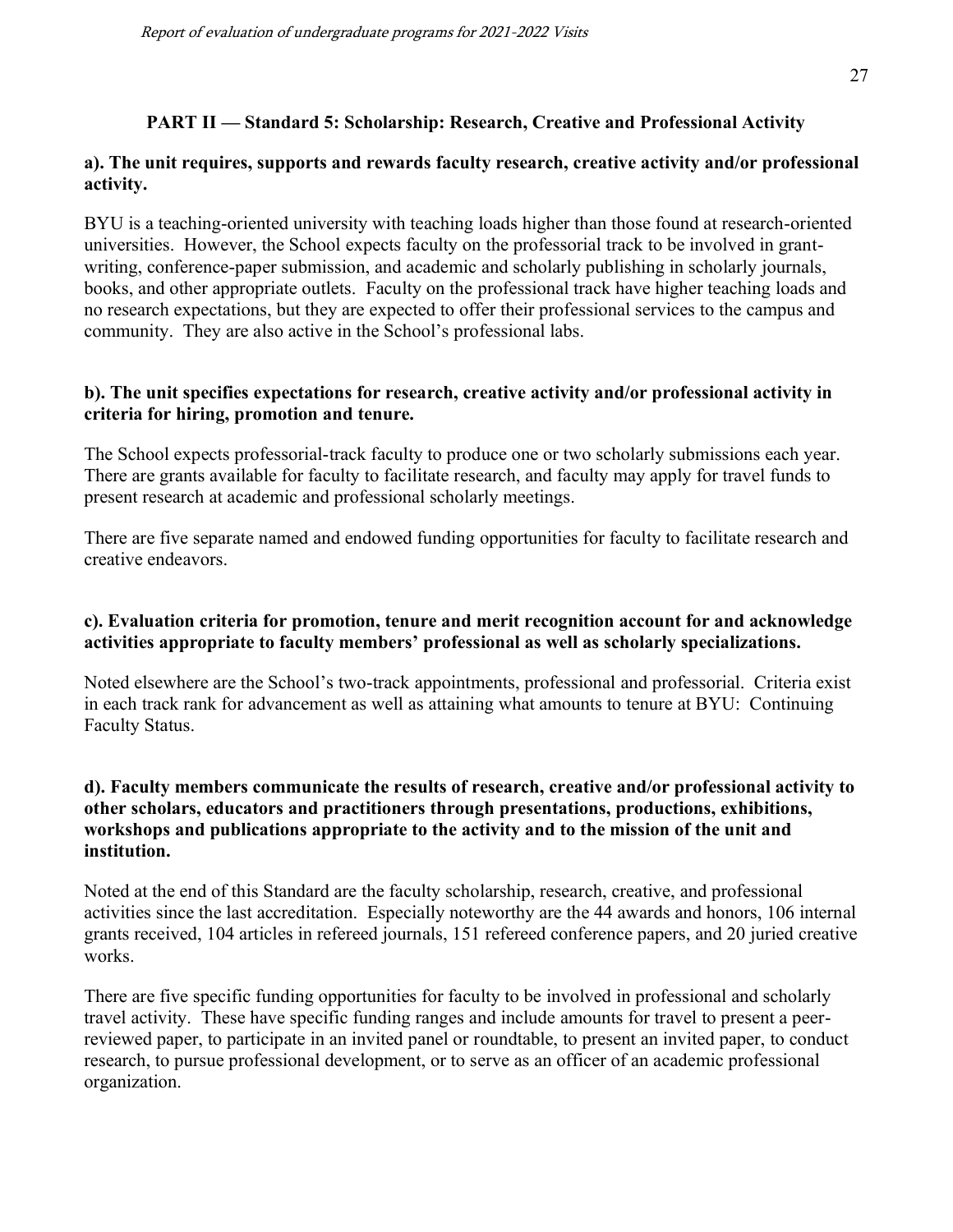# **e). The unit fosters a climate that supports intellectual curiosity, critical analysis and the expression of differing points of view.**

BYU's School of Communication actively encourages intellectual pursuits, embraces all points of view, and fosters critical analysis.

| Scholarship, Research,<br><b>Creative and Professional</b> | <b>Total from</b><br>Unit* | <b>Individuals</b>                      |                                        |                                         |                           |                          |
|------------------------------------------------------------|----------------------------|-----------------------------------------|----------------------------------------|-----------------------------------------|---------------------------|--------------------------|
| <b>Activities</b>                                          |                            | <b>Full</b><br><b>Professors</b><br>(6) | Associate<br><b>Professors</b><br>(10) | Assistant<br><b>Professors</b><br>$(3)$ | Other<br>Faculty**<br>(4) | <b>Totals</b><br>(23)    |
| <b>Awards and Honors</b>                                   | 44                         | 5                                       | 27                                     | 5                                       | $7\phantom{.0}$           | 44                       |
| <b>Grants Received Internal</b>                            | 106                        | 27                                      | 61                                     | $\overline{7}$                          | 24                        | 119                      |
| <b>Grants Received External</b>                            | $\boldsymbol{6}$           | $\blacksquare$                          | $\overline{\mathbf{3}}$                | $\overline{a}$                          | $\mathbf{3}$              | 6                        |
| <b>Scholarly Books, Sole- or Co-</b><br>authored           | $\mathbf{1}$               | $\overline{\phantom{a}}$                | $\mathbf{1}$                           | L,                                      | $\overline{\phantom{a}}$  | $\mathbf{1}$             |
| Textbooks, Sole- or Co-authored                            | $\overline{2}$             | 1                                       | $\qquad \qquad \blacksquare$           | -                                       | $\mathbf{1}$              | $\overline{2}$           |
| <b>Books Edited</b>                                        | $\mathbf{1}$               | $\mathbf{1}$                            | $\overline{a}$                         |                                         | $\blacksquare$            | $\mathbf{1}$             |
| <b>Book Chapters</b>                                       | 6                          | $\overline{2}$                          | $\mathbf{2}$                           | $\mathbf{1}$                            | $\mathbf{1}$              | 6                        |
| Monographs                                                 | $\overline{\phantom{a}}$   | $\blacksquare$                          | $\overline{\phantom{a}}$               | $\blacksquare$                          | $\overline{\phantom{0}}$  | $\overline{\phantom{0}}$ |
| <b>Articles in Refereed Journals</b>                       | 104                        | 30                                      | 81                                     | 21                                      | 5                         | 137                      |
| <b>Refereed Conference Papers</b>                          | 151                        | 28                                      | 102                                    | 45                                      | 12                        | 187                      |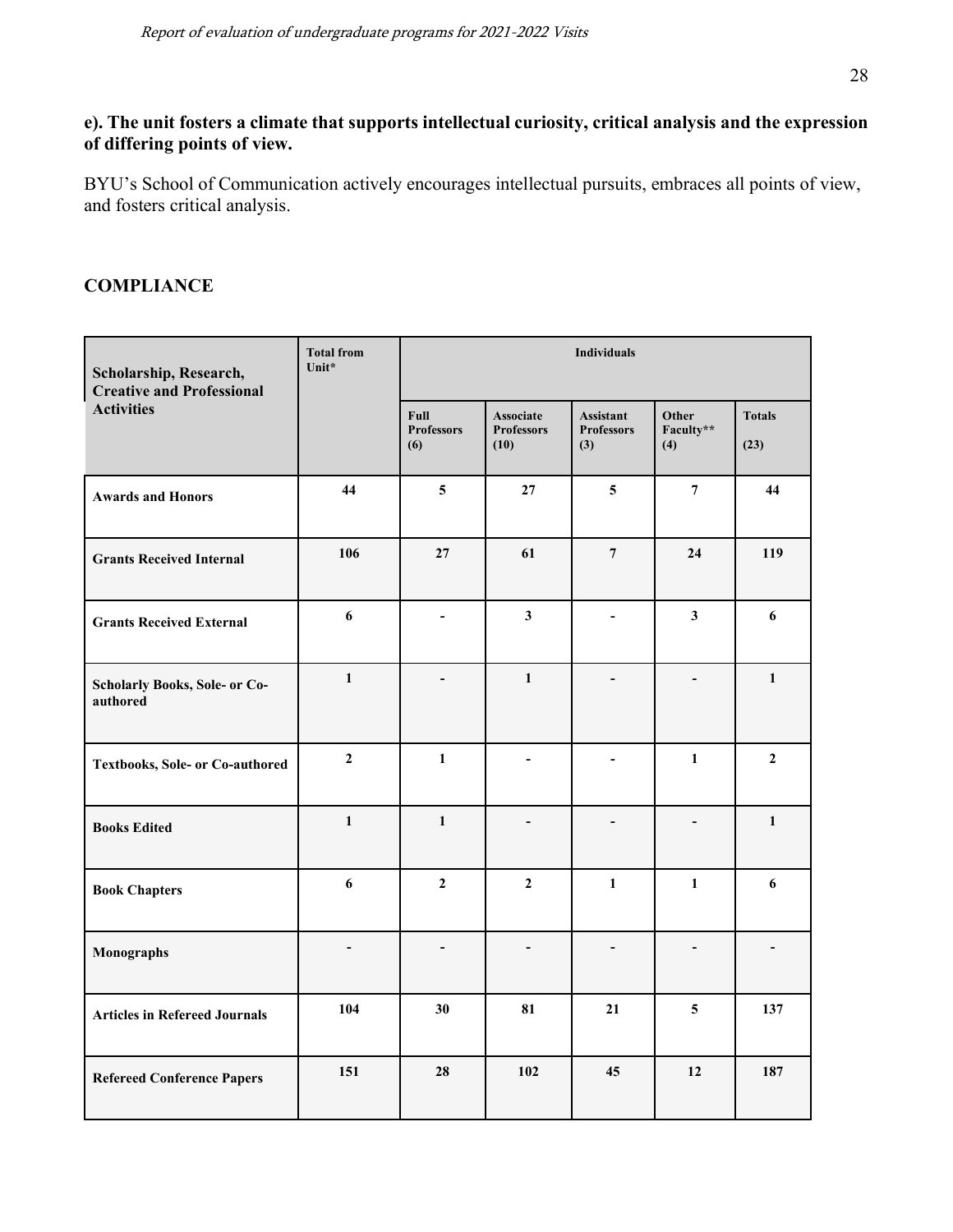| <b>Invited Academic Papers</b>                         | 50                      | 6                        | 23                       | $\overline{\mathbf{4}}$ | 22                       | 55           |
|--------------------------------------------------------|-------------------------|--------------------------|--------------------------|-------------------------|--------------------------|--------------|
| <b>Encyclopedia Entries</b>                            | $\overline{\mathbf{3}}$ | $\boldsymbol{2}$         | $\overline{\phantom{0}}$ | $\mathbf{1}$            | $\overline{\phantom{0}}$ | $\mathbf{3}$ |
| <b>Book Reviews</b>                                    | $\mathbf{2}$            | $\overline{\phantom{a}}$ | $\mathbf{2}$             | $\blacksquare$          | $\overline{\phantom{a}}$ | $\mathbf{2}$ |
| <b>Articles in Non-refereed</b><br><b>Publications</b> | 20                      | $\mathbf{1}$             | 6                        | $\mathbf{1}$            | 13                       | 21           |
| <b>Juried Creative Works</b>                           | 20                      | $\blacksquare$           | $\overline{\mathbf{4}}$  |                         | 16                       | 20           |
| <b>Non-juried Creative Works</b>                       | 13                      | $\overline{7}$           | $\mathbf{3}$             |                         | $\overline{\bf{4}}$      | 14           |
| Other (Conference proceedings)                         | 6                       | $\blacksquare$           | 5                        |                         | $\mathbf{1}$             | 6            |
| Other (Non-refereed books)                             | $\mathbf{1}$            |                          |                          |                         | $\mathbf{1}$             | $\mathbf{1}$ |
| <b>Totals</b>                                          | 534                     | 110                      | 320                      | 84                      | 110                      | 625          |

**\*Co-authored work should be counted as a single publication in the unit totals. However, if, for example, two members of the faculty are co-authors on the same journal article, it would be reported as a publication for both authors. \*\*Includes all full-time faculty who do not hold listed ranks, such as instructors and others on term appointments. Many faculty in this category may hold teaching appointments without significant scholarship, research or creative requirements.**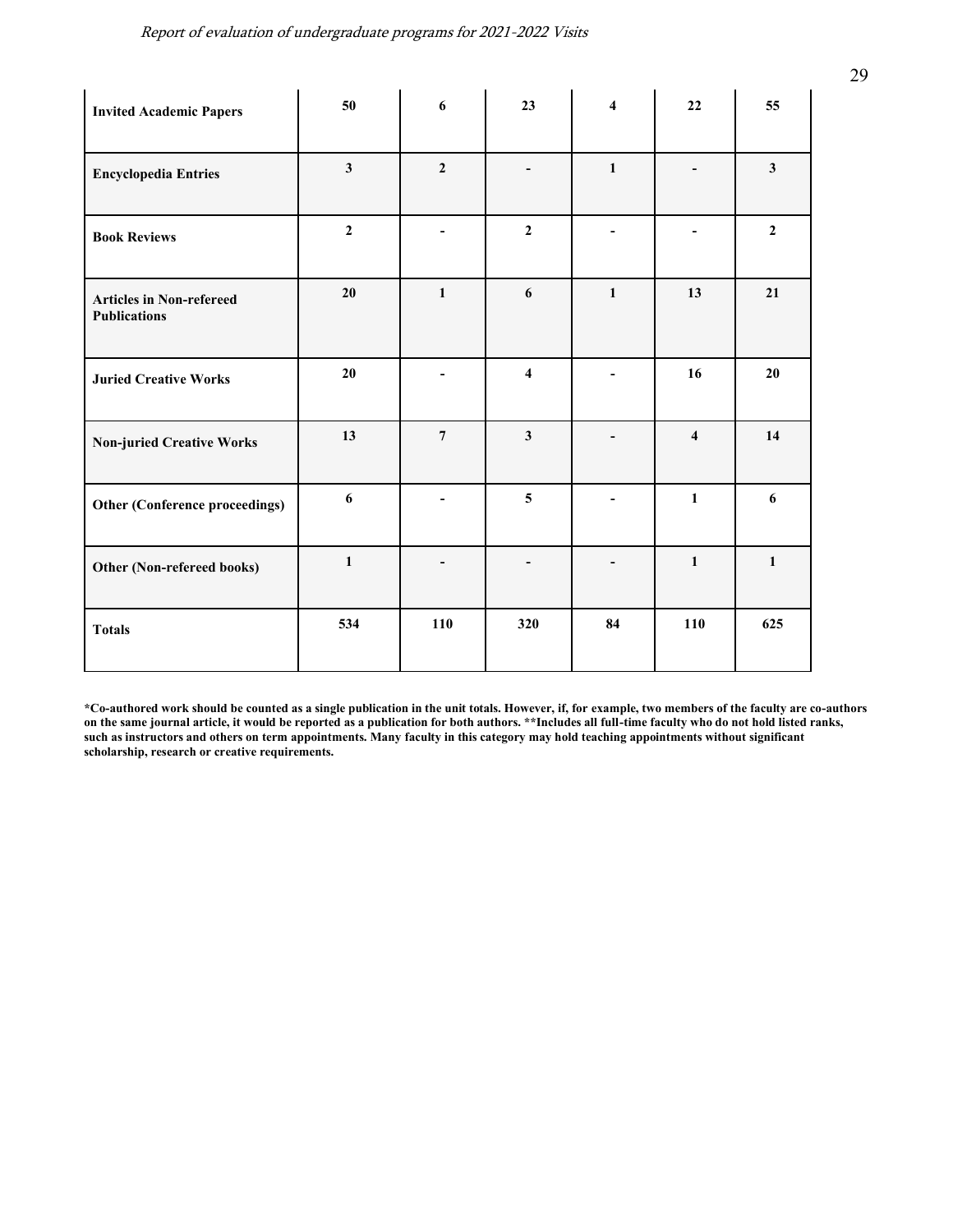#### **PART II — Standard 6: Student Services**

#### **Unit performance with regard to indicators:**

#### **a). Faculty and/or professional advising staff ensure that students are aware of unit and institutional requirements for graduation and receive career and academic advising.**

Student advising is delivered primarily through BYU's College of Fine Arts and Communications Advisement office. While the faculty support academic advising, their focus is mentorship, and professional and career counseling.

The university provides new-student orientation and majors fairs each semester. Academic advising is available from the College of Fine Arts and Communications for students prior to admission, upon admission, after declaring themselves either minors or pre-majors in Communications, and throughout their major course work, up to graduation.

Academic advising offers frequent and regular hours in offices in the Brimhall Building; students can schedule face-to-face meetings or contact through email or by telephone. Three advisors specialize in assisting communications students. Advisors help students by reviewing their progress, reviewing future classes, and sequencing of courses, assessing credit hour progress, and timing of internships. Not only do the advisors assist students in navigating their major, but they must approve students' graduation plans. Students cannot graduate without consulting with an academic advisor.

Substitutions, requests for waivers, and transfer equivalencies are handled through petitions by the school's Associate Director for Undergraduate Studies, in consultation with the Undergraduate Coordinating Committee.

Student satisfaction with advising and counseling is measured by survey. While the NSSE 2020 survey gave mixed results, a deeper probe found student concerns were less associated with the advising and more with the evolving curriculum, including changes to the PR Lab, revival of Communications Studies, and updates to the journalism emphasis. One student said the curriculum was updated, they had some initial concerns, but they were addressed quickly by the team of advisers.

Overall, advising is identified by students as a strength. Students routinely say they feel guided and supported.

## **b). Faculty are available and accessible to students.**

Overall, students sing the praises of faculty. The School's full-time faculty are all based in the Brimhall Building, providing easy access for students. Faculty office hours are posted and shared broadly. Students say that faculty, in general, are quick to respond to emails and most will share their cell phone for emerging issues.

While academic advisors are tasked with record keeping and counseling students on their academic progress, faculty efforts are focused on counseling students with their academics and careers. BYU alumni surveys demonstrated that students consistently turn to individual faculty members for academic counsel. The BYU Alumni Questionnaire of the 2016 cohort suggested that 84% of alumni recalled turning to individual faculty members for counseling regarding their discipline or careers, followed by School resources (77%), college resources (73%), and career placement resources (58%).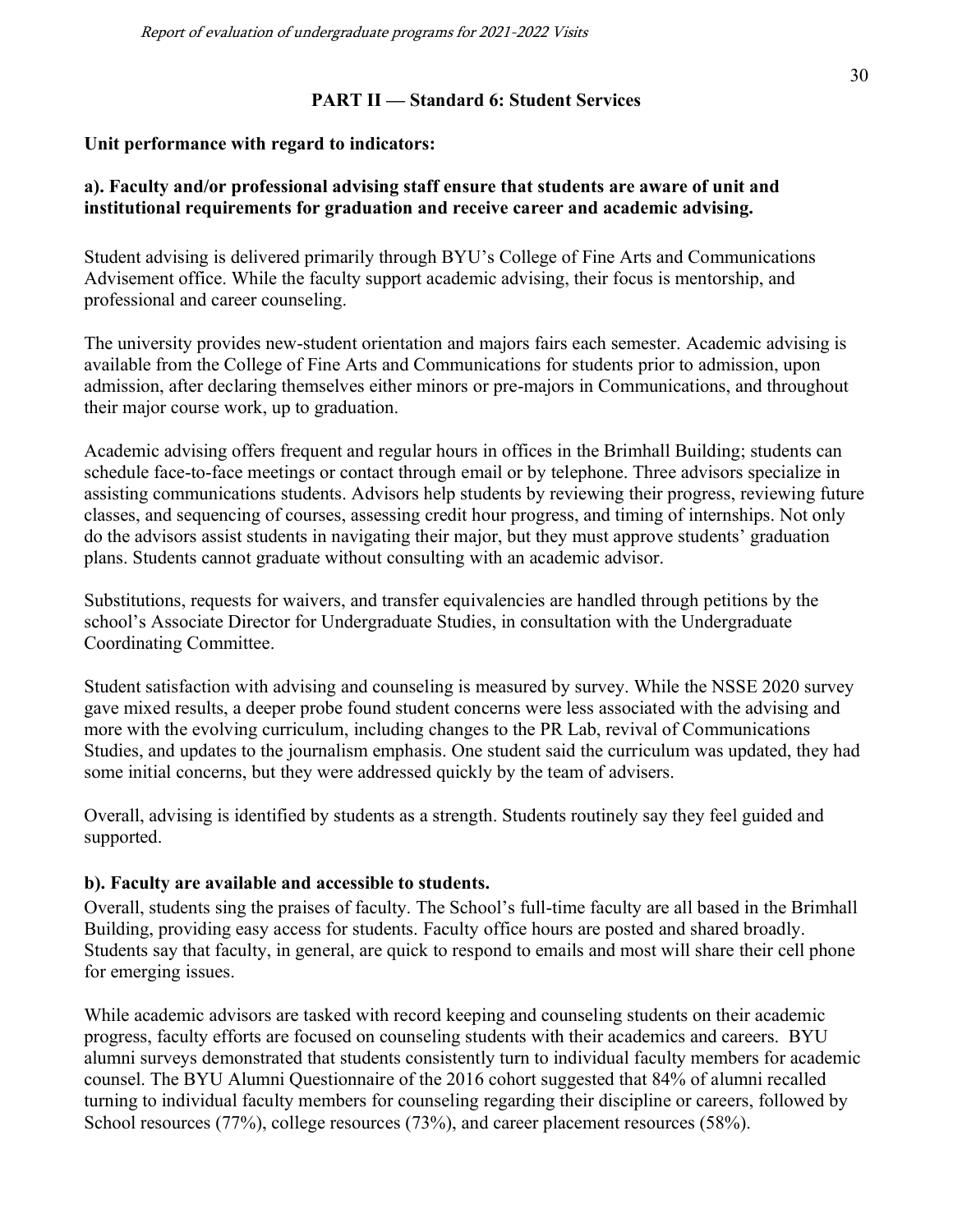The student-faculty bond represents a strength of the School.

#### **c). The unit keeps students informed about the activities, requirements and policies of the unit.**

Each emphasis in the Communications major has a roadmap, called the Major Academic Plan (MAP) which can be found through the online catalog. Individual emphases support the MAP with additional material, including infographics.

The School holds orientations for new students as they are admitted to their specialty in the major and stays in touch with them through email, online news and social media. For the past three years, student experiential learning has been highlighted on social media with the hashtag #ExperienceCFAC.

## **d). The unit and the institution provide students with extra-curricular activities and opportunities that are relevant to the curriculum and develop their professional as well as intellectual abilities and interests.**

Extra-curricular and student media are assets of the BYU School of Communications. The entire first floor and part of the second floor of the Brimhall Building are dedicated to student learning in professionally oriented environments. The Advertising emphasis has a highly successful AdLab, the Public Relations emphasis boasts its updated PR Intelligence Lab (formally called Y Digital Agency) and Communications Studies has the BioComms research lab. Journalism students can practice broadcast and digital skills in the Newsline newsroom or print and digital skills in the Universe newsroom. (The two labs have recently been combined.)

The BYU AdLab is a student-run, professionally mentored advertising lab, led by manager Pat Doyle and faculty advisor Jeff Sheets. The lab provides real world opportunities to work with real challenges and real brands. The AdLab takes on clients for project work, including national and international brands such as Nike, Coca-Cola, Amazon, Facebook, Apple, Beats by Dre, Volkswagen, Taco Bell, The Ad Council, Levis, Airbnb, Gatorade, Jeep, Hasbro, JBL, and Polo Ralph Lauren.

The BioComms Lab resides in the Communications Studies emphasis, however, any Communications major has the opportunity to work as a research assistant. The lab provides specialized and applied learning opportunities for students, opening the door to more research-focused aspects of the major. The lab contains a full suite of biometrics hardware and software, including eye-tracking cameras, facial recognition systems, galvanic skin response (GSR) sensors, and virtual reality equipment.

The Daily Universe is a laboratory news organization and on-campus media outlet. Students in the past produced a weekly print newspaper, but that has shifted to digital-first at universe.byu.edu, and an emailed daily newsletter. Students also produce a monthly print magazine.

Newsline is a daily, live, 15- or 30-minute student-produced television newscast. Supervised by veteran broadcast journalists Melissa Gibbs and Alan Neves, reporters, anchors and producers are drawn from students in and out of the School.

The PR Intelligence Lab is a full-service, student-run digital marketing lab housed in the Public Relations emphasis. The lab's students are overseen by industry professionals and faculty members to master industry-leading software, including social listening tools, Adobe creative Suite, and digital analytics programs. Students from across the major work with a wide range of paying clients.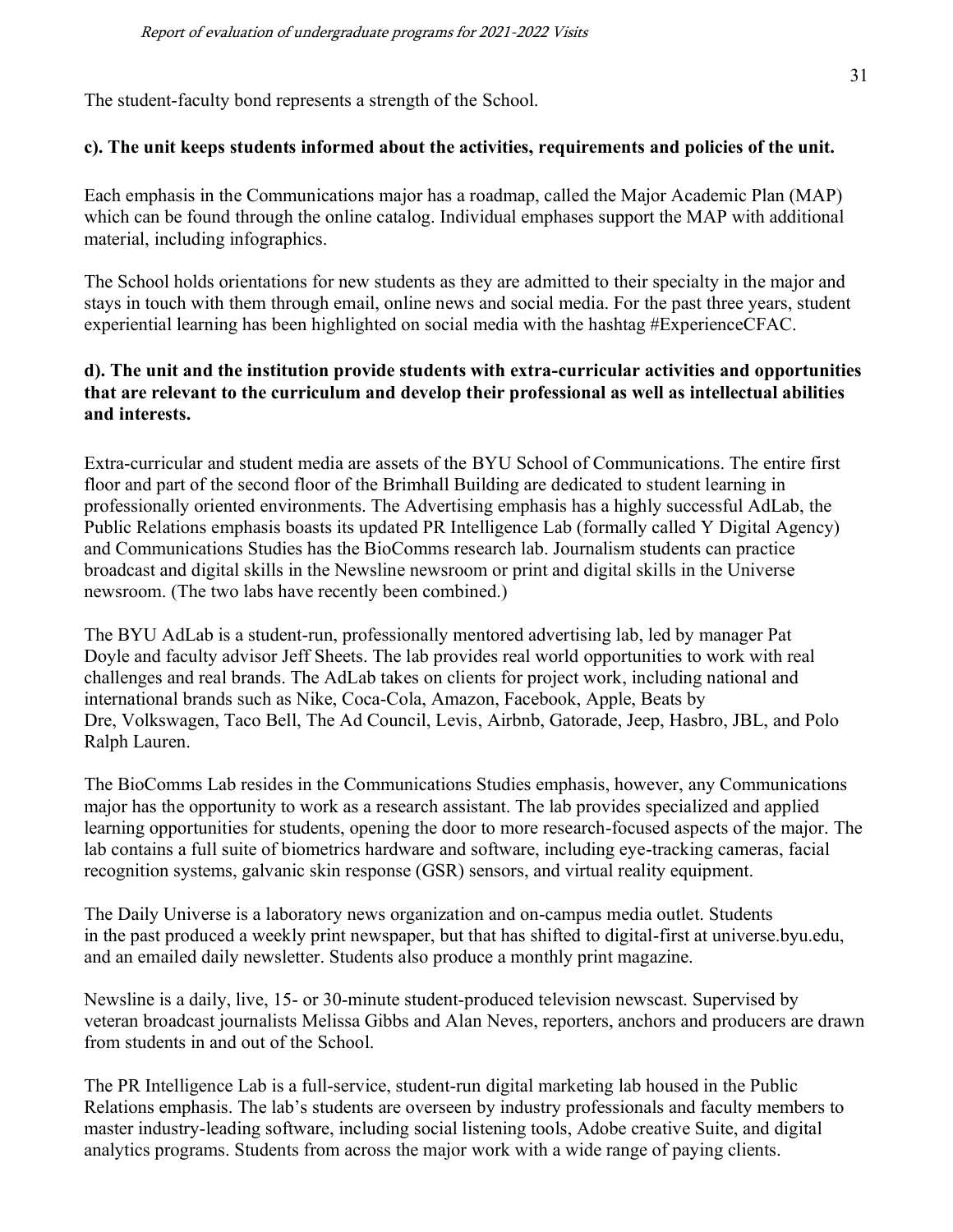In addition to the professionally oriented labs, students are members of, or participants in activities sponsored by the Ad Club (affiliated with AAF), chapters of SPJ, PRSSA, and the National Press Photographers Association (NPPA). These clubs are sanctioned by the School of Communications and frequently engage guest speakers from the communication industries.

## **e). The accredited unit must gather, maintain and analyze enrollment, retention, graduation rates and other aggregate information for improving student services and reducing barriers to student success. The unit annually publishes retention and graduation information on its website.**

Enrollment and retention rates are managed by BYU's Enrollment Services. Graduation rates are monitored by BYU's Office of Institutional Assessment. These offices provide analyses. Comparisons are made using the National Survey of Student Engagement.

Retention and graduation rates are somewhat complicated by the fact that many BYU students interrupt their education to serve a mission for the Church. Nevertheless, retention rates are extraordinarily high at BYU in comparison to other institutions. The percentage of first-time students who entered BYU in Fall 2018 and returned in 2019 was 90%. Overall, the retention rate is in the mid-to-high 90%, compared to mid-60% for other universities in Utah and nationwide. Retention, graduation, and placement figures are displayed online at: https://comms.byu.edu/accountability/.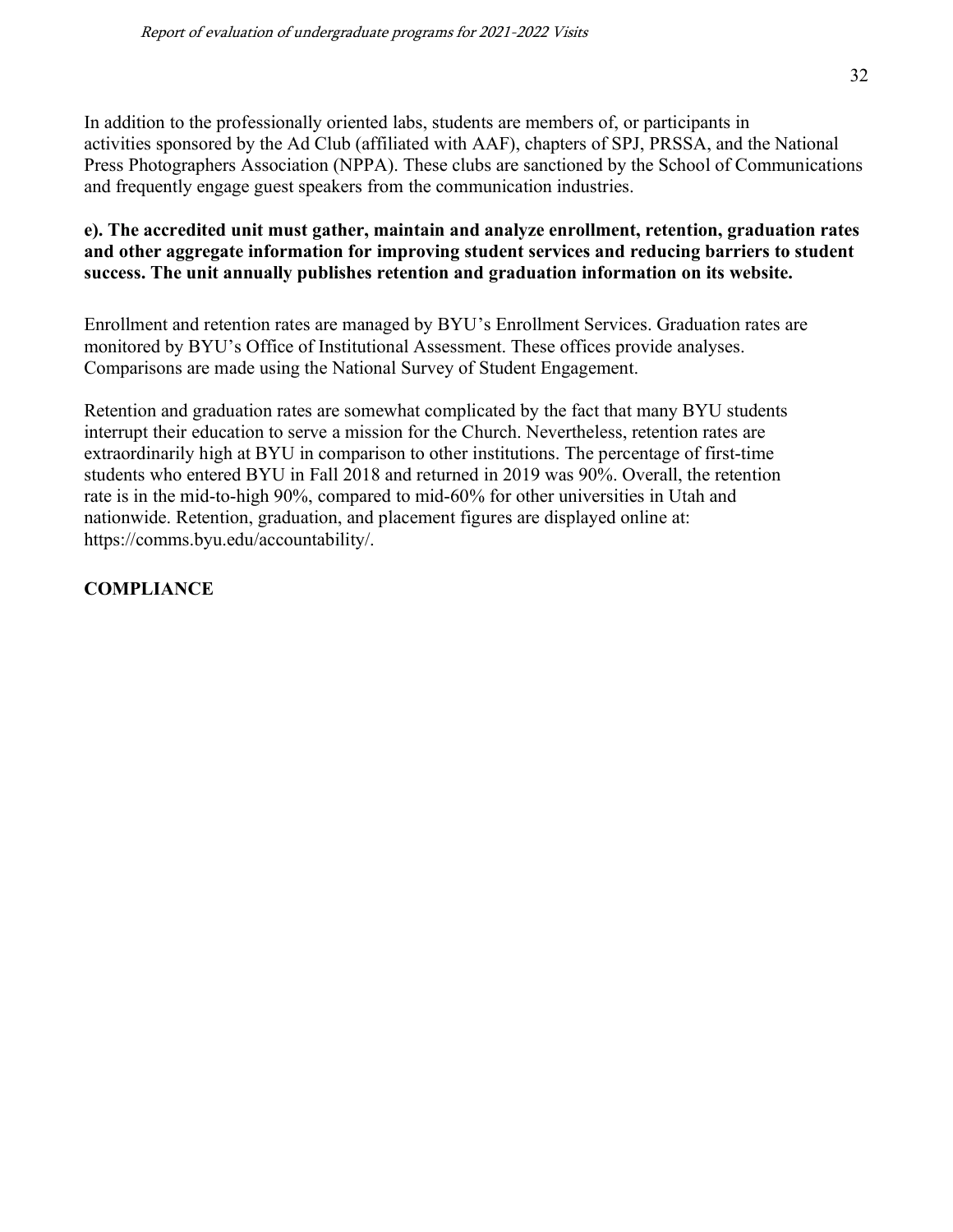## **PART II — Standard 7: Resources, Facilities and Equipment**

#### **Unit performance with regard to indicators:**

## **a). The unit has a detailed annual budget for the allocation of its resources that is related to its long-range, strategic plan.**

As noted in prior reports, the School is part of a private institution that does not disclose its budget. However, the site team did have access to the current appropriated budget and teaching lab expenditures, as well as the School's budget for the previous two years. The university made this information available for accreditation purposes, with the caveat that the data not be made public. The School believes that the university "generously supports the department with significant resources." Having viewed the budget documents and met with university administrators, the site team agrees with that evaluation.

In 2018, the university changed its budgeting procedure. Responsibility for fundraising was moved from departments and colleges to the university. The School can accept gifts, but not solicit them. In lieu of department-level fundraising, the university made generous budget increases to colleges and departments. This resulted in two large budget increases for the School: one from the university and the other from the college. The university allocated \$60,000 to the School to replace fundraising underway for student-centered projects. Meanwhile, the college has allocated significant amounts of additional money to the School in the past two years: \$24,708 for mentoring and \$85,291 for experiential learning each year. This does not include annual year-end allocations for capital equipment and other needs.

Previous endowments gifted to the School have been retained and the total now rests at just over \$6.8 million. In 2021, available payout from the endowments was \$416,000.

The School is well resourced and faculty and staff report few, if any concerns, related to budget or resources.

## **b). The resources that the institution provides are adequate to achieve the unit's mission. The resources are fair in relation to those provided other units.**

The School does not have access to other academic units' budgets, but it reports that financial support is not a barrier to accomplishing the strategic plan, goals or excellence within the School.

The dean reported the School was the University's largest recipient of block grants for experiential learning. Faculty and students benefit from the School's dedicated, free-standing building, multiple labs, and some of the largest offices on campus. Budgets for learning, travel, mentoring, software, hardware, and facilities are healthy.

## **c). The facilities of the unit enable and promote effective scholarship, teaching and learning.**

The Brimhall building is a serviceable facility. Remodeled in 2005, with upgrades in 2012 and 2014 and planned improvements in 2022, the building houses the School exclusively. It is one of two Schools on campus with its own building. The ground floor houses the School's laboratories, including the combined newspaper and broadcast studio, and the public relations and advertising agencies. The second floor is classrooms and the "Mac" lab. The third floor is administration and faculty offices. Between the first and second floor is an atrium that is used as an informal student gathering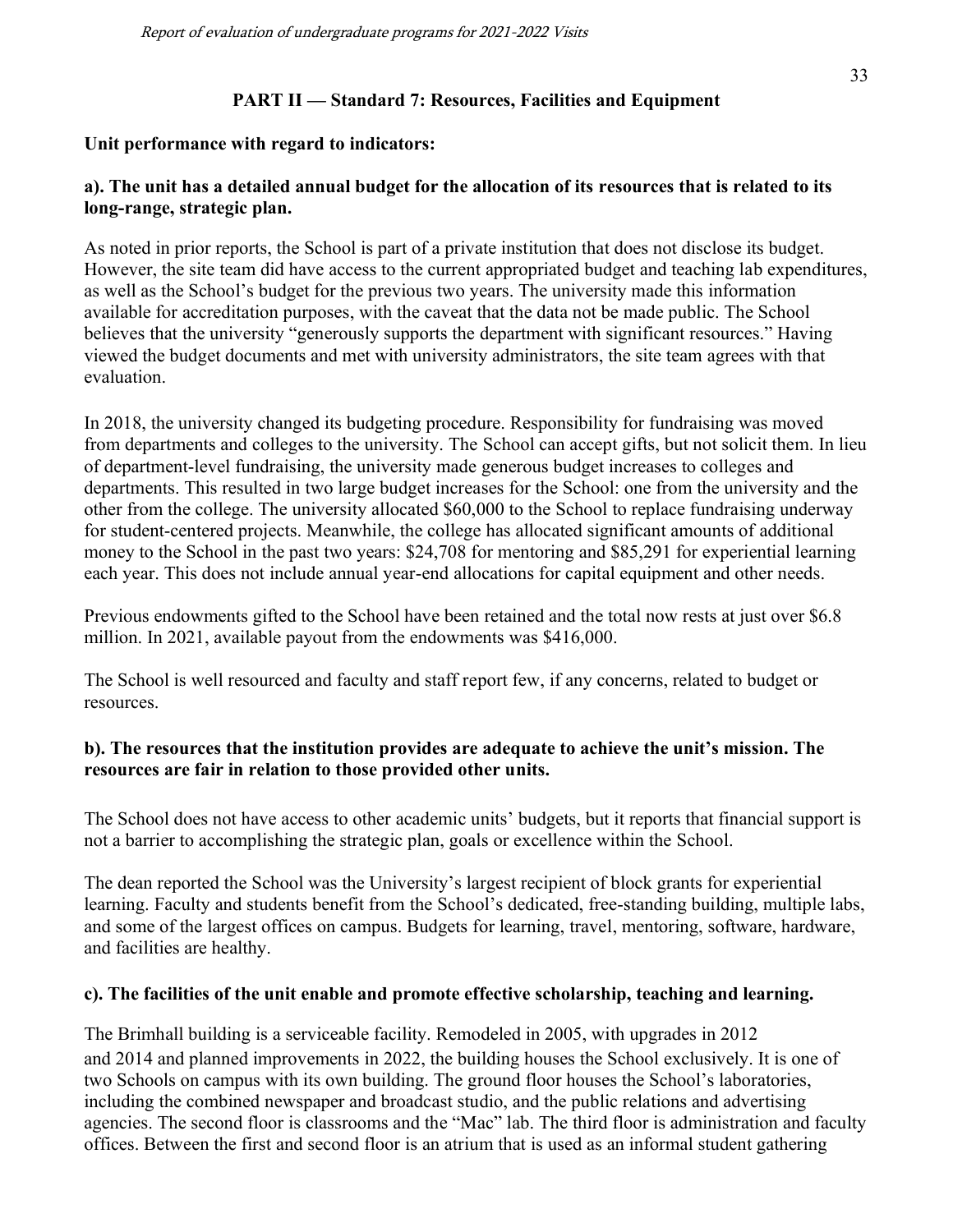space and as a venue for speakers. Faculty members say the shared floor fosters opportunities for discussion of curriculum, research and governance.

Since the School moved to Brimhall in 2005, hundreds of thousands of dollars have been spent to keep facilities current. Nearly all classrooms have been refreshed and all labs have had multiple renovations and upgrades. All classrooms have full multimedia capabilities, and many were upgraded with webcams to accommodate students in Covid quarantine.

#### **d). The institution and the unit provide faculty and students with equipment or access to equipment to support its curriculum and the research, creative and professional activities of the faculty**.

Computer replacements for all labs and faculty occur every four years or if there is a demonstrated need. It is a catalog requirement that students provide their own computer for basic class work, while computers in labs are intended for use on more specialized or high-end projects.

Students can access and install Microsoft Office and other applications for free. They can also access the Adobe Creative Suite for free in the cloud, however, to install the Adobe Creative Suite on their own devices, they must pay a discounted fee of \$69 each year.

The labs have ample technology availability including iMac computers and software; a wide array of cameras, lenses, tripods, drones, microphones and kits; biometrics technology, including eye tracking, facial recognition, skin response, electroencephalogram (EEG) and virtual reality; and social media analytics, including Synthesio, Brandwatch and BuzzSumo software

The newsrooms have 36 iMac computers and 32 Windows desktop computers. The following software is used in the newsrooms: Wordpress, Trello, Adobe InDesign, Photoshop, and Premiere; Microsoft Office, Associated Press ENPS Newsroom, Media Maker, BuzzSumo and Google Analytics.

The television control room is automated, powered by: Grass Valley Ignite Katalyst, K-Frame switcher, Chyron Graffiti, Chyron Came, Chyron Media Maker, Klotz G2 Audio Engine, Digicart Audio Server, Bitcentral content servers, Smalltree edit and content server, Utah Scientific router.

The four television studio cameras are remote controlled. They were replaced during Summer 2021 with Panasonic AW-UE 150 WP PTZ cameras and a Utah Scientific router. The upgrade cost was \$60,000. Television live remotes are produced with a Teradek backpack wireless transmitter and two Teradek hardline ethernet units.

## **e). The institution and the unit provide sufficient library and information resources to support faculty and student research and professional development.**

The Harold B. Lee Library and the Howard W. Hunter Law Library serve BYU and the School's teaching and learning environment. The wireless Internet availability throughout Brimhall provides access to the Lee Library's extensive electronic databases.

The Harold B. Lee Library has about 98 miles of shelving for the more than six million items in its various print, electronic, and media collections. In addition, the library also has a seating capacity for 4,600 people and is the equivalent of almost three football fields from north to south. More than 10,000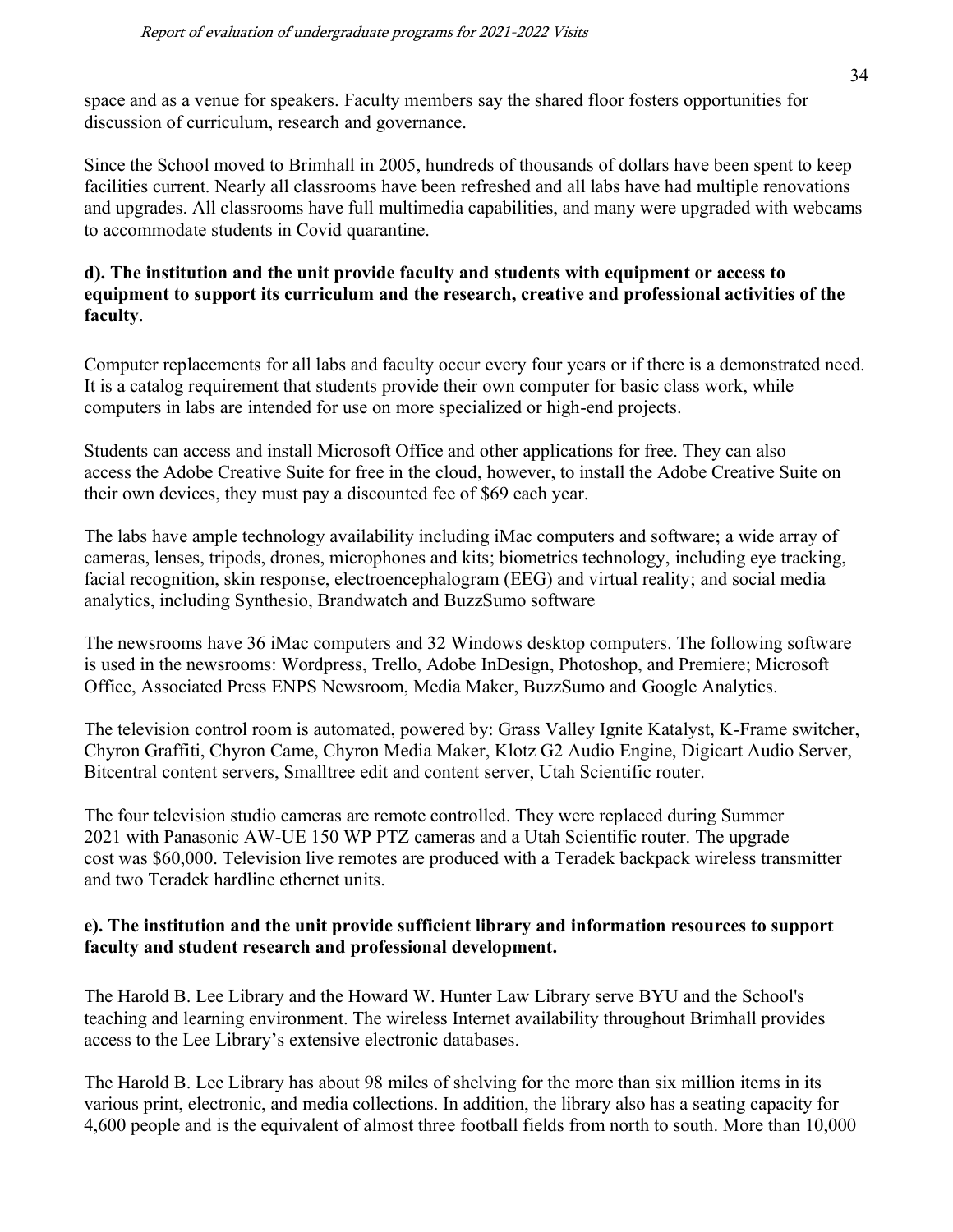patrons enter the building each day. In 2013, The Princeton Review ranked the Harold B. Lee Library 3rd in the nation among university libraries behind Columbia University and Harvard.

Librarians accommodate student and faculty request and are available for class instruction in communications research methods and resources, and for one-on-one student research support.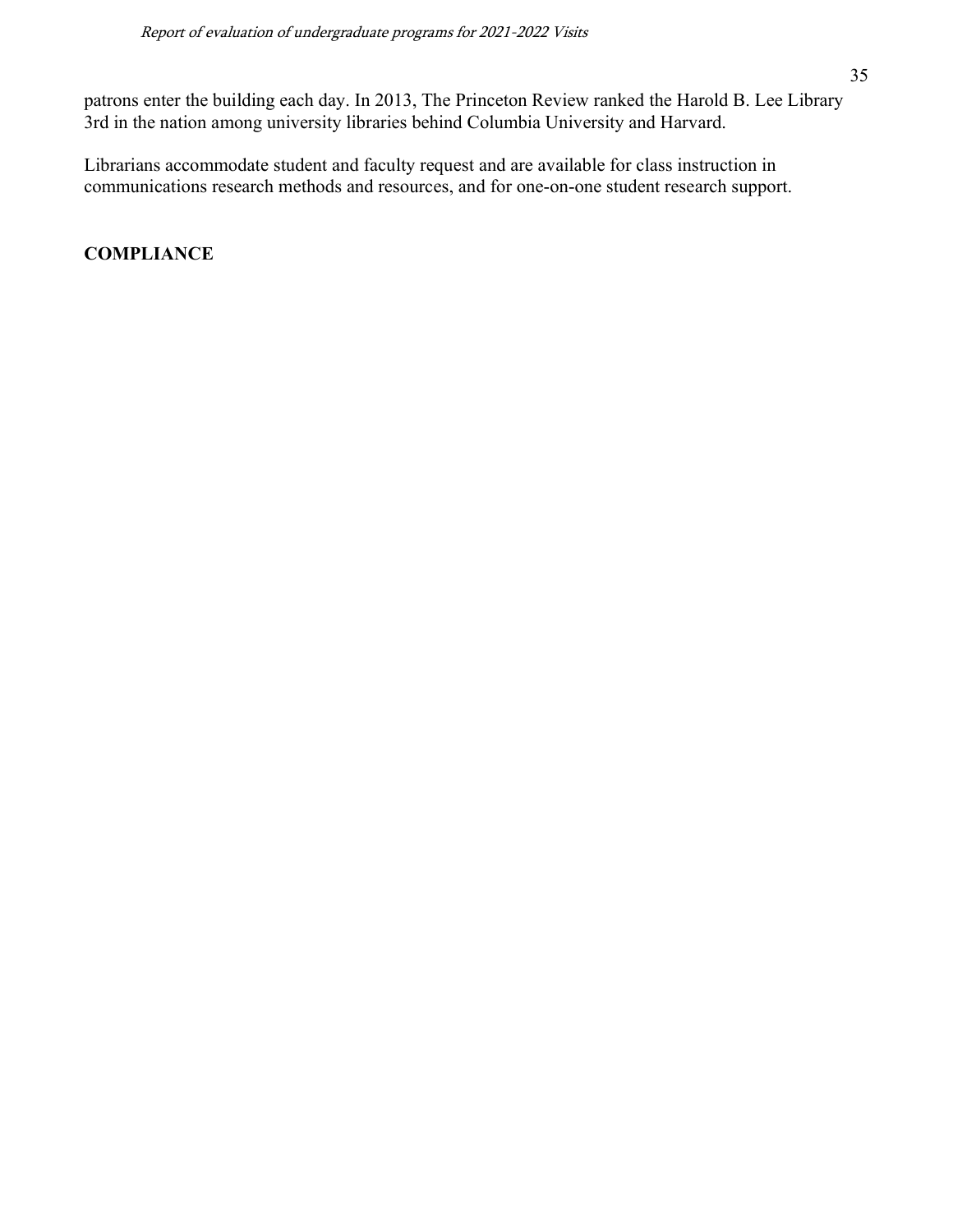#### **PART II — Standard 8: Professional and Public Service**

#### **Unit performance with regard to indicators:**

## **a). The unit consults and communicates regularly with its alumni and is actively engaged with alumni, professionals and professional associations to keep curriculum and teaching, whether onsite or online, current and to promote the exchange of ideas.**

Alumni are an underutilized asset. While students report that alumni are open to networking and connection, and faculty have identified a small group of engaged alumni willing to support students, the formal link between the School and alumni is relatively weak. While COVID has had an impact on faceto-face opportunities, administrators, faculty, and students all recognize this missed opportunity.

Despite the absence of a robust, consistent alumni connection, the School does involve alumni in a number of ways: promoting mentoring of current students; assessment of student work; alumni gatherings; and alumni speeches. Faculty stay in touch with alumni through professional organizations when they are afforded the opportunity to attend professional meetings and trainings sponsored by such organizations as the Broadcast Education Association, Investigative Reporters and Editors, Poynter, PRSA, etc.

The School has held mentoring days, where local alumni from all specialties are invited to the Brimhall Building to meet with students. Alumni are recruited to help faculty assess student portfolios each Winter semester.

The School has access to a combination of channels to reach alumni. The outreach coordinator produces a weekly newsletter, with news about students, faculty, and alumni. Additionally, social media channels are used to inform alumni and interact with them, while also interacting with students.

To its credit, the School has indicated an eagerness to improve its alumni connection.

#### **b). The unit provides leadership in the development of high standards of professional practice through such activities as offering continuing education, promoting professional ethics, evaluating professional performance, and addressing communication issues of public consequence and concern.**

While there is no evidence in the self-study of providing systematic continuing education opportunities to the community or professions, there is evidence of individual faculty members doing so. Professorial faculty members are members, active attendees and frequent presenters at the following academic associations: AEJMC, IPRRC, NCA, ICA, AAA, NCA, Institute for Public Relations, Arthur W. Page Society, PRSA, just to name a few. Faculty serve these associations in a variety of ways including in organizational governance, speakers, content contributors, research, judges, editorial boards, mentors and members.

#### **c). The unit contributes to the improvement of journalism and mass communication as academic disciplines by supporting the faculty's involvement in academic associations and related activities.**

The School is generous in the support of faculty's involvement in academic associations and related activities. COVID restrictions aside, faculty are encouraged and financially supported to attend academic conferences. The faculty are involved in academic associations such as AEJMC, ICA, NCA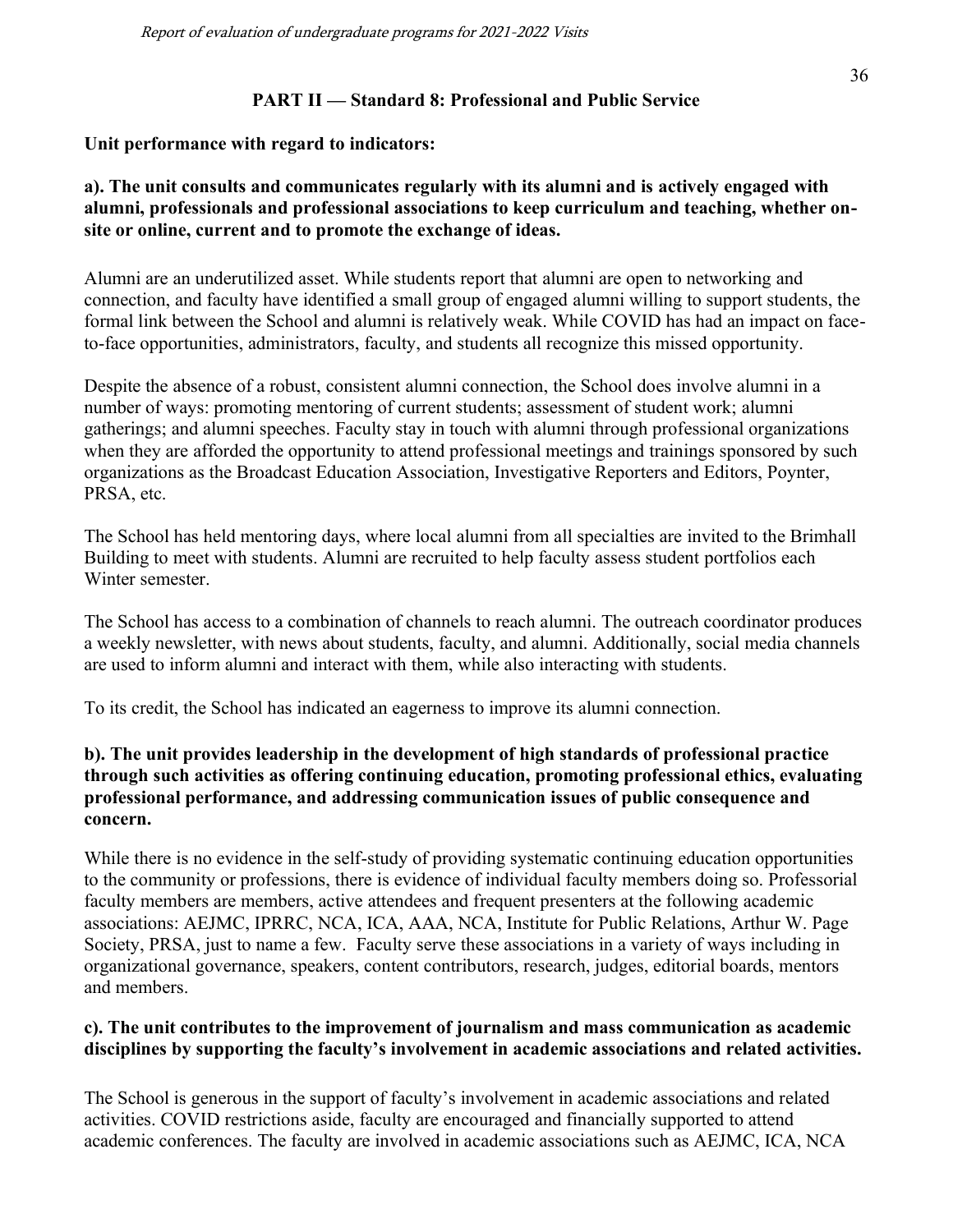and other national associations. They are also involved in discipline-specific professional organizations such as PRSA, SPJ, AAF, etc. Many have served in leadership positions. They are fully engaged in associations in other ways as well, including reviewing conference papers, leading panels, etc.

Faculty feel their involvement in associations and related activities is fully supported.

## **d). The unit contributes to its communities through unit-based service projects and events, service learning of its students and civic engagement of its faculty.**

The School's labs have worked on several award-winning, pro bono projects.

The BYU AdLab is an approved agency of record (and only student agency) for the Ad Council, and has strategized, created, and produced many national PSA campaigns (Anti-Drinking and Driving, Health and Wellness, Library of Congress, Discover the Forest, etc.). The lab has created work for clean water initiatives for UNICEF, partnered with the U.S. State Department to create videos for the Diplomacy Center, and worked with the Office of National Drug Control Policy on a national advertising campaign.

In 2018, when wildfires encroached on communities in Utah County, Y Digital built chatbots to help manage public communications. Y Digital also worked to help the United Nations promote its sustainable development goals. Y Digital converted lengthy documents into short, digestible social media videos. In order to do so, students flew to Argentina and Tokyo for G20 conferences to interview some of the world's foremost humanitarian, religious and political leaders about sustainable development goals and what people could do to achieve them in their own communities. The resulting dozen videos are being translated into other languages and used across the globe.

Y Digital also worked with the city of Provo on promoting the wearing of masks to prevent the spread of Covid. When various appeals appeared to fail, Y Digital created a campaign that included paying people to wear masks. When students began returning to Provo, the city saw a spike in instances of large parties in which individuals were not wearing masks. Y Digital's "Maskerade" campaign proposed door prizes, for which one qualified by wearing a mask. The campaign succeeded with significant earned media and social media engagement. Supported by local mayors, university presidents and business owners, Y Digital raised money and helped execute the strategy.

Journalism professor Ed Carter spent six weeks on a chain of islands called San Andres, Providencia y Santa Catalina, where he worked with an NGO of human rights lawyers and activists to accomplish their goals of environmental and cultural preservation. As part of this effort, he produced a report and an associated manual that studied the impacts of immigration and tourism on the Afro-Caribbean culture and the environment of the islands. Both documents were written in Spanish and addressed the need to root out government corruption. The public release of these documents was preceded by violent threats against the NGO with whom Prof. Carter had partnered. A second group was led by Jeff Sheets, whose advertising students produced a video to accompany the report Prof. Carter authored.

Prof. Sheets and 24 students also worked with BYU's Kennedy Center for International Studies in 2015 to research, design and produce videos for the National Museum of American Diplomacy, in the Harry S. Truman Building in Washington, D.C. This service was performed as part of a master class in navigating bureaucracies, engaging global storytelling, and envisioning new ways to think of diplomacy. With the support of a \$100,000 grant, Prof. Sheet's team traveled to Estonia, Rwanda, Mauritius, Cambodia, and Peru for filming. The videos went on display in the museum in November 2019.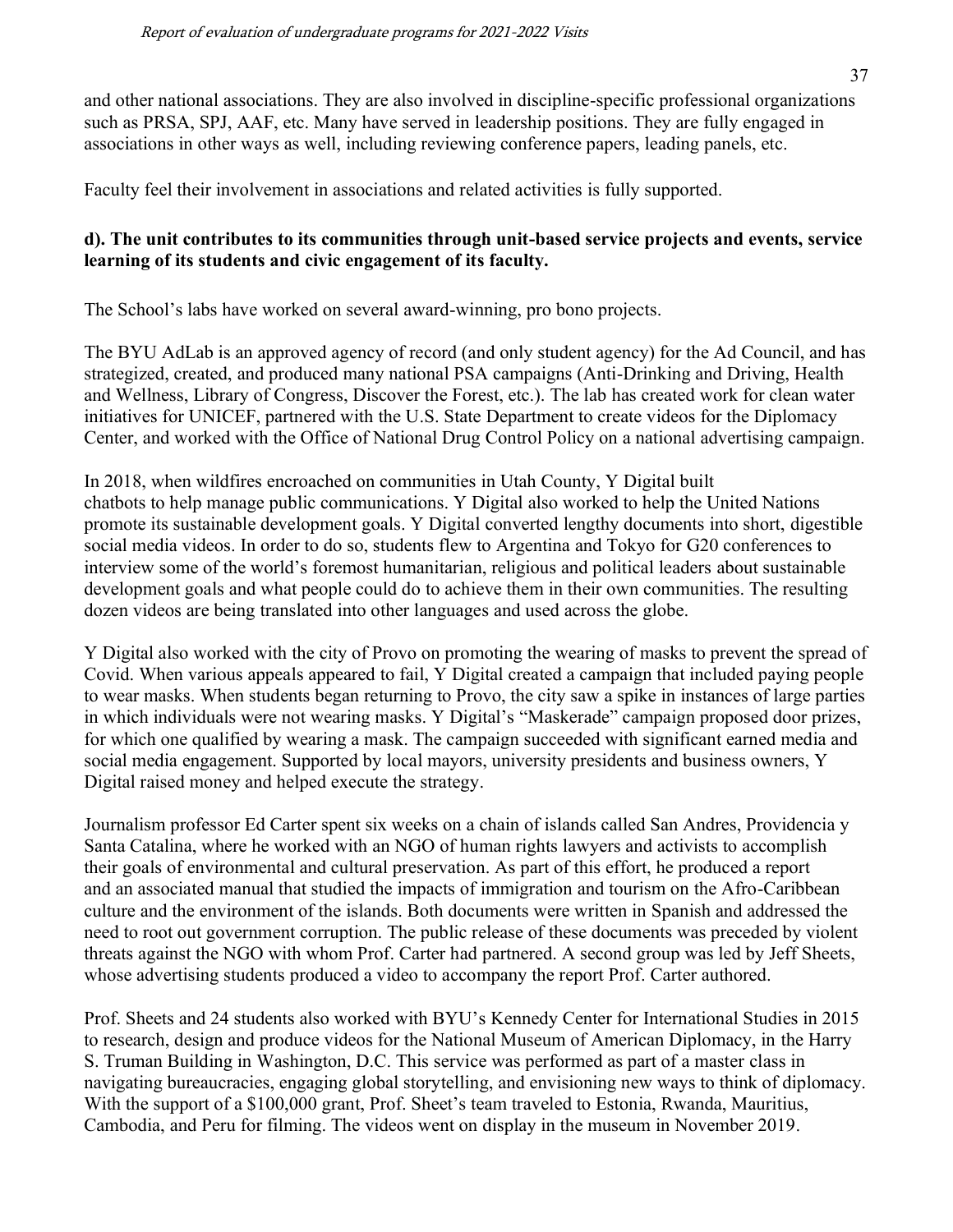## **e). The unit supports scholastic journalism through such activities as faculty workshops, visiting lectures and critiques of student work.**

The School of Communications supported the yearly Utah High School Journalism Symposium and yearly scholastic journalism awards in 2016, 2017, 2018, and 2019. The School has contributed funding toward the event each year and faculty members have been featured each year teaching a variety of sessions. The School of Communications and key staff participate in the Utah College Alliance, which promotes scholastic journalism in Utah, The Deseret News High School Journalism Workshop, NATAS competitions for high schools, and Skills USA. Faculty are also involved in mentoring high school students and contest judging.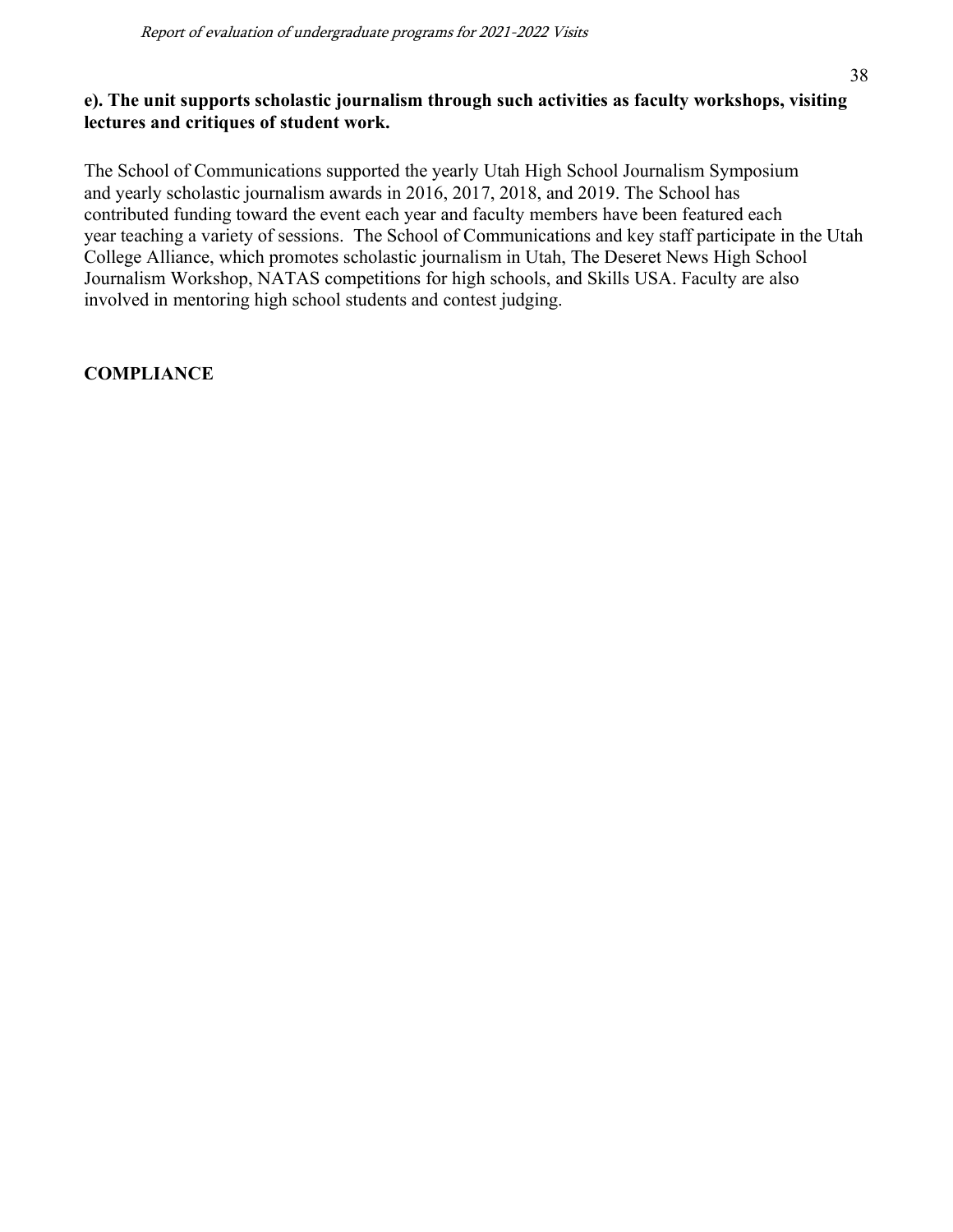#### **PART II — Standard 9: Assessment of Learning Outcomes**

#### **Unit performance with regard to indicators:**

*The Accrediting Committee and Council seek site-team reports on assessment that are appropriately detailed for a judgment on compliance that is informed, fair and consistent from one team to another. Please respond to each of these questions in your report on indicators (a), (b) and (c):*

#### **a). The unit defines the goals for learning that students must achieve, including the "Professional Values and Competencies" of the Council.**

• Who is in charge of the assessment program (e.g., administrator, sequence coordinator or faculty committee)?

• How has the unit verified that core and required courses cover all 12 of ACEJMC's professional values and competencies?

• How has the unit ensured that the syllabuses for these courses state learning outcomes that address the values and competencies appropriate for each course?

The school has a 20-year history of assessment activities. The School's first assessment plan was focused on helping the faculty identify learning outcomes that were comprehensive of professional standards and expectations unique to the strengths and purposes of the School's programs. They were derived from a series of one-on-one interviews with professionals followed by faculty discussions. Subsequent assessment activities were based on outcomes based on Blanchard and Christ's professional program outcomes. Of note, in 2007-2008 BYU instituted a campus-wide Expected Learning Outcomes platform used by the School to report its assessment activities.

Although direct measures were not utilized in original assessment activities, curricular changes were made by assessing indirect evidence. Some of these changes impacted the "block" classes held by the School. These classes were eventually dropped by all but the Communications Studies emphasis.

Starting in Winter 2019, an Associate Director was charged with overseeing the assessment process. To assure buy-in from the faculty, a newly constituted Teaching and Learning Committee implemented a new assessment plan. The aim of the plan was to construct a system that was faculty-driven, sustainable, and effective. Thus, a great deal of effort was spent in researching rubrics and system alternatives to get it "right." The plan is well thought-out. Faculty in each emphasis are responsible for choosing what it assesses and for interpreting and reporting data to the Associate Director for Student Learning.

The School has produced an extensive curriculum map detailing ACEJMC's specific values and competencies for each class, including electives. The expected values and competencies of each course are then entered into the BYU Expected Learning Outcomes platform and automatically populate the university's Learning Management System (LearningSuite). Thus, syllabi automatically have course learning outcomes linked to program learning outcomes included in the School's catalog as well as included in each course syllabus. The ACEJMC professional values and competencies are incorporated in the Schools' four broad learning outcomes: effective communication, professional practice, mass communication process, and the application of gospel-centered values which are also evaluated by the faculty.

#### **b). The unit has a written assessment plan that uses multiple direct and indirect measures to assess student learning.**

• What direct measures of assessment does the unit use, where in the curriculum and when?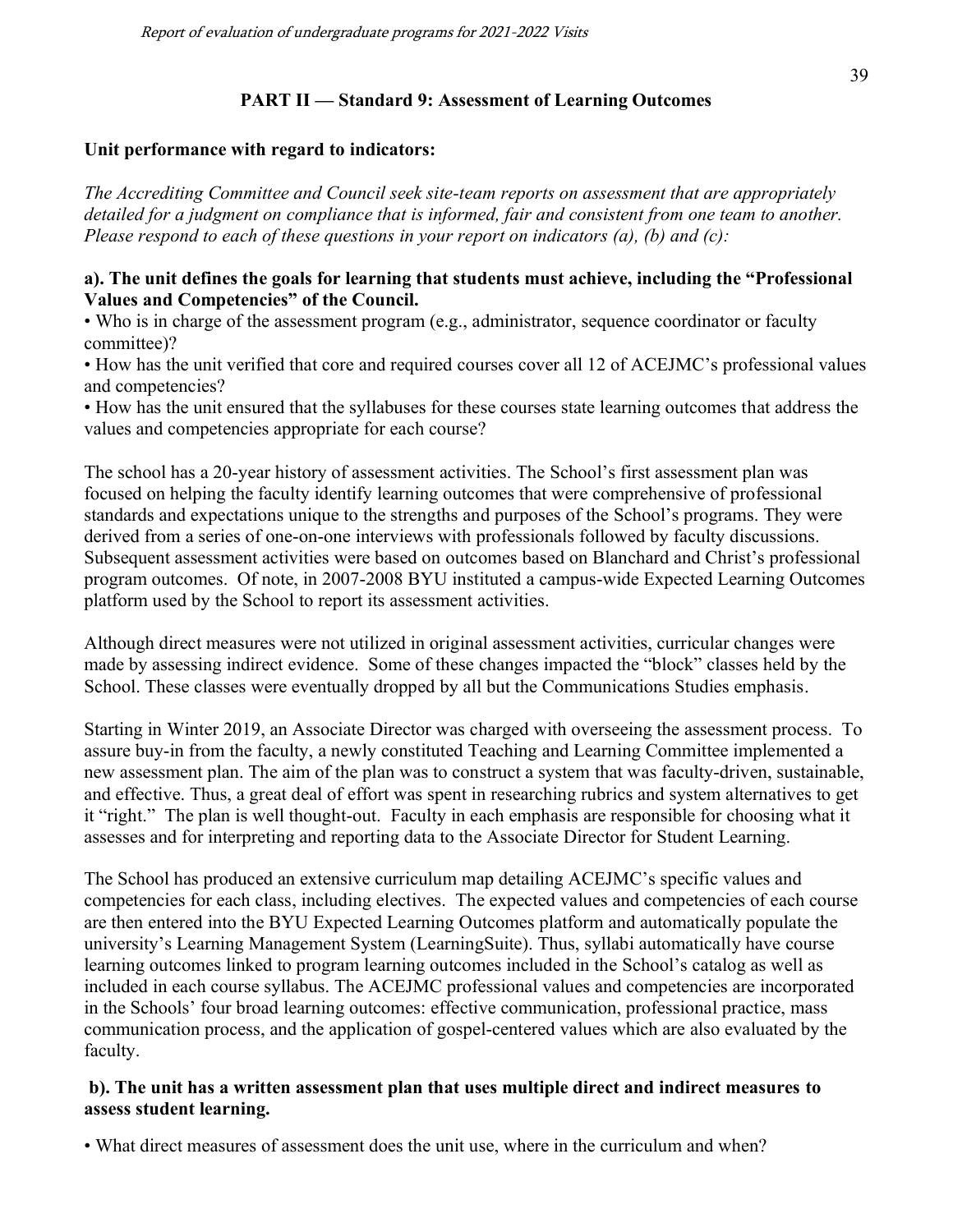- What indirect measures does it use, where and when?
- Are these measures effective for assessing ACEJMC's professional values and competencies?

The School has a detailed assessment plan along with a plethora of assessment measures. Direct measures are derived from class-embedded assignments, employer internship evaluations, and portfolio reviews. Indirect measures consist of student awards, annual Senior Surveys, Alumni Questionnaires which include questions related to the department learning outcomes, and the National Survey of Student Engagement.

The assessment is designed and conducted by each individual emphasis. Consequently, there are some inconsistencies in the language used in a few assessment measures vs. those of other emphases and the internship evaluation. Thus, it is difficult to compare learning outcomes across the school. Additionally, some of the e-project rubrics combine multiple learning outcomes in one measure, negating the possibility to track the outcome of a specific skill.

The School has a planned schedule for assessment. The normal schedule is:

September: The faculty embed assessment assignments in designated courses and all internship employers complete an internship skill survey. Faculty analyze indirect evidence provided by the School's survey data (i.e. Senior Survey, Alumni Survey, NSEE), as well as direct evidence from internship evaluations.

October: Faculty assess assignments and tests using the campus online tool. Faculty assess results from embedded assignments and tests collected throughout the year, every other year, or every third year, depending upon the learning outcomes the faculty wish to assess.

December: Each sequence reports its analysis of assessment and conclusions drawn from direct and indirect measures.

January: Faculty plan portfolio assessment, including identifying and inviting alumni professionals. The Teaching and Learning Committee is notified of plans.

February: Based on assessment findings of the previous year, curriculum proposals are made to the Undergraduate Committee and, if viable, the faculty as a whole. If a majority of School faculty approve of a curriculum proposal, it is then submitted to the college in September.

March: If not already done, faculty work with alumni professionals to assess student portfolios.

May: Committee members report conclusions. Each sequence reports on findings, draws conclusions, and makes suggestions on closing the loop.

August: The Associate Director for Student Learning reports assessment activities, faculty analysis and response on BYU's Learning Outcomes platform.

These measures should be more than sufficient to assess all ACEJMC competencies and values.

#### **c). The unit collects and reports data from its assessment activities and applies the data to improve curriculum and instruction.**

• How does the unit collect and analyze the findings and identify unsatisfactory learning of specific values and competencies?

• What specific values and competencies had graduating classes not mastered satisfactorily?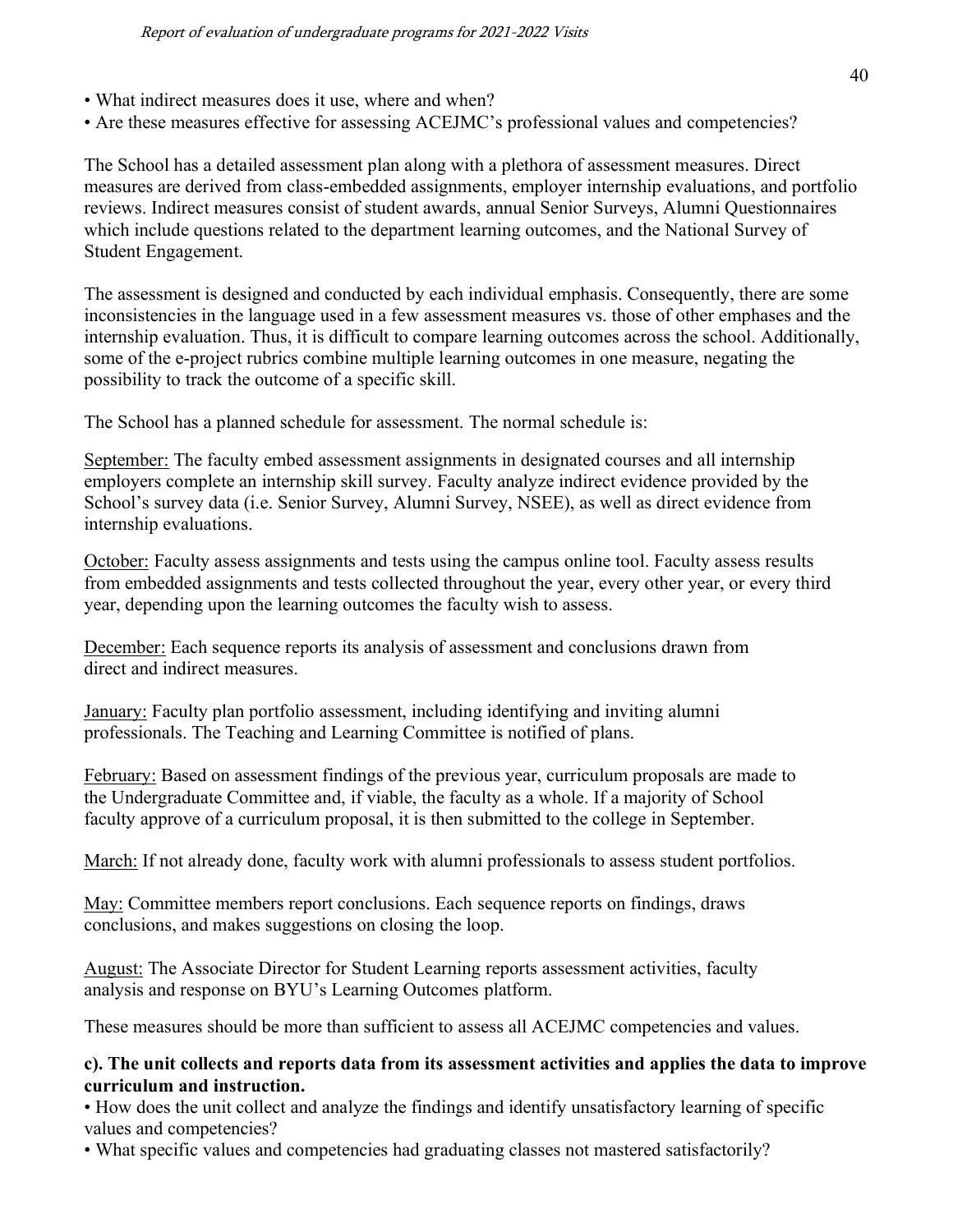• How does the unit decide how to address these areas of concern and what actions did it take to do so?

• How does the unit evaluate whether its actions overcame the weaknesses in student learning and what were the results?

• Was the program of data analysis and action effective for identifying and overcoming unsatisfactory student learning?

Following the 2014/2015 site-team report, learning outcomes were revised to more directly reflect the 12 Professional Values and Competencies. Faculty now use an online platform to draw quantitative data from direct assessments of class-embedded assignments each Fall semester. Because the School wants to ensure sustainability of this program, faculty have been encouraged to choose only one or two assignments per emphasis to assess each year. In choosing assignments, the faculty was asked to look at the larger picture of what wasn't already being assessed through the internship questionnaire or portfolio assessments.

Furthermore, they were asked to construct a schedule for when specific assessments would take place. For example, whether to assess a particular assignment every year or every two or three years will be determined by the results of the particular assessment. This schedule has not yet been determined and will probably vary over time.

Each winter, faculty assess e-portfolios with the help of alumni and professionals. Advertising students' portfolios are reviewed during the Sundance Festival by professionals, recruiters and alumni using both a rubric and qualitative comments. Since 2019, faculty and alumni use a rubric to evaluate Public Relations' students' e-portfolios. Starting 2020, both Journalism and Communication Studies portfolios are utilizing a rubric for evaluation of portfolios by faculty, professionals, and alumni.

In 2019, indirect evidence suggested the need for better instruction related to diversity and inclusion. While the curriculum has elective courses that address the subject (Gender, Race, and Class, for example), these courses were only reaching a portion of students. The faculty concluded that a class directly addressing diversity and inclusion needed to be a required course. Continued direct assessments of writing assignments in the Media Law and Ethics course confirmed low scores for student learning related to diversity. In Fall 2020, the required Media Law and Ethics course was split into two required courses: one concentrating on media law, the other on ethics and diversity.

In 2020 it was found that students in the Public Relations emphasis were not performing as well as desired on the outcomes of research and critical thinking. The assessment suggested that 30% of student assignments were only meeting the "progressing" level of competence in research skills. The faculty explored several explanations for this lower than expected rating and identified the PR lab experience as a primary contributor. While the Y Digital lab provided excellent learning experience for students, it could only be accessed by 30 students each semester. More importantly, only about half to two-thirds of those students were from the PR emphasis. Thus, most PR students were not getting the research and critical thinking skills that are taught and practiced in the lab. Based on these findings, in Fall 2021, faculty expanded Y Digital into a broader PR Intelligence Lab. The new lab focuses on data intelligence, drawing heavily on digital and social media. More sources of data will be used in the lab, including news media, issues and trends, and social science data. In addition, the faculty replaced a block course with a new course "Social and Digital Media in Public Relations" (COMMS 333) which interfaces directly with the Lab. As this change only took place Fall 2021, the outcome is not yet known.

## **d). The unit maintains contact with the alumni to assess these experiences in the professions and to provide suggestions for improving curriculum and instruction.**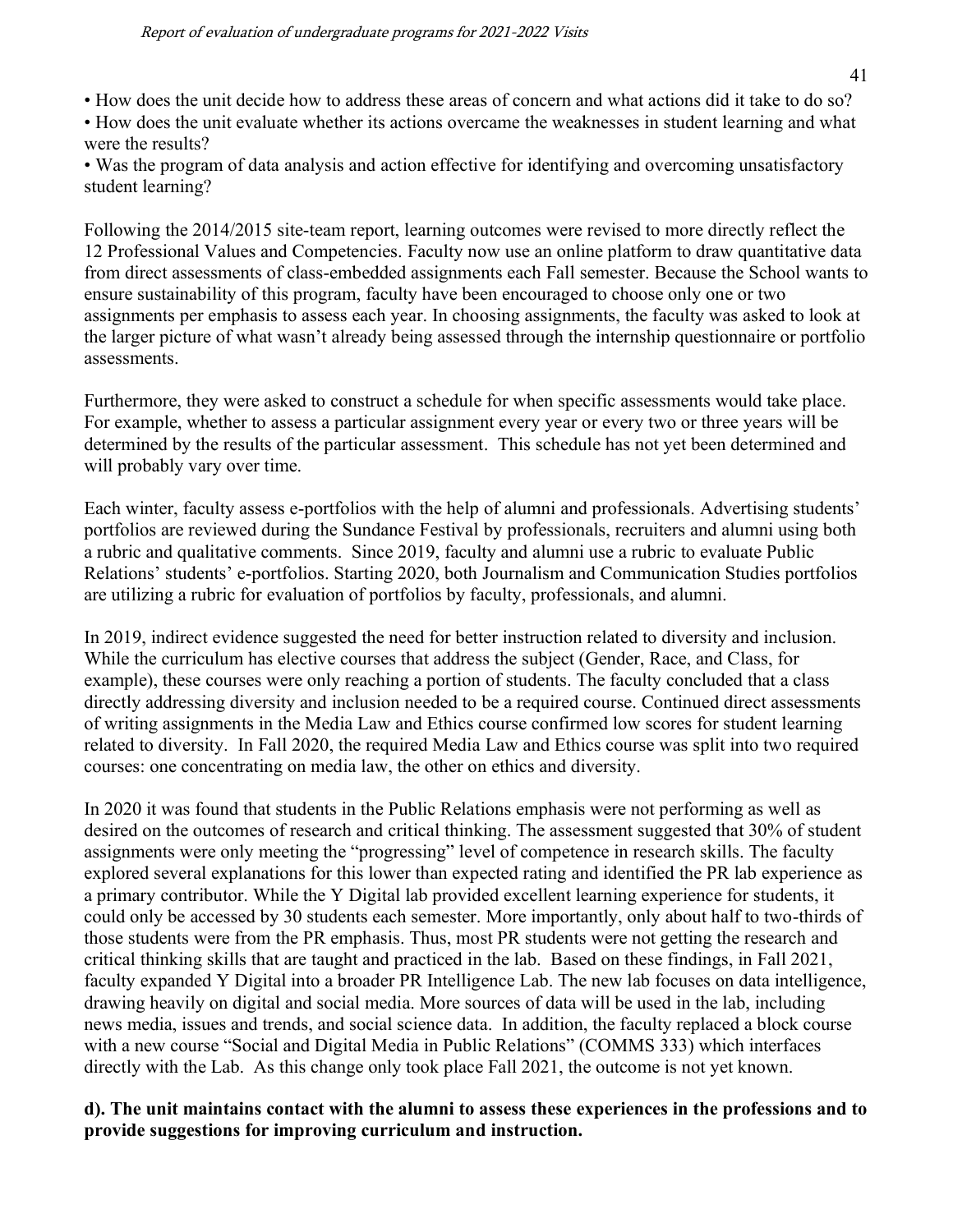The School asks local alumni to help assess students' e-portfolios. While it has had a relatively inactive Alumni Advisory Board, the site-team was told that there are plans to further identify and involve alums.

#### **e). The unit includes members of journalism and mass communication professions in its assessment process.**

All emphases invite professionals to help review the students' e-portfolios. The Advertising emphasis holds their assessment during the Sundance Festival with professionals and recruiters who provide qualitative feedback along with completing the assessment rubric.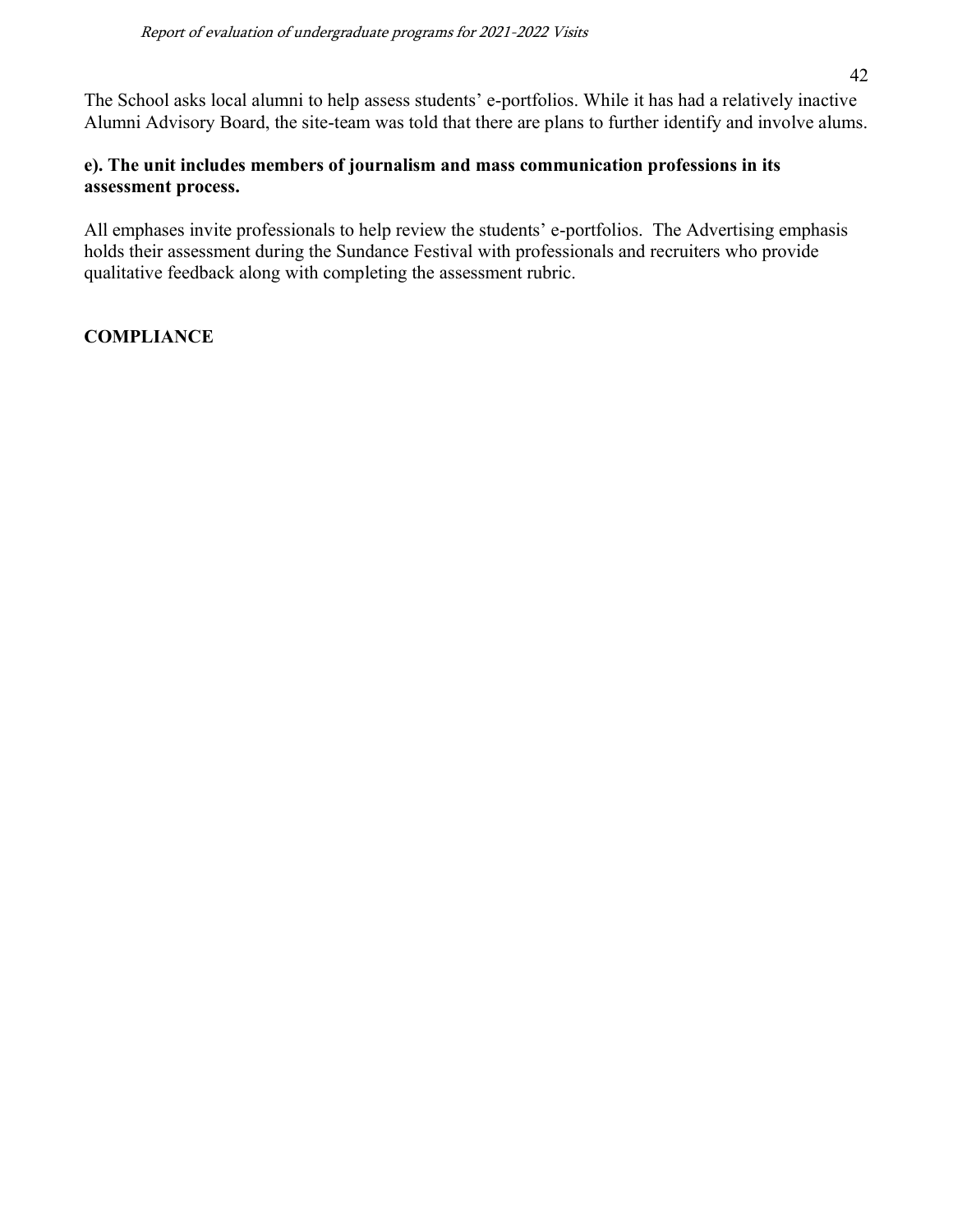# **PART III: Summary by site visit team**

1) Summarize the strengths and weaknesses of the unit.

Strengths:

- Four well equipped labs that offer students in all emphases a chance to apply concepts they are learning in classes.
- A faculty productive in scholarship, backed by generous financial support for research and travel.
- An actively engaged, accessible and student-focused faculty.
- Strong advising for course selection, internships, and careers.
- An impressive array of co-curricular activities, which have led to numerous student awards.
- Enviable financial resources.
- Many opportunities for international experiences, which enhance understanding of global diversity.

Weaknesses:

- Missed opportunities to build bridges to alumni, who are an underutilized asset.
- Lack of consistent language in assessing a few individual professional skills and values.
- Continuing diversity concerns, including:
	- o A shortage of full-time female faculty
	- o A shortage of full-time faculty and students of color
	- o Syllabi that do not consistently reflect diversity content.
- Few examples of School-wide service projects and events.
- 2) List the standards with which the unit is not in compliance.

NA

3) Summarize the problems or deficiencies that should be addressed before the next evaluation (i.e., related to non-compliance with standards).

4) In the case of a recommendation for provisional accreditation, list the deficiencies that should be addressed before the provisional status can be removed.

5) In the case of a recommendation for denial of accreditation, clearly and fully explain the reasons that led to the recommendation.

6) If the unit was previously accredited, summarize the significant deficiencies noted in the previous report and the actions taken to correct them. If the unit was in noncompliance in the same standard(s) on the previous two visits, identify the standard(s) and the problems noted. Explain actions taken to correct the problems.

The 2014 site team, while finding the School in compliance on Standard 9, suggested it relied too heavily on indirect evidence for assessment. The School has clarified direct vs. indirect measures and